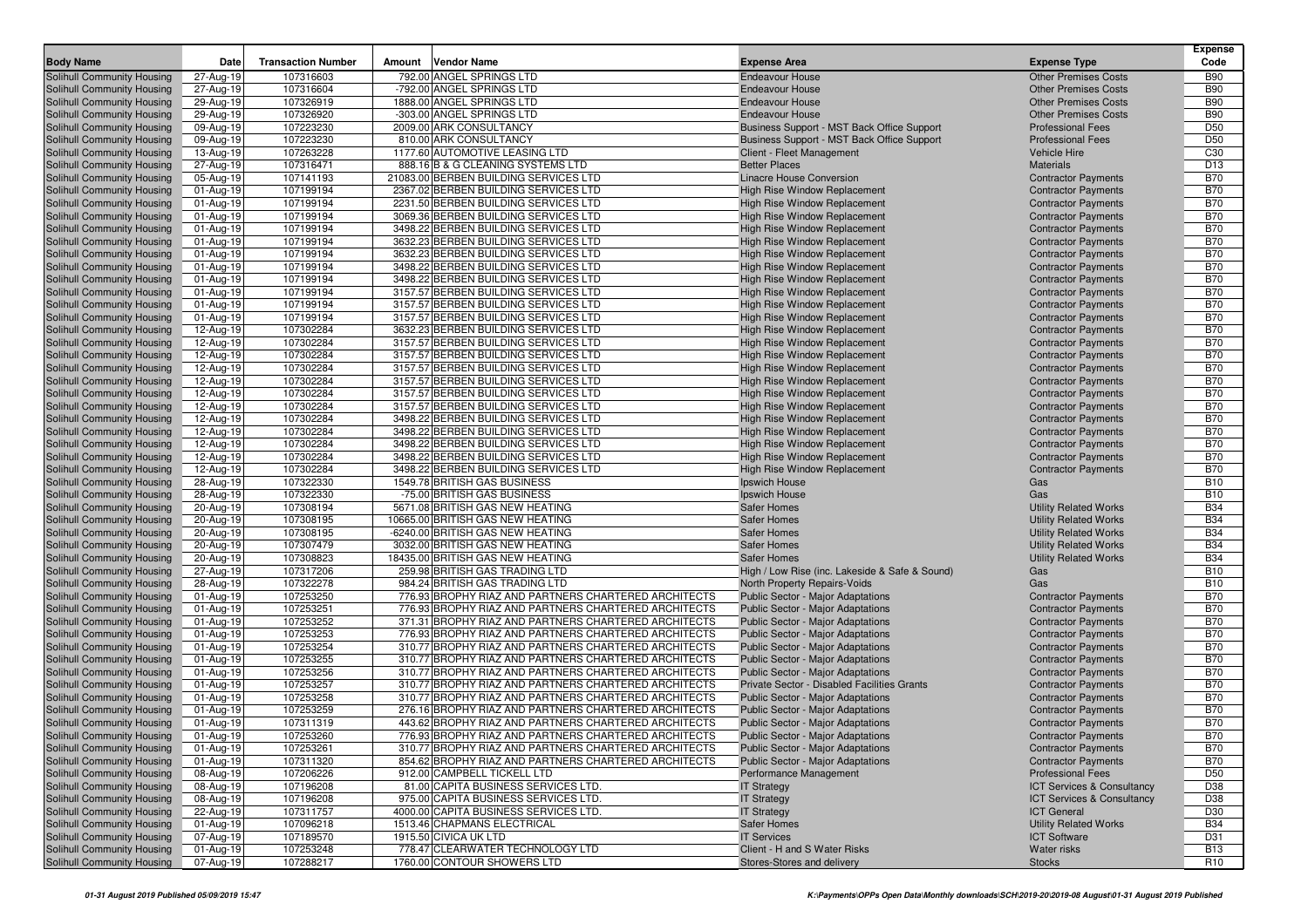| <b>Body Name</b>                                         | Date                    | <b>Transaction Number</b> | Amount | <b>Vendor Name</b>                      | <b>Expense Area</b>                                          | <b>Expense Type</b>                               | <b>Expense</b><br>Code   |
|----------------------------------------------------------|-------------------------|---------------------------|--------|-----------------------------------------|--------------------------------------------------------------|---------------------------------------------------|--------------------------|
|                                                          |                         | 107311778                 |        | 1320.00 CONTOUR SHOWERS LTD             |                                                              |                                                   |                          |
| Solihull Community Housing<br>Solihull Community Housing | 16-Aug-19<br>22-Aug-19  | 107311828                 |        | 2000.00 CREAMLINE LTD                   | Stores-Stores and delivery<br><b>Customer Engagement</b>     | <b>Stocks</b><br><b>Other Communication Costs</b> | R <sub>10</sub><br>D49   |
| Solihull Community Housing                               | 14-Aug-19               | 107282195                 |        | 313.20 DMW ENVIRONMENTAL                | North Property Repairs-Day to day                            | <b>Internal Works</b>                             | <b>B31</b>               |
| Solihull Community Housing                               | 14-Aug-19               | 107282194                 |        | 238.00 DMW ENVIRONMENTAL                | North Property Repairs-Day to day                            | <b>Internal Works</b>                             | <b>B31</b>               |
| Solihull Community Housing                               | 14-Aug-19               | 107282193                 |        | 237.80 DMW ENVIRONMENTAL                | North Property Repairs-Day to day                            | <b>Internal Works</b>                             | <b>B31</b>               |
| Solihull Community Housing                               | 01-Aug-19               | 107312652                 |        | 2821.24 DODD GROUP                      | <b>Safer Homes</b>                                           | <b>Utility Related Works</b>                      | <b>B34</b>               |
| Solihull Community Housing                               | 01-Aug-19               | 107312653                 |        | 419.11 DODD GROUP                       | North Property Repairs-Voids                                 | Voids                                             | <b>B38</b>               |
| Solihull Community Housing                               | 01-Aug-19               | 107312654                 |        | 1876.83 DODD GROUP                      | North Property Repairs-Voids                                 | Voids                                             | <b>B38</b>               |
| Solihull Community Housing                               | 01-Aug-19               | 107312655                 |        | 326.12 DODD GROUP                       | North Property Repairs-Voids                                 | Voids                                             | <b>B38</b>               |
| Solihull Community Housing                               | 01-Aug-19               | 107312656                 |        | 567.61 DODD GROUP                       | North Property Repairs-Voids                                 | Voids                                             | <b>B38</b>               |
| Solihull Community Housing                               | 01-Aug-19               | 107312657                 |        | 510.07 DODD GROUP                       | North Property Repairs-Voids                                 | Voids                                             | <b>B38</b>               |
| Solihull Community Housing                               | 01-Aug-19               | 107312658                 |        | 303.72 DODD GROUP                       | North Property Repairs-Voids                                 | Voids                                             | <b>B38</b>               |
| Solihull Community Housing                               | 01-Aug-19               | 107312659                 |        | 682.19 DODD GROUP                       | North Property Repairs-Voids                                 | Voids                                             | <b>B38</b>               |
| Solihull Community Housing                               | 01-Aug-19               | 107312660                 |        | 337.96 DODD GROUP                       | North Property Repairs-Voids                                 | Voids                                             | <b>B38</b>               |
| Solihull Community Housing                               | 01-Aug-19               | 107312661                 |        | 430.02 DODD GROUP                       | North Property Repairs-Voids                                 | Voids                                             | <b>B38</b>               |
| Solihull Community Housing                               | 01-Aug-19               | 107312662                 |        | 338.46 DODD GROUP                       | North Property Repairs-Voids                                 | Voids                                             | <b>B38</b>               |
| Solihull Community Housing                               | 01-Aug-19               | 107312663                 |        | 466.94 DODD GROUP                       | North Property Repairs-Voids                                 | Voids                                             | <b>B38</b>               |
| Solihull Community Housing                               | 01-Aug-19               | 107312664                 |        | 312.80 DODD GROUP                       | North Property Repairs-Voids                                 | Voids                                             | <b>B38</b>               |
| Solihull Community Housing                               | 01-Aug-19               | 107312665                 |        | 352.83 DODD GROUP                       | North Property Repairs-Voids                                 | Voids                                             | <b>B38</b>               |
| Solihull Community Housing                               | 01-Aug-19               | 107312666                 |        | 346.93 DODD GROUP                       | North Property Repairs-Voids                                 | Voids                                             | <b>B38</b>               |
| Solihull Community Housing                               | 01-Aug-19               | 107312667                 |        | 1641.65 DODD GROUP                      | North Property Repairs-Voids                                 | Voids                                             | <b>B38</b>               |
| Solihull Community Housing                               | 01-Aug-19               | 107312668                 |        | 4667.71 DODD GROUP                      | <b>Electrical Improvement Works</b>                          | <b>Contractor Payments</b>                        | <b>B70</b>               |
| Solihull Community Housing                               | 01-Aug-19               | 107312669                 |        | 338.20 DODD GROUP                       | North Property Repairs-Voids                                 | Voids                                             | <b>B38</b>               |
| Solihull Community Housing                               | 01-Aug-19               | 107315201                 |        | 362.54 DODD GROUP                       | North Property Repairs-Voids                                 | Voids                                             | <b>B38</b>               |
| Solihull Community Housing                               | 01-Aug-19               | 107312670                 |        | 957.50 DODD GROUP                       | North Property Repairs-Voids                                 | Voids                                             | <b>B38</b>               |
| Solihull Community Housing                               | 01-Aug-19               | 107312671                 |        | 1151.93 DODD GROUP                      | North Property Repairs-Voids                                 | Voids                                             | <b>B38</b>               |
| Solihull Community Housing                               | 01-Aug-19               | 107312672                 |        | 735.16 DODD GROUP                       | North Property Repairs-Voids                                 | Voids                                             | <b>B38</b>               |
| Solihull Community Housing                               | 01-Aug-19               | 107312673                 |        | 680.28 DODD GROUP                       | North Property Repairs-Voids                                 | Voids                                             | <b>B38</b>               |
| Solihull Community Housing                               | 01-Aug-19               | 107312674                 |        | 328.71 DODD GROUP                       | North Property Repairs-Voids                                 | Voids                                             | <b>B38</b>               |
| Solihull Community Housing                               | 01-Aug-19               | 107312675                 |        | 412.28 DODD GROUP                       | North Property Repairs-Voids                                 | Voids<br>Voids                                    | <b>B38</b><br><b>B38</b> |
| Solihull Community Housing<br>Solihull Community Housing | 01-Aug-19               | 107312676<br>107312677    |        | 511.31 DODD GROUP<br>2392.36 DODD GROUP | North Property Repairs-Voids                                 | Voids                                             | <b>B38</b>               |
| Solihull Community Housing                               | 01-Aug-19<br>01-Aug-19  | 107312678                 |        | 696.74 DODD GROUP                       | North Property Repairs-Voids<br>North Property Repairs-Voids | Voids                                             | <b>B38</b>               |
| Solihull Community Housing                               | 01-Aug-19               | 107312679                 |        | 604.57 DODD GROUP                       | North Property Repairs-Voids                                 | Voids                                             | <b>B38</b>               |
| Solihull Community Housing                               | 01-Aug-19               | 107312680                 |        | 322.58 DODD GROUP                       | North Property Repairs-Voids                                 | Voids                                             | <b>B38</b>               |
| Solihull Community Housing                               | 01-Aug-19               | 107312681                 |        | 388.62 DODD GROUP                       | North Property Repairs-Voids                                 | Voids                                             | <b>B38</b>               |
| Solihull Community Housing                               | 01-Aug-19               | 107312682                 |        | 411.74 DODD GROUP                       | North Property Repairs-Voids                                 | Voids                                             | <b>B38</b>               |
| Solihull Community Housing                               | 01-Aug-19               | 107312683                 |        | 1353.78 DODD GROUP                      | North Property Repairs-Voids                                 | Voids                                             | <b>B38</b>               |
| Solihull Community Housing                               | 01-Aug-19               | 107312684                 |        | 354.61 DODD GROUP                       | North Property Repairs-Voids                                 | Voids                                             | <b>B38</b>               |
| Solihull Community Housing                               | 01-Aug-19               | 107312685                 |        | 341.39 DODD GROUP                       | North Property Repairs-Voids                                 | Voids                                             | <b>B38</b>               |
| Solihull Community Housing                               | 01-Aug-19               | 107312686                 |        | 342.88 DODD GROUP                       | North Property Repairs-Voids                                 | Voids                                             | <b>B38</b>               |
| Solihull Community Housing                               | 01-Aug-19               | 107312687                 |        | 471.73 DODD GROUP                       | North Property Repairs-Voids                                 | Voids                                             | <b>B38</b>               |
| Solihull Community Housing                               | 01-Aug-19               | 107312688                 |        | 2554.53 DODD GROUP                      | North Property Repairs-Voids                                 | Voids                                             | <b>B38</b>               |
| Solihull Community Housing                               | 01-Aug-19               | 107312689                 |        | 399.07 DODD GROUP                       | North Property Repairs-Voids                                 | Voids                                             | <b>B38</b>               |
| Solihull Community Housing                               | 01-Aug-19               | 107312690                 |        | 363.14 DODD GROUP                       | North Property Repairs-Voids                                 | Voids                                             | <b>B38</b>               |
| Solihull Community Housing                               | 01-Aug-19               | 107312691                 |        | 532.00 DODD GROUP                       | North Property Repairs-Voids                                 | Voids                                             | <b>B38</b>               |
| Solihull Community Housing                               | 01-Aug-19               | 107312692                 |        | 305.95 DODD GROUP                       | North Property Repairs-Voids                                 | Voids                                             | <b>B38</b>               |
| Solihull Community Housing                               | 01-Aug-19               | 107312693                 |        | 333.76 DODD GROUP                       | North Property Repairs-Voids                                 | Voids                                             | <b>B38</b>               |
| Solihull Community Housing                               | 01-Aug-19               | 107312694                 |        | 379.08 DODD GROUP                       | North Property Repairs-Voids                                 | Voids                                             | <b>B38</b>               |
| Solihull Community Housing                               | 01-Aug-19               | 107312695                 |        | 340.07 DODD GROUP                       | North Property Repairs-Voids                                 | Voids                                             | <b>B38</b>               |
| Solihull Community Housing                               | 01-Aug-19               | 107312696                 |        | 668.25 DODD GROUP                       | North Property Repairs-Voids                                 | Voids                                             | <b>B38</b>               |
| <b>Solihull Community Housing</b>                        | 01-Aug-19               | 107312697                 |        | 312.44 DODD GROUP                       | North Property Repairs-Voids                                 | Voids                                             | <b>B38</b>               |
| Solihull Community Housing                               | $\overline{01-Aug}$ -19 | 107312698                 |        | 651.89 DODD GROUP                       | North Property Repairs-Voids                                 | Voids                                             | <b>B38</b>               |
| <b>Solihull Community Housing</b>                        | 01-Aug-19               | 107315202                 |        | 317.51 DODD GROUP                       | North Property Repairs-Voids                                 | Voids                                             | <b>B38</b>               |
| Solihull Community Housing                               | 01-Aug-19               | 107315203                 |        | 473.77 DODD GROUP                       | North Property Repairs-Voids                                 | Voids                                             | <b>B38</b>               |
| Solihull Community Housing                               | 01-Aug-19               | 107315204                 |        | 397.02 DODD GROUP                       | North Property Repairs-Voids                                 | Voids                                             | <b>B38</b>               |
| Solihull Community Housing                               | 01-Aug-19               | 107315205                 |        | 338.49 DODD GROUP                       | North Property Repairs-Voids                                 | Voids                                             | <b>B38</b>               |
| Solihull Community Housing                               | 01-Aug-19               | 107315206                 |        | 476.98 DODD GROUP                       | North Property Repairs-Voids                                 | Voids                                             | <b>B38</b>               |
| Solihull Community Housing                               | 01-Aug-19               | 107315207                 |        | 454.68 DODD GROUP                       | North Property Repairs-Voids                                 | Voids                                             | <b>B38</b>               |
| Solihull Community Housing                               | 01-Aug-19               | 107312699                 |        | 840.81 DODD GROUP                       | North Property Repairs-Voids                                 | Voids                                             | <b>B38</b>               |
| Solihull Community Housing                               | 01-Aug-19               | 107312700                 |        | 346.75 DODD GROUP                       | North Property Repairs-Voids                                 | Voids                                             | <b>B38</b>               |
| Solihull Community Housing                               | 01-Aug-19               | 107312701                 |        | 403.36 DODD GROUP                       | North Property Repairs-Voids                                 | Voids                                             | <b>B38</b>               |
| Solihull Community Housing                               | 01-Aug-19               | 107315208                 |        | 684.76 DODD GROUP                       | North Property Repairs-Voids                                 | Voids                                             | <b>B38</b>               |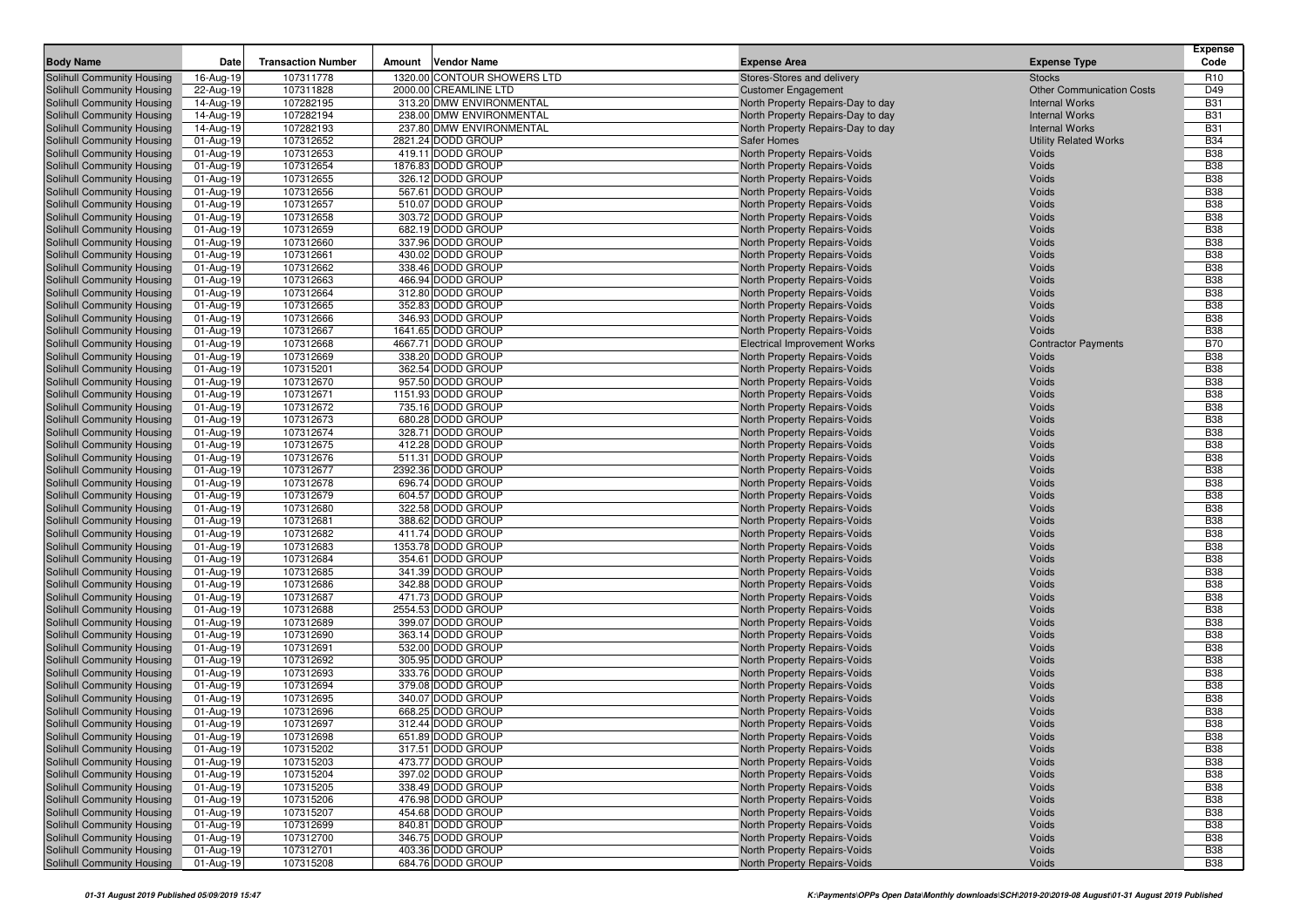| <b>Body Name</b>                                         | Date                    | <b>Transaction Number</b> | Amount | <b>Vendor Name</b>                     | <b>Expense Area</b>                                          | <b>Expense Type</b> | <b>Expense</b><br>Code   |
|----------------------------------------------------------|-------------------------|---------------------------|--------|----------------------------------------|--------------------------------------------------------------|---------------------|--------------------------|
| Solihull Community Housing                               | 01-Aug-19               | 107312702                 |        | 505.27 DODD GROUP                      | North Property Repairs-Voids                                 | Voids               | <b>B38</b>               |
| Solihull Community Housing                               | 01-Aug-19               | 107315209                 |        | 324.43 DODD GROUP                      | North Property Repairs-Voids                                 | Voids               | <b>B38</b>               |
| Solihull Community Housing                               | 01-Aug-19               | 107315210                 |        | 526.18 DODD GROUP                      | North Property Repairs-Voids                                 | Voids               | <b>B38</b>               |
| Solihull Community Housing                               | 01-Aug-19               | 107312703                 |        | 347.11 DODD GROUP                      | North Property Repairs-Voids                                 | Voids               | <b>B38</b>               |
| Solihull Community Housing                               | 01-Aug-19               | 107312704                 |        | 382.77 DODD GROUP                      | North Property Repairs-Voids                                 | Voids               | <b>B38</b>               |
| Solihull Community Housing                               | 01-Aug-19               | 107315211                 |        | 399.26 DODD GROUP                      | North Property Repairs-Voids                                 | Voids               | <b>B38</b>               |
| Solihull Community Housing                               | 01-Aug-19               | 107315212                 |        | 306.85 DODD GROUP                      | North Property Repairs-Voids                                 | Voids               | <b>B38</b>               |
| Solihull Community Housing                               | 01-Aug-19               | 107315213                 |        | 318.89 DODD GROUP                      | North Property Repairs-Voids                                 | Voids               | <b>B38</b>               |
| Solihull Community Housing                               | 01-Aug-19               | 107312705                 |        | 508.31 DODD GROUP                      | North Property Repairs-Voids                                 | Voids               | <b>B38</b>               |
| Solihull Community Housing                               | 01-Aug-19               | 107315214                 |        | 371.67 DODD GROUP                      | North Property Repairs-Voids                                 | Voids               | <b>B38</b>               |
| Solihull Community Housing                               | 01-Aug-19               | 107312706                 |        | 601.64 DODD GROUP                      | North Property Repairs-Voids                                 | Voids               | <b>B38</b>               |
| Solihull Community Housing                               | 01-Aug-19               | 107315215                 |        | 654.12 DODD GROUP                      | North Property Repairs-Voids                                 | Voids               | <b>B38</b>               |
| Solihull Community Housing                               | 01-Aug-19               | 107312707                 |        | 901.04 DODD GROUP                      | North Property Repairs-Voids                                 | Voids               | <b>B38</b>               |
| Solihull Community Housing                               | 01-Aug-19               | 107315216                 |        | 423.85 DODD GROUP                      | North Property Repairs-Voids                                 | Voids               | <b>B38</b>               |
| Solihull Community Housing                               | 01-Aug-19               | 107312708                 |        | 522.99 DODD GROUP                      | North Property Repairs-Voids                                 | Voids               | <b>B38</b>               |
| Solihull Community Housing                               | 01-Aug-19               | 107312709                 |        | 398.87 DODD GROUP                      | North Property Repairs-Voids                                 | Voids               | <b>B38</b>               |
| Solihull Community Housing                               | 01-Aug-19               | 107312710                 |        | 332.89 DODD GROUP                      | North Property Repairs-Voids                                 | Voids               | <b>B38</b>               |
| Solihull Community Housing                               | 01-Aug-19               | 107315217                 |        | 418.59 DODD GROUP                      | North Property Repairs-Voids                                 | Voids               | <b>B38</b>               |
| Solihull Community Housing                               | 01-Aug-19               | 107315218                 |        | 603.22 DODD GROUP                      | North Property Repairs-Voids                                 | Voids               | <b>B38</b>               |
| Solihull Community Housing                               | 01-Aug-19               | 107312711                 |        | 369.49 DODD GROUP                      | North Property Repairs-Voids                                 | Voids               | <b>B38</b>               |
| Solihull Community Housing                               | 01-Aug-19               | 107312712                 |        | 951.72 DODD GROUP                      | North Property Repairs-Voids                                 | Voids               | <b>B38</b>               |
| Solihull Community Housing                               | 01-Aug-19               | 107312713                 |        | 388.85 DODD GROUP                      | North Property Repairs-Voids                                 | Voids               | <b>B38</b>               |
| Solihull Community Housing                               | 01-Aug-19               | 107312714                 |        | 1253.26 DODD GROUP                     | North Property Repairs-Voids                                 | Voids               | <b>B38</b>               |
| Solihull Community Housing                               | 01-Aug-19               | 107315219                 |        | 367.67 DODD GROUP                      | North Property Repairs-Voids                                 | Voids               | <b>B38</b>               |
| Solihull Community Housing                               | 01-Aug-19               | 107315220                 |        | 597.52 DODD GROUP                      | North Property Repairs-Voids                                 | Voids               | <b>B38</b>               |
| Solihull Community Housing                               | 01-Aug-19               | 107315221                 |        | 440.71 DODD GROUP                      | North Property Repairs-Voids                                 | Voids               | <b>B38</b>               |
| Solihull Community Housing                               | 01-Aug-19               | 107315222                 |        | 397.20 DODD GROUP                      | North Property Repairs-Voids                                 | Voids               | <b>B38</b>               |
| Solihull Community Housing                               | 01-Aug-19               | 107315223                 |        | 1249.62 DODD GROUP                     | North Property Repairs-Voids                                 | Voids               | <b>B38</b>               |
| Solihull Community Housing                               | 01-Aug-19               | 107312715                 |        | 1019.88 DODD GROUP                     | North Property Repairs-Voids                                 | Voids               | <b>B38</b>               |
| Solihull Community Housing                               | 01-Aug-19               | 107315224                 |        | 423.16 DODD GROUP                      | North Property Repairs-Voids                                 | Voids               | <b>B38</b>               |
| Solihull Community Housing                               | 01-Aug-19               | 107315225                 |        | 424.79 DODD GROUP                      | North Property Repairs-Voids                                 | Voids               | <b>B38</b>               |
| Solihull Community Housing                               | 01-Aug-19               | 107315226                 |        | 1126.85 DODD GROUP                     | North Property Repairs-Voids                                 | Voids               | <b>B38</b>               |
| Solihull Community Housing                               | 01-Aug-19               | 107315227                 |        | 505.09 DODD GROUP                      | North Property Repairs-Voids                                 | Voids               | <b>B38</b>               |
| Solihull Community Housing                               | 01-Aug-19               | 107315228                 |        | 821.04 DODD GROUP                      | North Property Repairs-Voids                                 | Voids               | <b>B38</b>               |
| Solihull Community Housing                               | 01-Aug-19               | 107315229                 |        | 467.92 DODD GROUP                      | North Property Repairs-Voids                                 | Voids               | <b>B38</b>               |
| Solihull Community Housing                               | 01-Aug-19               | 107315230                 |        | 831.02 DODD GROUP                      | North Property Repairs-Voids                                 | Voids               | <b>B38</b>               |
| Solihull Community Housing                               | 01-Aug-19               | 107315231                 |        | 481.10 DODD GROUP                      | North Property Repairs-Voids                                 | Voids               | <b>B38</b>               |
| Solihull Community Housing                               | 01-Aug-19               | 107315232                 |        | 1418.27 DODD GROUP                     | North Property Repairs-Voids                                 | Voids               | <b>B38</b>               |
| Solihull Community Housing                               | 01-Aug-19               | 107315233                 |        | 1050.16 DODD GROUP                     | North Property Repairs-Voids                                 | Voids               | <b>B38</b>               |
| Solihull Community Housing                               | 01-Aug-19               | 107315234                 |        | 384.69 DODD GROUP                      | North Property Repairs-Voids                                 | Voids               | <b>B38</b>               |
| Solihull Community Housing                               | 01-Aug-19               | 107315235                 |        | 420.15 DODD GROUP                      | North Property Repairs-Voids                                 | Voids               | <b>B38</b>               |
| Solihull Community Housing                               | 01-Aug-19               | 107315236                 |        | 417.25 DODD GROUP                      | North Property Repairs-Voids                                 | Voids               | <b>B38</b>               |
| Solihull Community Housing                               | 01-Aug-19               | 107315237                 |        | 405.63 DODD GROUP                      | North Property Repairs-Voids                                 | Voids               | <b>B38</b>               |
| Solihull Community Housing                               | 01-Aug-19               | 107315238                 |        | 516.70 DODD GROUP                      | North Property Repairs-Voids                                 | Voids               | <b>B38</b>               |
| Solihull Community Housing                               | 01-Aug-19               | 107315239                 |        | 983.13 DODD GROUP                      | North Property Repairs-Voids                                 | Voids               | <b>B38</b>               |
| Solihull Community Housing                               | 01-Aug-19               | 107315240                 |        | 329.22 DODD GROUP                      | North Property Repairs-Voids                                 | Voids               | <b>B38</b>               |
| Solihull Community Housing                               | 01-Aug-19               | 107315241                 |        | 417.26 DODD GROUP                      | North Property Repairs-Voids                                 | Voids               | <b>B38</b>               |
| Solihull Community Housing                               | 01-Aug-19               | 107315242                 |        | 419.86 DODD GROUP                      | North Property Repairs-Voids                                 | Voids               | <b>B38</b>               |
| Solihull Community Housing                               | 01-Aug-19               | 107312716                 |        | 445.65 DODD GROUP                      | North Property Repairs-Voids                                 | Voids               | <b>B38</b>               |
| Solihull Community Housing                               | 01-Aug-19               | 107315243                 |        | 1006.94 DODD GROUP                     | North Property Repairs-Voids                                 | Voids               | <b>B38</b>               |
| Solihull Community Housing                               | 01-Aug-19               | 107315244                 |        | 382.24 DODD GROUP                      | North Property Repairs-Voids                                 | Voids               | <b>B38</b>               |
| Solihull Community Housing                               | 01-Aug-19               | 107315245                 |        | 323.17 DODD GROUP                      | North Property Repairs-Voids                                 | Voids               | <b>B38</b>               |
| Solihull Community Housing                               | $\overline{01-Aug}$ -19 | 107315246                 |        | 369.07 DODD GROUP                      | North Property Repairs-Voids                                 | Voids               | <b>B38</b>               |
| Solihull Community Housing                               | 01-Aug-19               | 107315247                 |        | 1100.73 DODD GROUP                     | North Property Repairs-Voids                                 | Voids               | <b>B38</b>               |
| Solihull Community Housing                               | 01-Aug-19               | 107315248                 |        | 1345.71 DODD GROUP                     | North Property Repairs-Voids                                 | Voids               | <b>B38</b>               |
| Solihull Community Housing                               | 01-Aug-19               | 107315249                 |        | 323.02 DODD GROUP                      | North Property Repairs-Voids                                 | Voids               | <b>B38</b>               |
| Solihull Community Housing                               | 01-Aug-19               | 107315250                 |        | 337.00 DODD GROUP                      | North Property Repairs-Voids                                 | Voids               | <b>B38</b>               |
| Solihull Community Housing                               | 01-Aug-19               | 107315251                 |        | 447.75 DODD GROUP                      | North Property Repairs-Voids                                 | Voids               | <b>B38</b>               |
| Solihull Community Housing                               | 01-Aug-19               | 107315252                 |        | 924.51 DODD GROUP                      | North Property Repairs-Voids                                 | Voids               | <b>B38</b>               |
| Solihull Community Housing                               | 01-Aug-19               | 107315253                 |        | 396.81 DODD GROUP<br>401.07 DODD GROUP | North Property Repairs-Voids                                 | Voids               | <b>B38</b>               |
| Solihull Community Housing<br>Solihull Community Housing | 01-Aug-19<br>01-Aug-19  | 107312718                 |        | 742.54 DODD GROUP                      | North Property Repairs-Voids<br>North Property Repairs-Voids | Voids<br>Voids      | <b>B38</b><br><b>B38</b> |
|                                                          |                         | 107315254                 |        |                                        |                                                              |                     |                          |
| Solihull Community Housing                               | 01-Aug-19               | 107315255                 |        | 614.60 DODD GROUP                      | North Property Repairs-Voids                                 | Voids               | <b>B38</b>               |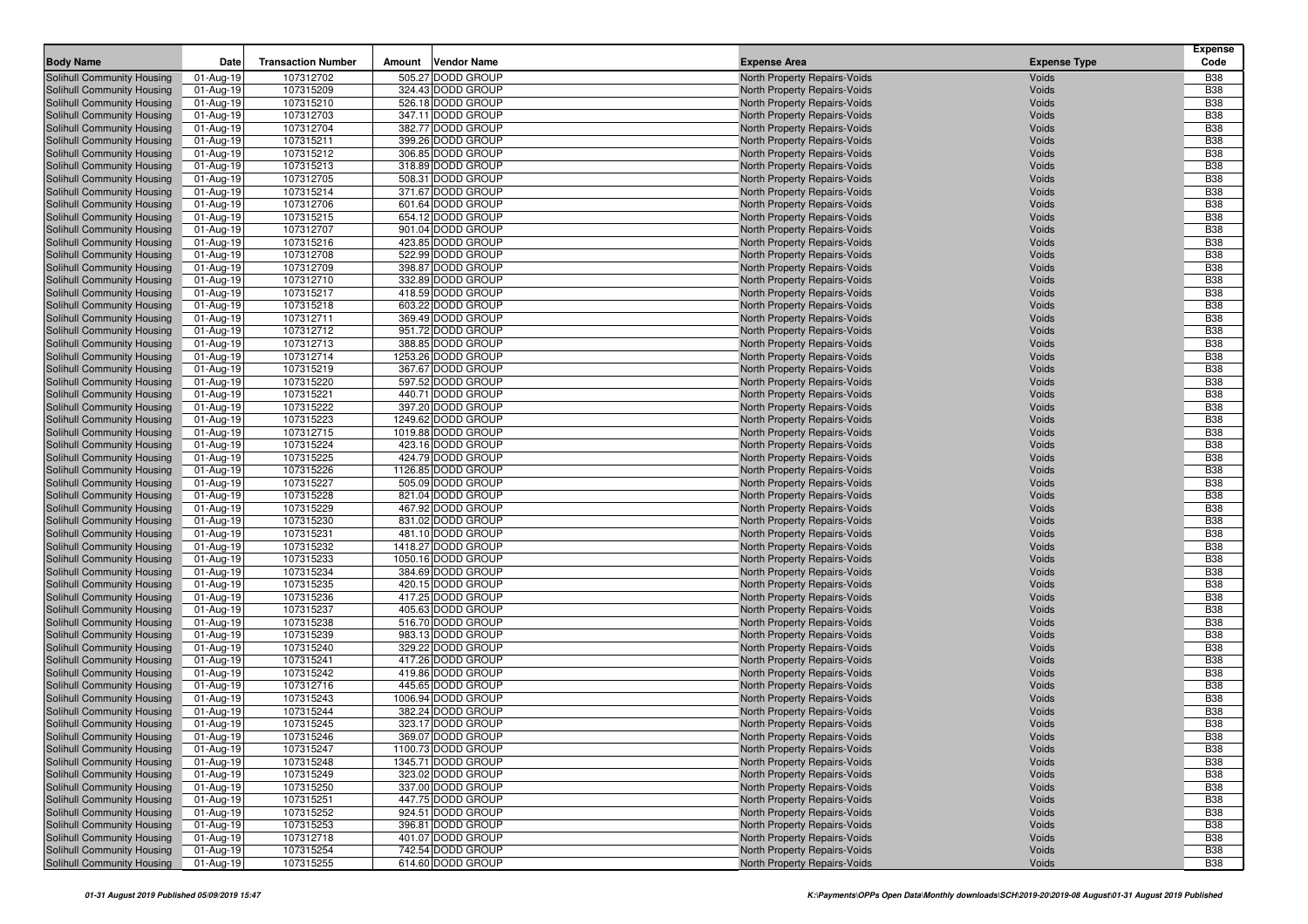| <b>Body Name</b>                                         | <b>Date</b>            | <b>Transaction Number</b> | Amount | <b>Vendor Name</b>                      | <b>Expense Area</b>                                          | <b>Expense Type</b>          | <b>Expense</b><br>Code   |
|----------------------------------------------------------|------------------------|---------------------------|--------|-----------------------------------------|--------------------------------------------------------------|------------------------------|--------------------------|
| Solihull Community Housing                               | 01-Aug-19              | 107315256                 |        | 547.44 DODD GROUP                       | North Property Repairs-Voids                                 | Voids                        | <b>B38</b>               |
| Solihull Community Housing                               | 01-Aug-19              | 107315257                 |        | 405.96 DODD GROUP                       | North Property Repairs-Voids                                 | Voids                        | <b>B38</b>               |
| Solihull Community Housing                               | 01-Aug-19              | 107315258                 |        | 529.13 DODD GROUP                       | North Property Repairs-Voids                                 | Voids                        | <b>B38</b>               |
| Solihull Community Housing                               | 01-Aug-19              | 107315259                 |        | 456.11 DODD GROUP                       | North Property Repairs-Voids                                 | Voids                        | <b>B38</b>               |
| Solihull Community Housing                               | 01-Aug-19              | 107315260                 |        | 360.00 DODD GROUP                       | North Property Repairs-Voids                                 | Voids                        | <b>B38</b>               |
| Solihull Community Housing                               | 01-Aug-19              | 107315261                 |        | 308.77 DODD GROUP                       | North Property Repairs-Voids                                 | Voids                        | <b>B38</b>               |
| Solihull Community Housing                               | 01-Aug-19              | 107315262                 |        | 468.54 DODD GROUP                       | North Property Repairs-Voids                                 | Voids                        | <b>B38</b>               |
| Solihull Community Housing                               | 01-Aug-19              | 107315263                 |        | 325.37 DODD GROUP                       | North Property Repairs-Voids                                 | Voids                        | <b>B38</b>               |
| Solihull Community Housing                               | 01-Aug-19              | 107315264                 |        | 432.49 DODD GROUP                       | North Property Repairs-Voids                                 | Voids                        | <b>B38</b>               |
| Solihull Community Housing                               | 01-Aug-19              | 107315265                 |        | 348.80 DODD GROUP                       | North Property Repairs-Voids                                 | Voids                        | <b>B38</b>               |
| Solihull Community Housing                               | 01-Aug-19              | 107315266                 |        | 400.10 DODD GROUP                       | North Property Repairs-Voids                                 | Voids                        | <b>B38</b>               |
| Solihull Community Housing                               | 01-Aug-19              | 107315267                 |        | 405.18 DODD GROUP                       | North Property Repairs-Voids                                 | Voids                        | <b>B38</b>               |
| Solihull Community Housing                               | 01-Aug-19              | 107315268                 |        | 614.34 DODD GROUP                       | North Property Repairs-Voids                                 | Voids                        | <b>B38</b>               |
| Solihull Community Housing                               | 01-Aug-19              | 107315269                 |        | 448.55 DODD GROUP                       | North Property Repairs-Voids                                 | Voids                        | <b>B38</b>               |
| Solihull Community Housing                               | 01-Aug-19              | 107315270                 |        | 493.08 DODD GROUP                       | North Property Repairs-Voids                                 | Voids                        | <b>B38</b>               |
| Solihull Community Housing                               | 01-Aug-19              | 107315271                 |        | 354.29 DODD GROUP                       | North Property Repairs-Voids                                 | Voids                        | <b>B38</b>               |
| Solihull Community Housing                               | 01-Aug-19              | 107315272                 |        | 1576.61 DODD GROUP                      | North Property Repairs-Voids                                 | Voids                        | <b>B38</b>               |
| Solihull Community Housing                               | 01-Aug-19              | 107315273                 |        | 750.39 DODD GROUP                       | North Property Repairs-Voids                                 | Voids                        | <b>B38</b>               |
| Solihull Community Housing                               | 01-Aug-19              | 107315274                 |        | 387.37 DODD GROUP                       | North Property Repairs-Voids                                 | Voids                        | <b>B38</b>               |
| Solihull Community Housing                               | 01-Aug-19              | 107315275                 |        | 511.01 DODD GROUP                       | North Property Repairs-Voids                                 | Voids                        | <b>B38</b>               |
| Solihull Community Housing                               | 01-Aug-19              | 107315276                 |        | 834.04 DODD GROUP                       | North Property Repairs-Voids                                 | Voids                        | <b>B38</b>               |
| Solihull Community Housing                               | 01-Aug-19              | 107315277                 |        | 850.07 DODD GROUP                       | North Property Repairs-Voids                                 | Voids                        | <b>B38</b>               |
| Solihull Community Housing                               | 01-Aug-19              | 107315278                 |        | 319.60 DODD GROUP                       | North Property Repairs-Voids                                 | Voids                        | <b>B38</b>               |
| Solihull Community Housing                               | 01-Aug-19              | 107315279                 |        | 1303.28 DODD GROUP                      | North Property Repairs-Voids                                 | Voids                        | <b>B38</b>               |
| Solihull Community Housing                               | 01-Aug-19              | 107312719                 |        | 367.20 DODD GROUP                       | North Property Repairs-Voids                                 | Voids                        | <b>B38</b>               |
| Solihull Community Housing                               | 01-Aug-19              | 107315280                 |        | 394.49 DODD GROUP                       | North Property Repairs-Voids                                 | Voids                        | <b>B38</b>               |
| Solihull Community Housing                               | 01-Aug-19              | 107315281                 |        | 391.36 DODD GROUP                       | North Property Repairs-Voids                                 | Voids                        | <b>B38</b>               |
| Solihull Community Housing                               | 01-Aug-19              | 107312720                 |        | 4854.47 DODD GROUP                      | North Property Repairs-Voids                                 | Voids                        | <b>B38</b>               |
| Solihull Community Housing                               | 01-Aug-19              | 107315282                 |        | 326.27 DODD GROUP                       | North Property Repairs-Voids                                 | Voids                        | <b>B38</b>               |
| Solihull Community Housing                               | 01-Aug-19              | 107315283                 |        | 641.18 DODD GROUP                       | North Property Repairs-Voids                                 | Voids                        | <b>B38</b>               |
| Solihull Community Housing                               | 01-Aug-19              | 107312721                 |        | 1928.43 DODD GROUP                      | North Property Repairs-Voids                                 | Voids                        | <b>B38</b>               |
| Solihull Community Housing                               | 01-Aug-19              | 107315284                 |        | 479.43 DODD GROUP                       | North Property Repairs-Voids                                 | Voids                        | <b>B38</b>               |
| Solihull Community Housing                               | 01-Aug-19              | 107315285                 |        | 353.66 DODD GROUP                       | North Property Repairs-Voids                                 | Voids                        | <b>B38</b>               |
| Solihull Community Housing                               | 01-Aug-19              | 107315286                 |        | 1060.78 DODD GROUP                      | North Property Repairs-Voids                                 | Voids                        | <b>B38</b>               |
| Solihull Community Housing                               | 01-Aug-19              | 107315287                 |        | 641.72 DODD GROUP                       | North Property Repairs-Voids                                 | Voids<br>Voids               | <b>B38</b><br><b>B38</b> |
| Solihull Community Housing<br>Solihull Community Housing | 01-Aug-19              | 107315288<br>107315289    |        | 2370.39 DODD GROUP<br>630.35 DODD GROUP | North Property Repairs-Voids                                 | Voids                        | <b>B38</b>               |
| Solihull Community Housing                               | 01-Aug-19<br>01-Aug-19 | 107315290                 |        | 237.04 DODD GROUP                       | North Property Repairs-Voids<br>North Property Repairs-Voids | Voids                        | <b>B38</b>               |
| Solihull Community Housing                               | 01-Aug-19              | 107315291                 |        | 580.06 DODD GROUP                       | North Property Repairs-Voids                                 | Voids                        | <b>B38</b>               |
| Solihull Community Housing                               | 01-Aug-19              | 107315292                 |        | 626.19 DODD GROUP                       | North Property Repairs-Voids                                 | Voids                        | <b>B38</b>               |
| Solihull Community Housing                               | 01-Aug-19              | 107315293                 |        | 445.33 DODD GROUP                       | North Property Repairs-Voids                                 | Voids                        | <b>B38</b>               |
| Solihull Community Housing                               | 01-Aug-19              | 107315294                 |        | 491.26 DODD GROUP                       | North Property Repairs-Voids                                 | Voids                        | <b>B38</b>               |
| Solihull Community Housing                               | 01-Aug-19              | 107315295                 |        | 590.14 DODD GROUP                       | North Property Repairs-Voids                                 | Voids                        | <b>B38</b>               |
| Solihull Community Housing                               | 01-Aug-19              | 107312722                 |        | 432.61 DODD GROUP                       | Safer Homes                                                  | <b>Utility Related Works</b> | <b>B34</b>               |
| Solihull Community Housing                               | 01-Aug-19              | 107315296                 |        | 1450.46 DODD GROUP                      | North Property Repairs-Voids                                 | Voids                        | <b>B38</b>               |
| Solihull Community Housing                               | 01-Aug-19              | 107312723                 |        | 619.80 DODD GROUP                       | North Property Repairs-Voids                                 | Voids                        | <b>B38</b>               |
| Solihull Community Housing                               | 01-Aug-19              | 107315297                 |        | 514.24 DODD GROUP                       | North Property Repairs-Voids                                 | Voids                        | <b>B38</b>               |
| Solihull Community Housing                               | 01-Aug-19              | 107315298                 |        | 409.30 DODD GROUP                       | North Property Repairs-Voids                                 | Voids                        | <b>B38</b>               |
| Solihull Community Housing                               | 01-Aug-19              | 107315299                 |        | 399.89 DODD GROUP                       | North Property Repairs-Voids                                 | Voids                        | <b>B38</b>               |
| Solihull Community Housing                               | 01-Aug-19              | 107315300                 |        | 552.58 DODD GROUP                       | North Property Repairs-Voids                                 | Voids                        | <b>B38</b>               |
| Solihull Community Housing                               | 01-Aug-19              | 107315301                 |        | 528.15 DODD GROUP                       | <b>North Property Repairs-Voids</b>                          | Voids                        | <b>B38</b>               |
| Solihull Community Housing                               | 01-Aug-19              | 107315302                 |        | 437.49 DODD GROUP                       | North Property Repairs-Voids                                 | Voids                        | <b>B38</b>               |
| Solihull Community Housing                               | 01-Aug-19              | 107315303                 |        | 667.29 DODD GROUP                       | North Property Repairs-Voids                                 | Voids                        | <b>B38</b>               |
| Solihull Community Housing                               | 01-Aug-19              | 107315304                 |        | 477.55 DODD GROUP                       | North Property Repairs-Voids                                 | Voids                        | <b>B38</b>               |
| Solihull Community Housing                               | 01-Aug-19              | 107315305                 |        | 345.26 DODD GROUP                       | North Property Repairs-Voids                                 | Voids                        | <b>B38</b>               |
| Solihull Community Housing                               | 01-Aug-19              | 107315306                 |        | 494.83 DODD GROUP                       | North Property Repairs-Voids                                 | Voids                        | <b>B38</b>               |
| <b>Solihull Community Housing</b>                        | 01-Aug-19              | 107315307                 |        | 332.29 DODD GROUP                       | North Property Repairs-Voids                                 | Voids                        | <b>B38</b>               |
| Solihull Community Housing                               | 01-Aug-19              | 107315308                 |        | 363.23 DODD GROUP                       | North Property Repairs-Voids                                 | Voids                        | <b>B38</b>               |
| Solihull Community Housing                               | 01-Aug-19              | 107315309                 |        | 340.18 DODD GROUP                       | North Property Repairs-Voids                                 | Voids                        | <b>B38</b>               |
| Solihull Community Housing                               | 01-Aug-19              | 107315310                 |        | 611.27 DODD GROUP                       | North Property Repairs-Voids                                 | Voids                        | <b>B38</b>               |
| Solihull Community Housing                               | 01-Aug-19              | 107315311                 |        | 338.28 DODD GROUP                       | North Property Repairs-Voids                                 | Voids                        | <b>B38</b>               |
| Solihull Community Housing                               | 01-Aug-19              | 107315312                 |        | 347.96 DODD GROUP                       | North Property Repairs-Voids                                 | Voids                        | <b>B38</b>               |
| Solihull Community Housing                               | 01-Aug-19              | 107315313                 |        | 847.07 DODD GROUP                       | North Property Repairs-Voids                                 | Voids                        | <b>B38</b>               |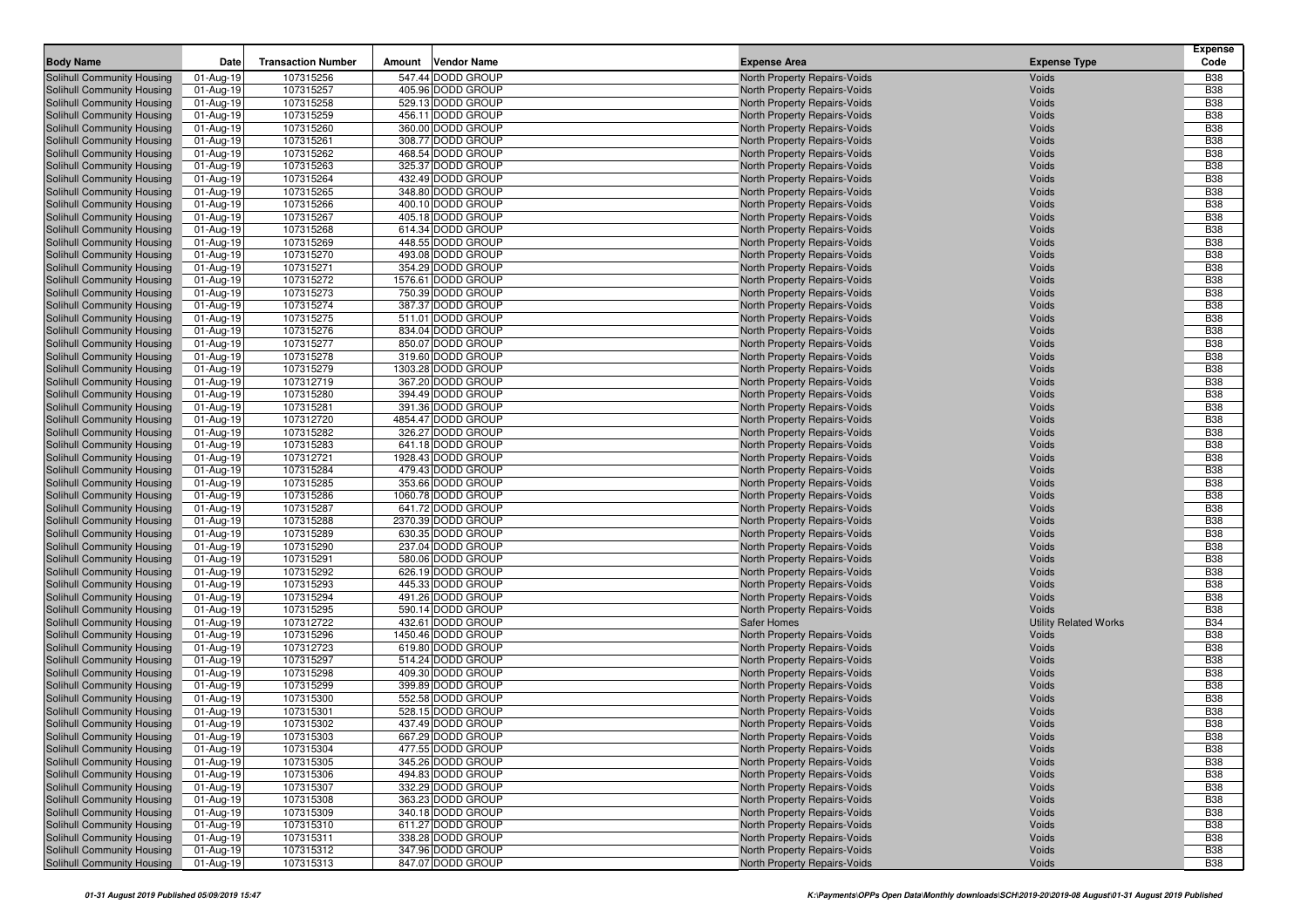| <b>Body Name</b>                                         | Date                   | <b>Transaction Number</b> | Amount | <b>Vendor Name</b>                     | <b>Expense Area</b>                                          | <b>Expense Type</b>                                          | <b>Expense</b><br>Code   |
|----------------------------------------------------------|------------------------|---------------------------|--------|----------------------------------------|--------------------------------------------------------------|--------------------------------------------------------------|--------------------------|
| Solihull Community Housing                               | 01-Aug-19              | 107315314                 |        | 381.46 DODD GROUP                      | North Property Repairs-Voids                                 | Voids                                                        | <b>B38</b>               |
| Solihull Community Housing                               | 01-Aug-19              | 107315315                 |        | 405.45 DODD GROUP                      | North Property Repairs-Voids                                 | Voids                                                        | <b>B38</b>               |
| Solihull Community Housing                               | 01-Aug-19              | 107315316                 |        | 660.85 DODD GROUP                      | North Property Repairs-Voids                                 | Voids                                                        | <b>B38</b>               |
| Solihull Community Housing                               | 01-Aug-19              | 107315317                 |        | 628.16 DODD GROUP                      | North Property Repairs-Voids                                 | Voids                                                        | <b>B38</b>               |
| Solihull Community Housing                               | 01-Aug-19              | 107315318                 |        | 418.09 DODD GROUP                      | North Property Repairs-Voids                                 | Voids                                                        | <b>B38</b>               |
| Solihull Community Housing                               | 01-Aug-19              | 107315319                 |        | 327.68 DODD GROUP                      | North Property Repairs-Voids                                 | Voids                                                        | <b>B38</b>               |
| Solihull Community Housing                               | 01-Aug-19              | 107315320                 |        | 491.92 DODD GROUP                      | North Property Repairs-Voids                                 | Voids                                                        | <b>B38</b>               |
| Solihull Community Housing                               | 06-Aug-19              | 107246202                 |        | 229.75 DODD GROUP                      | Safer Homes                                                  | <b>Utility Related Works</b>                                 | <b>B34</b>               |
| Solihull Community Housing                               | 06-Aug-19              | 107177235                 |        | 215.34 DODD GROUP                      | <b>Safer Homes</b>                                           | <b>Utility Related Works</b>                                 | <b>B34</b>               |
| Solihull Community Housing                               | 06-Aug-19              | 107312724                 |        | 263.36 DODD GROUP                      | <b>Safer Homes</b>                                           | <b>Utility Related Works</b>                                 | <b>B34</b>               |
| Solihull Community Housing                               | 06-Aug-19              | 107312725                 |        | 258.86 DODD GROUP                      | <b>Safer Homes</b>                                           | <b>Utility Related Works</b>                                 | <b>B34</b>               |
| Solihull Community Housing                               | 06-Aug-19              | 107312726                 |        | 329.44 DODD GROUP                      | <b>Safer Homes</b>                                           | <b>Utility Related Works</b>                                 | <b>B34</b>               |
| Solihull Community Housing<br>Solihull Community Housing | 09-Aug-19              | 107312727                 |        | 229.09 DODD GROUP<br>243.52 DODD GROUP | <b>Safer Homes</b><br>Safer Homes                            | <b>Utility Related Works</b>                                 | <b>B34</b><br><b>B34</b> |
| Solihull Community Housing                               | 09-Aug-19<br>09-Aug-19 | 107312728<br>107312729    |        | 245.87 DODD GROUP                      | <b>Safer Homes</b>                                           | <b>Utility Related Works</b><br><b>Utility Related Works</b> | <b>B34</b>               |
| Solihull Community Housing                               | 09-Aug-19              | 107312730                 |        | 293.90 DODD GROUP                      | <b>Safer Homes</b>                                           | <b>Utility Related Works</b>                                 | <b>B34</b>               |
| Solihull Community Housing                               | 09-Aug-19              | 107312731                 |        | 286.96 DODD GROUP                      | <b>Safer Homes</b>                                           | <b>Utility Related Works</b>                                 | <b>B34</b>               |
| Solihull Community Housing                               | 09-Aug-19              | 107289475                 |        | 213.57 DODD GROUP                      | <b>Safer Homes</b>                                           | <b>Utility Related Works</b>                                 | <b>B34</b>               |
| Solihull Community Housing                               | 09-Aug-19              | 107312732                 |        | 449.71 DODD GROUP                      | <b>Safer Homes</b>                                           | <b>Utility Related Works</b>                                 | <b>B34</b>               |
| Solihull Community Housing                               | 09-Aug-19              | 107312733                 |        | 318.35 DODD GROUP                      | <b>Safer Homes</b>                                           | <b>Utility Related Works</b>                                 | <b>B34</b>               |
| Solihull Community Housing                               | 09-Aug-19              | 107312734                 |        | 371.10 DODD GROUP                      | <b>Safer Homes</b>                                           | <b>Utility Related Works</b>                                 | <b>B34</b>               |
| Solihull Community Housing                               | 09-Aug-19              | 107312735                 |        | 305.64 DODD GROUP                      | Safer Homes                                                  | <b>Utility Related Works</b>                                 | <b>B34</b>               |
| Solihull Community Housing                               | 09-Aug-19              | 107312736                 |        | 228.35 DODD GROUP                      | <b>Safer Homes</b>                                           | <b>Utility Related Works</b>                                 | <b>B34</b>               |
| Solihull Community Housing                               | 09-Aug-19              | 107312737                 |        | 236.01 DODD GROUP                      | <b>Safer Homes</b>                                           | <b>Utility Related Works</b>                                 | <b>B34</b>               |
| Solihull Community Housing                               | 09-Aug-19              | 107289548                 |        | 220.83 DODD GROUP                      | <b>Safer Homes</b>                                           | <b>Utility Related Works</b>                                 | <b>B34</b>               |
| Solihull Community Housing                               | 09-Aug-19              | 107315321                 |        | 331.02 DODD GROUP                      | North Property Repairs-Voids                                 | Voids                                                        | <b>B38</b>               |
| Solihull Community Housing                               | 09-Aug-19              | 107289588                 |        | 232.81 DODD GROUP                      | North Property Repairs-Voids                                 | Voids                                                        | <b>B38</b>               |
| Solihull Community Housing                               | 09-Aug-19              | 107315322                 |        | 412.79 DODD GROUP                      | North Property Repairs-Voids                                 | Voids                                                        | <b>B38</b>               |
| Solihull Community Housing                               | 09-Aug-19              | 107315323                 |        | 453.44 DODD GROUP                      | North Property Repairs-Voids                                 | Voids                                                        | <b>B38</b>               |
| Solihull Community Housing                               | 09-Aug-19              | 107315324                 |        | 392.19 DODD GROUP                      | North Property Repairs-Voids                                 | Voids                                                        | <b>B38</b>               |
| Solihull Community Housing                               | 09-Aug-19              | 107315325                 |        | 380.70 DODD GROUP                      | North Property Repairs-Voids                                 | Voids                                                        | <b>B38</b>               |
| Solihull Community Housing                               | 09-Aug-19              | 107315326                 |        | 354.56 DODD GROUP                      | North Property Repairs-Voids                                 | Voids                                                        | <b>B38</b>               |
| Solihull Community Housing                               | 09-Aug-19              | 107315327                 |        | 938.07 DODD GROUP                      | North Property Repairs-Voids                                 | Voids                                                        | <b>B38</b>               |
| Solihull Community Housing                               | 09-Aug-19              | 107315328                 |        | 480.79 DODD GROUP                      | North Property Repairs-Voids                                 | Voids                                                        | <b>B38</b>               |
| Solihull Community Housing                               | 09-Aug-19              | 107315329                 |        | 389.57 DODD GROUP                      | North Property Repairs-Voids                                 | Voids                                                        | <b>B38</b>               |
| Solihull Community Housing                               | 09-Aug-19              | 107315330                 |        | 575.83 DODD GROUP                      | North Property Repairs-Voids                                 | Voids                                                        | <b>B38</b>               |
| Solihull Community Housing                               | 09-Aug-19              | 107315331                 |        | 441.90 DODD GROUP                      | North Property Repairs-Voids                                 | Voids                                                        | <b>B38</b>               |
| Solihull Community Housing                               | 09-Aug-19              | 107315332                 |        | 878.63 DODD GROUP                      | North Property Repairs-Voids                                 | Voids                                                        | <b>B38</b>               |
| Solihull Community Housing<br>Solihull Community Housing | 09-Aug-19<br>09-Aug-19 | 107315333<br>107315334    |        | 503.45 DODD GROUP<br>601.65 DODD GROUP | North Property Repairs-Voids                                 | Voids<br>Voids                                               | <b>B38</b><br><b>B38</b> |
| Solihull Community Housing                               | 09-Aug-19              | 107315335                 |        | 1066.89 DODD GROUP                     | North Property Repairs-Voids<br>North Property Repairs-Voids | Voids                                                        | <b>B38</b>               |
| Solihull Community Housing                               | 09-Aug-19              | 107289601                 |        | 267.12 DODD GROUP                      | North Property Repairs-Voids                                 | Voids                                                        | <b>B38</b>               |
| Solihull Community Housing                               | 09-Aug-19              | 107315336                 |        | 484.07 DODD GROUP                      | North Property Repairs-Voids                                 | Voids                                                        | <b>B38</b>               |
| Solihull Community Housing                               | 09-Aug-19              | 107289602                 |        | 228.29 DODD GROUP                      | North Property Repairs-Voids                                 | Voids                                                        | <b>B38</b>               |
| Solihull Community Housing                               | 09-Aug-19              | 107315337                 |        | 587.16 DODD GROUP                      | North Property Repairs-Voids                                 | Voids                                                        | <b>B38</b>               |
| Solihull Community Housing                               | 09-Aug-19              | 107315338                 |        | 2356.48 DODD GROUP                     | North Property Repairs-Voids                                 | Voids                                                        | <b>B38</b>               |
| Solihull Community Housing                               | 09-Aug-19              | 107315339                 |        | 1223.79 DODD GROUP                     | North Property Repairs-Voids                                 | Voids                                                        | <b>B38</b>               |
| Solihull Community Housing                               | 09-Aug-19              | 107315340                 |        | 313.61 DODD GROUP                      | North Property Repairs-Voids                                 | Voids                                                        | <b>B38</b>               |
| Solihull Community Housing                               | 09-Aug-19              | 107315341                 |        | 1095.38 DODD GROUP                     | North Property Repairs-Voids                                 | Voids                                                        | <b>B38</b>               |
| Solihull Community Housing                               | 09-Aug-19              | 107315342                 |        | 2689.16 DODD GROUP                     | North Property Repairs-Voids                                 | Voids                                                        | <b>B38</b>               |
| Solihull Community Housing                               | 09-Aug-19              | 107315343                 |        | 310.93 DODD GROUP                      | North Property Repairs-Voids                                 | Voids                                                        | <b>B38</b>               |
| Solihull Community Housing                               | 09-Aug-19              | 107315344                 |        | 898.58 DODD GROUP                      | North Property Repairs-Voids                                 | Voids                                                        | <b>B38</b>               |
| Solihull Community Housing                               | 09-Aug-19              | 107315345                 |        | 507.85 DODD GROUP                      | North Property Repairs-Voids                                 | Voids                                                        | <b>B38</b>               |
| Solihull Community Housing                               | 09-Aug-19              | 107315346                 |        | 480.22 DODD GROUP                      | North Property Repairs-Voids                                 | Voids                                                        | <b>B38</b>               |
| Solihull Community Housing                               | 09-Aug-19              | 107289612                 |        | 259.31 DODD GROUP                      | North Property Repairs-Voids                                 | Voids                                                        | <b>B38</b>               |
| Solihull Community Housing                               | 09-Aug-19              | 107315347                 |        | 340.15 DODD GROUP                      | North Property Repairs-Voids                                 | Voids                                                        | <b>B38</b>               |
| Solihull Community Housing                               | 09-Aug-19              | 107315348                 |        | 302.88 DODD GROUP                      | North Property Repairs-Voids                                 | Voids                                                        | <b>B38</b>               |
| Solihull Community Housing                               | 09-Aug-19              | 107315349                 |        | 573.63 DODD GROUP                      | North Property Repairs-Voids                                 | Voids                                                        | <b>B38</b>               |
| Solihull Community Housing                               | 09-Aug-19              | 107289676                 |        | 469.68 DODD GROUP                      | <b>Electrical Improvement Works</b>                          | <b>Contractor Payments</b>                                   | <b>B70</b>               |
| Solihull Community Housing                               | 09-Aug-19              | 107289677                 |        | 392.54 DODD GROUP                      | <b>Electrical Improvement Works</b>                          | <b>Contractor Payments</b>                                   | <b>B70</b>               |
| Solihull Community Housing                               | 09-Aug-19              | 107312738                 |        | 269.48 DODD GROUP                      | <b>Electrical Improvement Works</b>                          | <b>Contractor Payments</b>                                   | <b>B70</b>               |
| Solihull Community Housing                               | 09-Aug-19              | 107312739                 |        | 265.32 DODD GROUP                      | <b>Electrical Improvement Works</b>                          | <b>Contractor Payments</b>                                   | <b>B70</b>               |
| Solihull Community Housing                               | 09-Aug-19              | 107312740                 |        | 410.08 DODD GROUP                      | <b>Electrical Improvement Works</b>                          | <b>Contractor Payments</b>                                   | <b>B70</b>               |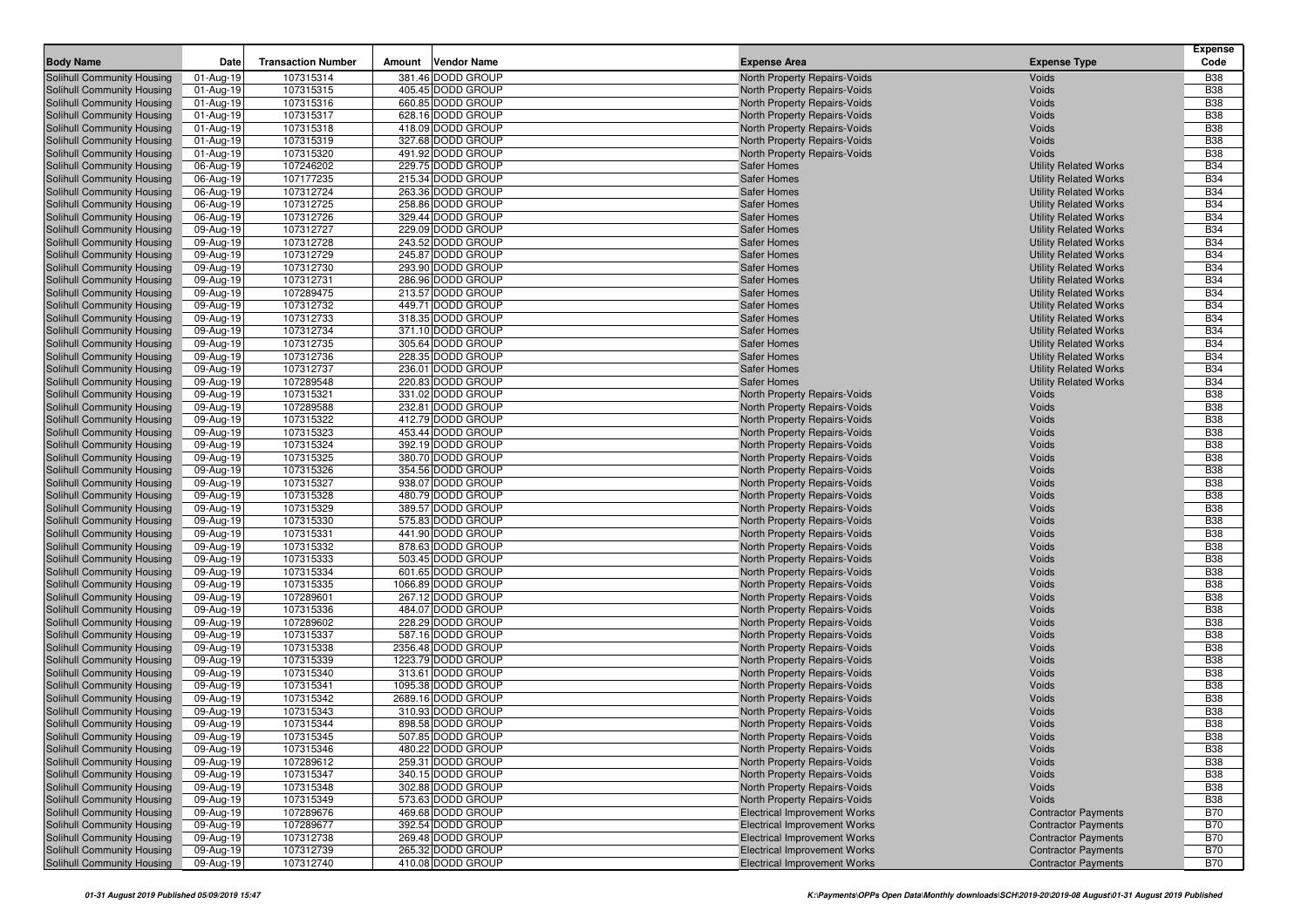|                                                          |                        |                           |        |                                          |                                                                            |                                                          | <b>Expense</b>           |
|----------------------------------------------------------|------------------------|---------------------------|--------|------------------------------------------|----------------------------------------------------------------------------|----------------------------------------------------------|--------------------------|
| <b>Body Name</b>                                         | Date                   | <b>Transaction Number</b> | Amount | <b>Vendor Name</b>                       | <b>Expense Area</b>                                                        | <b>Expense Type</b>                                      | Code                     |
| Solihull Community Housing                               | 09-Aug-19              | 107289678                 |        | 231.22 DODD GROUP                        | <b>Electrical Improvement Works</b>                                        | <b>Contractor Payments</b>                               | <b>B70</b>               |
| Solihull Community Housing                               | 09-Aug-19              | 107289679                 |        | 456.90 DODD GROUP                        | <b>Electrical Improvement Works</b>                                        | <b>Contractor Payments</b>                               | <b>B70</b>               |
| Solihull Community Housing                               | 09-Aug-19              | 107312741                 |        | 632.75 DODD GROUP                        | <b>Electrical Improvement Works</b>                                        | <b>Contractor Payments</b>                               | <b>B70</b>               |
| Solihull Community Housing                               | 09-Aug-19              | 107289680                 |        | 446.58 DODD GROUP                        | <b>Electrical Improvement Works</b>                                        | <b>Contractor Payments</b>                               | <b>B70</b>               |
| Solihull Community Housing                               | 09-Aug-19              | 107312742                 |        | 525.28 DODD GROUP                        | <b>Electrical Improvement Works</b>                                        | <b>Contractor Payments</b>                               | <b>B70</b>               |
| Solihull Community Housing                               | 09-Aug-19              | 107289681                 |        | 435.94 DODD GROUP                        | <b>Electrical Improvement Works</b>                                        | <b>Contractor Payments</b>                               | <b>B70</b>               |
| Solihull Community Housing<br>Solihull Community Housing | 09-Aug-19              | 107312743<br>107289682    |        | 633.72 DODD GROUP<br>463.71 DODD GROUP   | <b>Electrical Improvement Works</b>                                        | <b>Contractor Payments</b>                               | <b>B70</b><br><b>B70</b> |
| Solihull Community Housing                               | 09-Aug-19<br>09-Aug-19 | 107289683                 |        | 294.67 DODD GROUP                        | <b>Electrical Improvement Works</b><br><b>Electrical Improvement Works</b> | <b>Contractor Payments</b><br><b>Contractor Payments</b> | <b>B70</b>               |
| Solihull Community Housing                               | 09-Aug-19              | 107289684                 |        | 230.20 DODD GROUP                        | <b>Electrical Improvement Works</b>                                        | <b>Contractor Payments</b>                               | <b>B70</b>               |
| Solihull Community Housing                               | 09-Aug-19              | 107289685                 |        | 232.11 DODD GROUP                        | <b>Electrical Improvement Works</b>                                        | <b>Contractor Payments</b>                               | <b>B70</b>               |
| Solihull Community Housing                               | 09-Aug-19              | 107289692                 |        | 247.17 DODD GROUP                        | <b>Electrical Improvement Works</b>                                        | <b>Contractor Payments</b>                               | <b>B70</b>               |
| Solihull Community Housing                               | 09-Aug-19              | 107289693                 |        | 372.93 DODD GROUP                        | <b>Electrical Improvement Works</b>                                        | <b>Contractor Payments</b>                               | <b>B70</b>               |
| Solihull Community Housing                               | 09-Aug-19              | 107289695                 |        | 294.67 DODD GROUP                        | <b>Electrical Improvement Works</b>                                        | <b>Contractor Payments</b>                               | <b>B70</b>               |
| Solihull Community Housing                               | 09-Aug-19              | 107289696                 |        | 482.66 DODD GROUP                        | <b>Electrical Improvement Works</b>                                        | <b>Contractor Payments</b>                               | <b>B70</b>               |
| Solihull Community Housing                               | 09-Aug-19              | 107312744                 |        | 395.86 DODD GROUP                        | <b>Safer Homes</b>                                                         | <b>Utility Related Works</b>                             | <b>B34</b>               |
| Solihull Community Housing                               | 09-Aug-19              | 107312745                 |        | 240.90 DODD GROUP                        | <b>Safer Homes</b>                                                         | <b>Rev Contractor Payments</b>                           | <b>B71</b>               |
| Solihull Community Housing                               | 09-Aug-19              | 107312746                 |        | 290.20 DODD GROUP                        | <b>Safer Homes</b>                                                         | <b>Rev Contractor Payments</b>                           | <b>B71</b>               |
| Solihull Community Housing                               | 09-Aug-19              | 107312747                 |        | 312.86 DODD GROUP                        | <b>Safer Homes</b>                                                         | <b>Rev Contractor Payments</b>                           | <b>B71</b>               |
| Solihull Community Housing                               | 09-Aug-19              | 107312748                 |        | 235.01 DODD GROUP                        | <b>Safer Homes</b>                                                         | <b>Rev Contractor Payments</b>                           | <b>B71</b>               |
| Solihull Community Housing                               | 09-Aug-19              | 107312749                 |        | 420.19 DODD GROUP                        | <b>Safer Homes</b>                                                         | <b>Rev Contractor Payments</b>                           | <b>B71</b>               |
| Solihull Community Housing                               | 09-Aug-19              | 107312750                 |        | 303.33 DODD GROUP                        | <b>Safer Homes</b>                                                         | <b>Rev Contractor Payments</b>                           | <b>B71</b>               |
| Solihull Community Housing                               | 09-Aug-19              | 107312751                 |        | 258.86 DODD GROUP                        | <b>Safer Homes</b>                                                         | <b>Rev Contractor Payments</b>                           | <b>B71</b>               |
| Solihull Community Housing                               | 09-Aug-19              | 107312752                 |        | 391.89 DODD GROUP                        | <b>Safer Homes</b>                                                         | <b>Rev Contractor Payments</b>                           | <b>B71</b>               |
| Solihull Community Housing                               | 09-Aug-19              | 107312753                 |        | 415.44 DODD GROUP                        | <b>Safer Homes</b>                                                         | <b>Rev Contractor Payments</b>                           | <b>B71</b>               |
| Solihull Community Housing                               | 09-Aug-19              | 107312754                 |        | 415.44 DODD GROUP                        | <b>Safer Homes</b>                                                         | <b>Rev Contractor Payments</b>                           | <b>B71</b>               |
| Solihull Community Housing                               | 09-Aug-19              | 107312755                 |        | 2221.38 DODD GROUP                       | Gas Warm Air/BBoiler/Storage Heater                                        | <b>Contractor Payments</b>                               | <b>B70</b>               |
| Solihull Community Housing                               | 09-Aug-19              | 107312756                 |        | 2221.38 DODD GROUP                       | Gas Warm Air/BBoiler/Storage Heater                                        | <b>Contractor Payments</b>                               | <b>B70</b>               |
| Solihull Community Housing                               | 09-Aug-19              | 107312757                 |        | 2221.38 DODD GROUP                       | Gas Warm Air/BBoiler/Storage Heater                                        | <b>Contractor Payments</b>                               | <b>B70</b>               |
| Solihull Community Housing                               | 09-Aug-19              | 107312758                 |        | 3529.13 DODD GROUP                       | Gas Warm Air/BBoiler/Storage Heater                                        | <b>Contractor Payments</b>                               | <b>B70</b>               |
| Solihull Community Housing                               | 09-Aug-19              | 107312759                 |        | 3529.13 DODD GROUP                       | Gas Warm Air/BBoiler/Storage Heater                                        | <b>Contractor Payments</b>                               | <b>B70</b>               |
| Solihull Community Housing                               | 09-Aug-19              | 107312760                 |        | 3529.13 DODD GROUP                       | Gas Warm Air/BBoiler/Storage Heater                                        | <b>Contractor Payments</b>                               | <b>B70</b>               |
| Solihull Community Housing                               | 09-Aug-19              | 107312761                 |        | 3529.13 DODD GROUP                       | Gas Warm Air/BBoiler/Storage Heater                                        | <b>Contractor Payments</b>                               | <b>B70</b>               |
| Solihull Community Housing                               | 09-Aug-19              | 107312762                 |        | 2221.38 DODD GROUP                       | Gas Warm Air/BBoiler/Storage Heater                                        | <b>Contractor Payments</b>                               | <b>B70</b>               |
| Solihull Community Housing                               | 09-Aug-19              | 107312763                 |        | 2221.38 DODD GROUP                       | Gas Warm Air/BBoiler/Storage Heater                                        | <b>Contractor Payments</b>                               | <b>B70</b>               |
| Solihull Community Housing                               | 09-Aug-19              | 107312764                 |        | 2221.38 DODD GROUP                       | Gas Warm Air/BBoiler/Storage Heater                                        | <b>Contractor Payments</b>                               | <b>B70</b>               |
| Solihull Community Housing                               | 09-Aug-19              | 107312765                 |        | 3529.13 DODD GROUP                       | Gas Warm Air/BBoiler/Storage Heater                                        | <b>Contractor Payments</b>                               | <b>B70</b>               |
| Solihull Community Housing                               | 09-Aug-19              | 107312766                 |        | 3529.13 DODD GROUP                       | Gas Warm Air/BBoiler/Storage Heater                                        | <b>Contractor Payments</b>                               | <b>B70</b>               |
| <b>Solihull Community Housing</b>                        | 09-Aug-19              | 107312767                 |        | 3529.13 DODD GROUP                       | Gas Warm Air/BBoiler/Storage Heater                                        | <b>Contractor Payments</b>                               | <b>B70</b><br><b>B70</b> |
| Solihull Community Housing<br>Solihull Community Housing | 09-Aug-19              | 107312768<br>107312769    |        | 3529.13 DODD GROUP<br>3529.13 DODD GROUP | Gas Warm Air/BBoiler/Storage Heater<br>Gas Warm Air/BBoiler/Storage Heater | <b>Contractor Payments</b>                               | <b>B70</b>               |
|                                                          | 09-Aug-19              | 107312770                 |        | 3529.13 DODD GROUP                       | Gas Warm Air/BBoiler/Storage Heater                                        | <b>Contractor Payments</b>                               | <b>B70</b>               |
| Solihull Community Housing<br>Solihull Community Housing | 09-Aug-19<br>09-Aug-19 | 107312771                 |        | 3529.13 DODD GROUP                       | Gas Warm Air/BBoiler/Storage Heater                                        | <b>Contractor Payments</b><br><b>Contractor Payments</b> | <b>B70</b>               |
| Solihull Community Housing                               | 09-Aug-19              | 107312772                 |        | 3529.13 DODD GROUP                       | Gas Warm Air/BBoiler/Storage Heater                                        | <b>Contractor Payments</b>                               | <b>B70</b>               |
| Solihull Community Housing                               | 09-Aug-19              | 107312773                 |        | 3529.13 DODD GROUP                       | Gas Warm Air/BBoiler/Storage Heater                                        | <b>Contractor Payments</b>                               | <b>B70</b>               |
| Solihull Community Housing                               | 09-Aug-19              | 107312774                 |        | 3529.13 DODD GROUP                       | Gas Warm Air/BBoiler/Storage Heater                                        | <b>Contractor Payments</b>                               | <b>B70</b>               |
| Solihull Community Housing                               | 09-Aug-19              | 107312775                 |        | 3529.13 DODD GROUP                       | Gas Warm Air/BBoiler/Storage Heater                                        | <b>Contractor Payments</b>                               | <b>B70</b>               |
| Solihull Community Housing                               | 09-Aug-19              | 107312776                 |        | 3529.13 DODD GROUP                       | Gas Warm Air/BBoiler/Storage Heater                                        | <b>Contractor Payments</b>                               | <b>B70</b>               |
| Solihull Community Housing                               | 09-Aug-19              | 107312777                 |        | 3529.13 DODD GROUP                       | Gas Warm Air/BBoiler/Storage Heater                                        | <b>Contractor Payments</b>                               | <b>B70</b>               |
| Solihull Community Housing                               | 09-Aug-19              | 107312778                 |        | 2221.38 DODD GROUP                       | Gas Warm Air/BBoiler/Storage Heater                                        | <b>Contractor Payments</b>                               | <b>B70</b>               |
| Solihull Community Housing                               | 09-Aug-19              | 107312779                 |        | 2221.38 DODD GROUP                       | Gas Warm Air/BBoiler/Storage Heater                                        | <b>Contractor Payments</b>                               | <b>B70</b>               |
| Solihull Community Housing                               | 12-Aug-19              | 107312780                 |        | 236.36 DODD GROUP                        | <b>Safer Homes</b>                                                         | <b>Utility Related Works</b>                             | <b>B34</b>               |
| Solihull Community Housing                               | 12-Aug-19              | 107312781                 |        | 667.24 DODD GROUP                        | <b>Safer Homes</b>                                                         | <b>Utility Related Works</b>                             | <b>B34</b>               |
| Solihull Community Housing                               | 12-Aug-19              | 107312782                 |        | 476.42 DODD GROUP                        | <b>Safer Homes</b>                                                         | <b>Utility Related Works</b>                             | <b>B34</b>               |
| Solihull Community Housing                               | 12-Aug-19              | 107312783                 |        | 296.52 DODD GROUP                        | <b>Safer Homes</b>                                                         | <b>Utility Related Works</b>                             | <b>B34</b>               |
| Solihull Community Housing                               | 12-Aug-19              | 107312784                 |        | 228.87 DODD GROUP                        | <b>Safer Homes</b>                                                         | <b>Utility Related Works</b>                             | <b>B34</b>               |
| Solihull Community Housing                               | 12-Aug-19              | 107312785                 |        | 303.09 DODD GROUP                        | <b>Safer Homes</b>                                                         | <b>Utility Related Works</b>                             | <b>B34</b>               |
| Solihull Community Housing                               | 12-Aug-19              | 107312786                 |        | 240.65 DODD GROUP                        | <b>Safer Homes</b>                                                         | <b>Utility Related Works</b>                             | <b>B34</b>               |
| Solihull Community Housing                               | 12-Aug-19              | 107312787                 |        | 228.87 DODD GROUP                        | <b>Safer Homes</b>                                                         | <b>Utility Related Works</b>                             | <b>B34</b>               |
| Solihull Community Housing                               | 12-Aug-19              | 107289864                 |        | 250.96 DODD GROUP                        | North Property Repairs-Voids                                               | Voids                                                    | <b>B38</b>               |
| Solihull Community Housing                               | 12-Aug-19              | 107289906                 |        | 245.01 DODD GROUP                        | North Property Repairs-Voids                                               | Voids                                                    | <b>B38</b>               |
| Solihull Community Housing                               | 12-Aug-19              | 107312788                 |        | 268.35 DODD GROUP                        | <b>Electrical Improvement Works</b>                                        | <b>Contractor Payments</b>                               | <b>B70</b>               |
| Solihull Community Housing                               | 12-Aug-19              | 107289930                 |        | 361.62 DODD GROUP                        | <b>Electrical Improvement Works</b>                                        | <b>Contractor Payments</b>                               | <b>B70</b>               |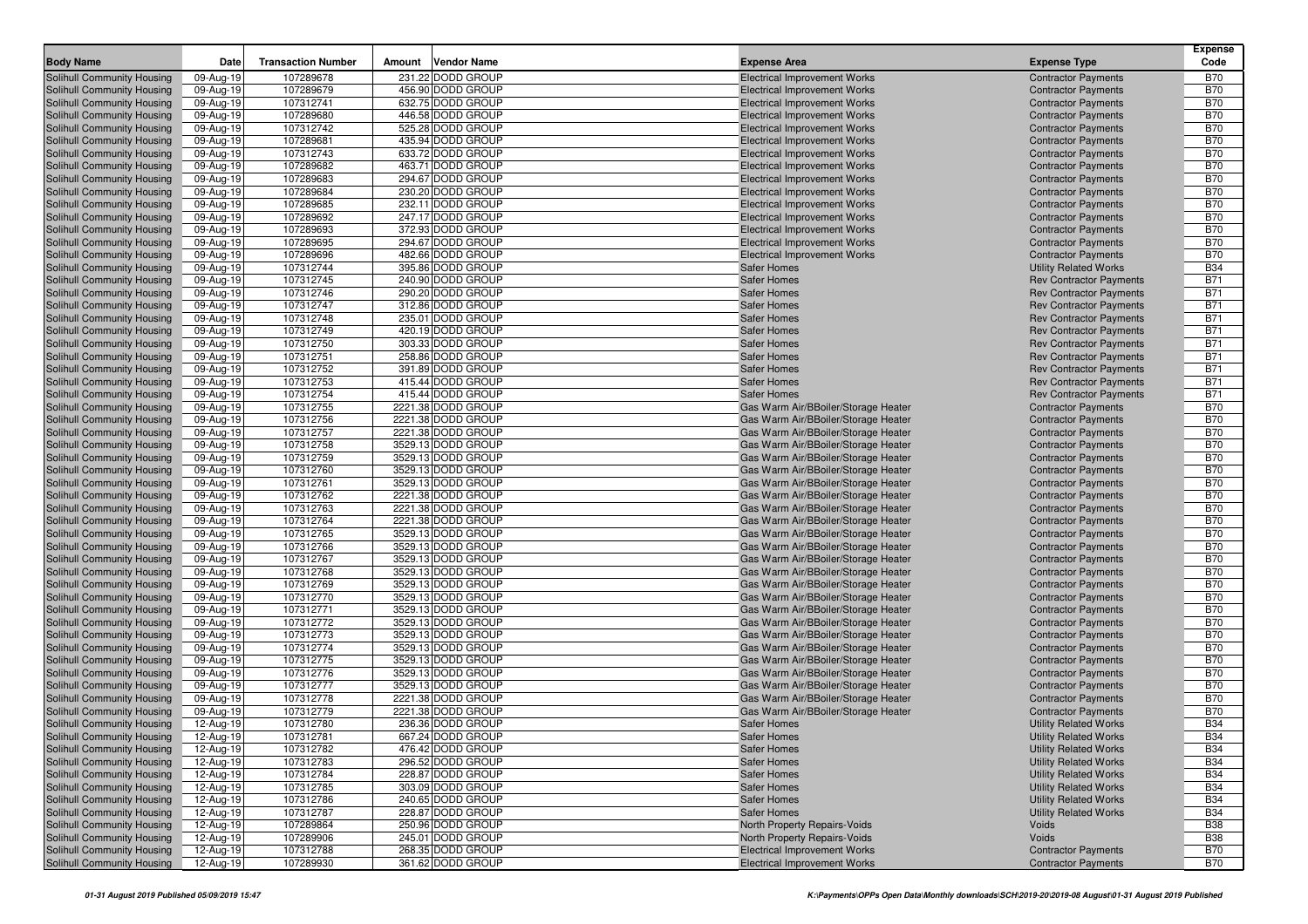| <b>Body Name</b>                                         | Date                    | <b>Transaction Number</b> | Amount | <b>Vendor Name</b>                     |                                                                     |                                                              | Expense<br>Code          |
|----------------------------------------------------------|-------------------------|---------------------------|--------|----------------------------------------|---------------------------------------------------------------------|--------------------------------------------------------------|--------------------------|
|                                                          |                         |                           |        |                                        | <b>Expense Area</b>                                                 | <b>Expense Type</b>                                          |                          |
| Solihull Community Housing                               | 12-Aug-19               | 107289934                 |        | 486.46 DODD GROUP                      | <b>Electrical Improvement Works</b>                                 | <b>Contractor Payments</b>                                   | <b>B70</b>               |
| Solihull Community Housing                               | 12-Aug-19               | 107289935<br>107289956    |        | 413.83 DODD GROUP<br>241.23 DODD GROUP | <b>Electrical Improvement Works</b>                                 | <b>Contractor Payments</b>                                   | <b>B70</b><br><b>B70</b> |
| Solihull Community Housing<br>Solihull Community Housing | 12-Aug-19<br>12-Aug-19  | 107312789                 |        | 773.63 DODD GROUP                      | <b>Electrical Improvement Works</b><br><b>Safer Homes</b>           | <b>Contractor Payments</b><br><b>Utility Related Works</b>   | <b>B34</b>               |
| Solihull Community Housing                               | 22-Aug-19               | 107312797                 |        | 565.80 DODD GROUP                      | <b>Safer Homes</b>                                                  | <b>Utility Related Works</b>                                 | <b>B34</b>               |
| Solihull Community Housing                               | 22-Aug-19               | 107312814                 |        | 389.93 DODD GROUP                      | <b>Safer Homes</b>                                                  | <b>Utility Related Works</b>                                 | <b>B34</b>               |
| Solihull Community Housing                               | 22-Aug-19               | 107312837                 |        | 389.55 DODD GROUP                      | <b>Safer Homes</b>                                                  | <b>Utility Related Works</b>                                 | <b>B34</b>               |
| Solihull Community Housing                               | 22-Aug-19               | 107312860                 |        | 239.55 DODD GROUP                      | <b>Safer Homes</b>                                                  | <b>Utility Related Works</b>                                 | <b>B34</b>               |
| Solihull Community Housing                               | 22-Aug-19               | 107312870                 |        | 236.36 DODD GROUP                      | <b>Safer Homes</b>                                                  | <b>Utility Related Works</b>                                 | <b>B34</b>               |
| Solihull Community Housing                               | 22-Aug-19               | 107312875                 |        | 245.36 DODD GROUP                      | <b>Safer Homes</b>                                                  | <b>Utility Related Works</b>                                 | <b>B34</b>               |
| Solihull Community Housing                               | 22-Aug-19               | 107312891                 |        | 324.93 DODD GROUP                      | <b>Safer Homes</b>                                                  | <b>Utility Related Works</b>                                 | <b>B34</b>               |
| Solihull Community Housing                               | 22-Aug-19               | 107312901                 |        | 237.87 DODD GROUP                      | <b>Safer Homes</b>                                                  | <b>Utility Related Works</b>                                 | <b>B34</b>               |
| Solihull Community Housing                               | 22-Aug-19               | 107312902                 |        | 279.12 DODD GROUP                      | <b>Safer Homes</b>                                                  | <b>Utility Related Works</b>                                 | <b>B34</b>               |
| Solihull Community Housing                               | 22-Aug-19               | 107312911                 |        | 305.91 DODD GROUP                      | <b>Safer Homes</b>                                                  | <b>Utility Related Works</b>                                 | <b>B34</b>               |
| Solihull Community Housing                               | 22-Aug-19               | 107312924                 |        | 395.72 DODD GROUP                      | <b>Safer Homes</b>                                                  | <b>Utility Related Works</b>                                 | <b>B34</b>               |
| Solihull Community Housing                               | 22-Aug-19               | 107312928                 |        | 888.57 DODD GROUP                      | <b>Safer Homes</b>                                                  | <b>Utility Related Works</b>                                 | <b>B34</b>               |
| Solihull Community Housing                               | 22-Aug-19               | 107312938                 |        | 223.16 DODD GROUP                      | <b>Safer Homes</b>                                                  | <b>Utility Related Works</b>                                 | <b>B34</b>               |
| Solihull Community Housing                               | 22-Aug-19               | 107313654                 |        | 223.18 DODD GROUP                      | <b>Safer Homes</b>                                                  | <b>Utility Related Works</b>                                 | <b>B34</b>               |
| Solihull Community Housing                               | 22-Aug-19               | 107313657                 |        | 254.13 DODD GROUP                      | Pitched Re-roofing                                                  | <b>Contractor Payments</b>                                   | <b>B70</b>               |
| Solihull Community Housing                               | 22-Aug-19               | 107313678                 |        | 845.21 DODD GROUP                      | <b>Safer Homes</b>                                                  | <b>Utility Related Works</b>                                 | <b>B34</b>               |
| Solihull Community Housing                               | 22-Aug-19               | 107313689                 |        | 273.16 DODD GROUP                      | <b>Safer Homes</b>                                                  | <b>Rev Contractor Payments</b>                               | <b>B71</b>               |
| Solihull Community Housing                               | 22-Aug-19               | 107313706                 |        | 213.00 DODD GROUP                      | <b>Safer Homes</b>                                                  | <b>Utility Related Works</b>                                 | <b>B34</b>               |
| Solihull Community Housing                               | 22-Aug-19               | 107313035                 |        | 377.41 DODD GROUP                      | <b>Safer Homes</b>                                                  | <b>Utility Related Works</b>                                 | <b>B34</b>               |
| Solihull Community Housing                               | 22-Aug-19               | 107313089                 |        | 277.15 DODD GROUP                      | <b>Safer Homes</b>                                                  | <b>Utility Related Works</b>                                 | <b>B34</b>               |
| Solihull Community Housing                               | 22-Aug-19               | 107313106                 |        | 214.48 DODD GROUP                      | <b>Safer Homes</b>                                                  | <b>Utility Related Works</b>                                 | <b>B34</b>               |
| Solihull Community Housing                               | 22-Aug-19               | 107313127                 |        | 239.94 DODD GROUP                      | <b>Safer Homes</b>                                                  | <b>Utility Related Works</b>                                 | <b>B34</b>               |
| Solihull Community Housing                               | 22-Aug-19               | 107313139                 |        | 303.14 DODD GROUP<br>220.48 DODD GROUP | Safer Homes                                                         | <b>Utility Related Works</b>                                 | <b>B34</b><br><b>B34</b> |
| Solihull Community Housing<br>Solihull Community Housing | 22-Aug-19               | 107313147<br>107313189    |        | 226.77 DODD GROUP                      | <b>Safer Homes</b>                                                  | <b>Utility Related Works</b>                                 | <b>B34</b>               |
| Solihull Community Housing                               | 22-Aug-19<br>22-Aug-19  | 107313237                 |        | 239.64 DODD GROUP                      | <b>Safer Homes</b><br>Safer Homes                                   | <b>Utility Related Works</b><br><b>Utility Related Works</b> | <b>B34</b>               |
| Solihull Community Housing                               | 22-Aug-19               | 107313255                 |        | 463.77 DODD GROUP                      | Electrical Improvement Works                                        | <b>Contractor Payments</b>                                   | <b>B70</b>               |
| Solihull Community Housing                               | 22-Aug-19               | 107313275                 |        | 4073.01 DODD GROUP                     | <b>MST</b> -Structural Works                                        | <b>Contractor Payments</b>                                   | <b>B70</b>               |
| Solihull Community Housing                               | 22-Aug-19               | 107313276                 |        | 434.78 DODD GROUP                      | <b>Safer Homes</b>                                                  | <b>Utility Related Works</b>                                 | <b>B34</b>               |
| Solihull Community Housing                               | 22-Aug-19               | 107313277                 |        | 221.93 DODD GROUP                      | <b>Safer Homes</b>                                                  | <b>Utility Related Works</b>                                 | <b>B34</b>               |
| Solihull Community Housing                               | 22-Aug-19               | 107313278                 |        | 467.83 DODD GROUP                      | <b>Electrical Improvement Works</b>                                 | <b>Contractor Payments</b>                                   | <b>B70</b>               |
| Solihull Community Housing                               | 22-Aug-19               | 107313756                 |        | 231.41 DODD GROUP                      | <b>Safer Homes</b>                                                  | <b>Utility Related Works</b>                                 | <b>B34</b>               |
| Solihull Community Housing                               | 22-Aug-19               | 107315350                 |        | 416.89 DODD GROUP                      | North Property Repairs-Voids                                        | Voids                                                        | <b>B38</b>               |
| Solihull Community Housing                               | 22-Aug-19               | 107313401                 |        | 265.18 DODD GROUP                      | North Property Repairs-Voids                                        | Voids                                                        | <b>B38</b>               |
| Solihull Community Housing                               | 22-Aug-19               | 107315351                 |        | 420.30 DODD GROUP                      | North Property Repairs-Voids                                        | Voids                                                        | <b>B38</b>               |
| Solihull Community Housing                               | 22-Aug-19               | 107313405                 |        | 289.83 DODD GROUP                      | North Property Repairs-Voids                                        | Voids                                                        | <b>B38</b>               |
| Solihull Community Housing                               | 22-Aug-19               | 107315352                 |        | 315.81 DODD GROUP                      | North Property Repairs-Voids                                        | Voids                                                        | <b>B38</b>               |
| Solihull Community Housing                               | 22-Aug-19               | 107315353                 |        | 318.11 DODD GROUP                      | North Property Repairs-Voids                                        | Voids                                                        | <b>B38</b>               |
| Solihull Community Housing                               | 22-Aug-19               | 107315354                 |        | 528.21 DODD GROUP                      | North Property Repairs-Voids                                        | Voids                                                        | <b>B38</b>               |
| Solihull Community Housing                               | 22-Aug-19               | 107315355                 |        | 492.90 DODD GROUP                      | North Property Repairs-Voids                                        | Voids                                                        | <b>B38</b>               |
| Solihull Community Housing                               | 22-Aug-19               | 107315356                 |        | 1406.98 DODD GROUP                     | North Property Repairs-Voids                                        | Voids                                                        | <b>B38</b>               |
| Solihull Community Housing                               | 22-Aug-19               | 107315357                 |        | 467.51 DODD GROUP                      | North Property Repairs-Voids                                        | Voids                                                        | <b>B38</b>               |
| Solihull Community Housing                               | 22-Aug-19               | 107315358                 |        | 465.63 DODD GROUP                      | North Property Repairs-Voids                                        | Voids                                                        | <b>B38</b>               |
| Solihull Community Housing                               | 22-Aug-19               | 107315359                 |        | 601.40 DODD GROUP                      | North Property Repairs-Voids                                        | Voids                                                        | <b>B38</b>               |
| Solihull Community Housing                               | 22-Aug-19               | 107315360                 |        | 405.30 DODD GROUP                      | North Property Repairs-Voids                                        | Voids                                                        | <b>B38</b>               |
| Solihull Community Housing                               | 22-Aug-19               | 107315361                 |        | 557.57 DODD GROUP                      | North Property Repairs-Voids                                        | Voids                                                        | <b>B38</b>               |
| Solihull Community Housing                               | 22-Aug-19               | 107313431                 |        | 296.86 DODD GROUP                      | North Property Repairs-Voids                                        | Voids                                                        | <b>B38</b>               |
| Solihull Community Housing<br>Solihull Community Housing | 22-Aug-19<br>22-Aug-19  | 107313432<br>107315362    |        | 294.51 DODD GROUP<br>623.63 DODD GROUP | <b>North Property Repairs-Voids</b><br>North Property Repairs-Voids | Voids<br>Voids                                               | <b>B38</b><br><b>B38</b> |
|                                                          |                         | 107315363                 |        | 571.69 DODD GROUP                      | North Property Repairs-Voids                                        | Voids                                                        | <b>B38</b>               |
| Solihull Community Housing<br>Solihull Community Housing | 22-Aug-19<br>22-Aug-19  | 107315364                 |        | 544.66 DODD GROUP                      | North Property Repairs-Voids                                        | Voids                                                        | <b>B38</b>               |
| Solihull Community Housing                               | 22-Aug-19               | 107315365                 |        | 357.57 DODD GROUP                      | North Property Repairs-Voids                                        | Voids                                                        | <b>B38</b>               |
| <b>Solihull Community Housing</b>                        | 22-Aug-19               | 107315366                 |        | 536.08 DODD GROUP                      | North Property Repairs-Voids                                        | Voids                                                        | <b>B38</b>               |
| Solihull Community Housing                               | 22-Aug-19               | 107315367                 |        | 729.16 DODD GROUP                      | North Property Repairs-Voids                                        | Voids                                                        | <b>B38</b>               |
| Solihull Community Housing                               | 22-Aug-19               | 107315368                 |        | 455.92 DODD GROUP                      | North Property Repairs-Voids                                        | Voids                                                        | <b>B38</b>               |
| Solihull Community Housing                               | 22-Aug-19               | 107315369                 |        | 527.10 DODD GROUP                      | North Property Repairs-Voids                                        | Voids                                                        | <b>B38</b>               |
| Solihull Community Housing                               | 22-Aug-19               | 107315370                 |        | 538.04 DODD GROUP                      | North Property Repairs-Voids                                        | Voids                                                        | <b>B38</b>               |
| Solihull Community Housing                               | $\overline{22}$ -Aug-19 | 107315371                 |        | 330.74 DODD GROUP                      | North Property Repairs-Voids                                        | Voids                                                        | <b>B38</b>               |
| Solihull Community Housing                               | 22-Aug-19               | 107315372                 |        | 568.86 DODD GROUP                      | North Property Repairs-Voids                                        | Voids                                                        | <b>B38</b>               |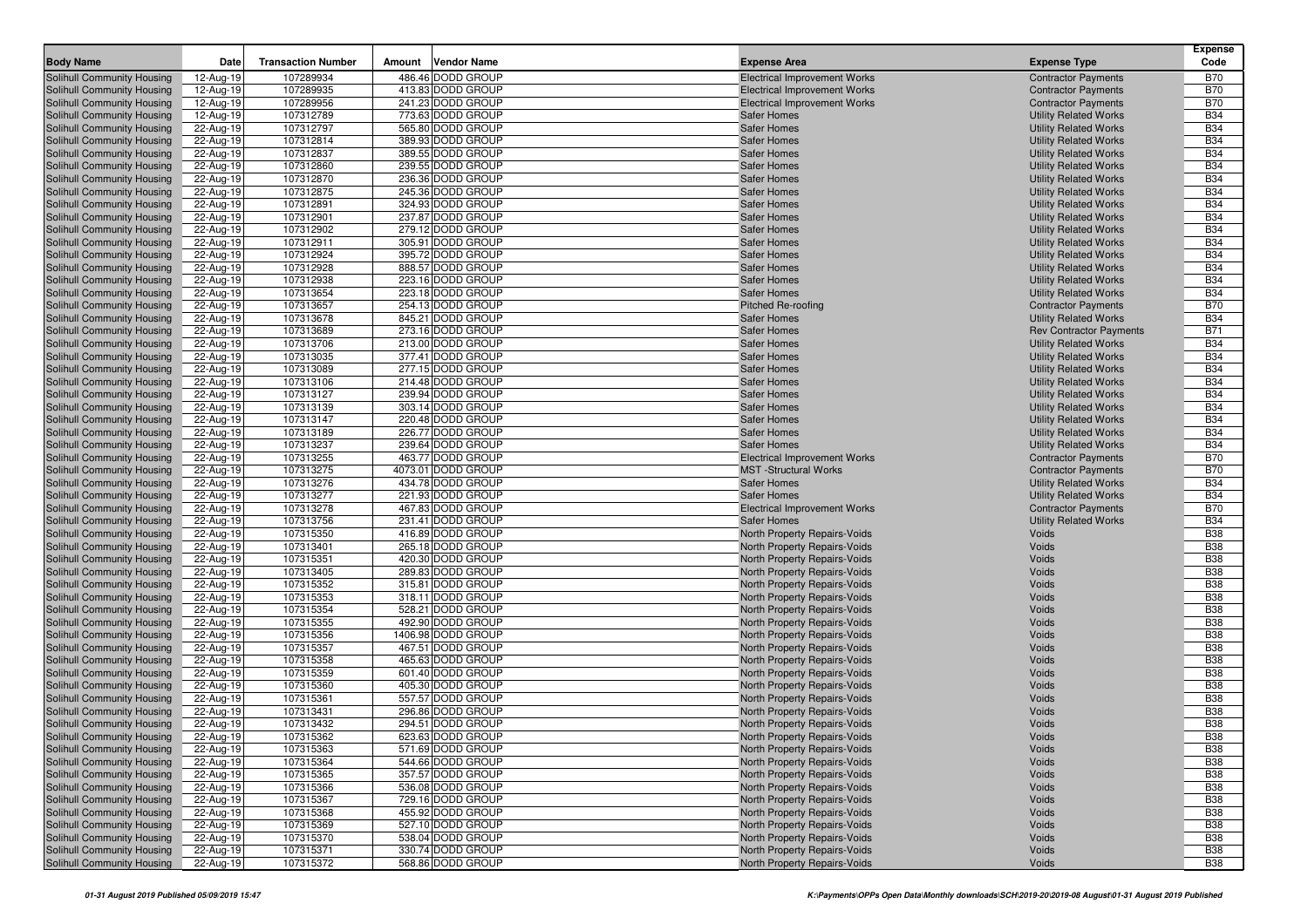| <b>Body Name</b>                                         | Date                   | <b>Transaction Number</b> | Amount | <b>Vendor Name</b>                     | <b>Expense Area</b>                                                        | <b>Expense Type</b>                                      | Expense<br>Code          |
|----------------------------------------------------------|------------------------|---------------------------|--------|----------------------------------------|----------------------------------------------------------------------------|----------------------------------------------------------|--------------------------|
| Solihull Community Housing                               | 22-Aug-19              | 107313441                 |        | 290.72 DODD GROUP                      | North Property Repairs-Voids                                               | Voids                                                    | <b>B38</b>               |
| Solihull Community Housing                               | 22-Aug-19              | 107315373                 |        | 439.67 DODD GROUP                      | North Property Repairs-Voids                                               | Voids                                                    | <b>B38</b>               |
| Solihull Community Housing                               | 22-Aug-19              | 107313442                 |        | 276.72 DODD GROUP                      | North Property Repairs-Voids                                               | Voids                                                    | <b>B38</b>               |
| Solihull Community Housing                               | 22-Aug-19              | 107315374                 |        | 454.59 DODD GROUP                      | North Property Repairs-Voids                                               | Voids                                                    | <b>B38</b>               |
| Solihull Community Housing                               | 22-Aug-19              | 107315375                 |        | 797.85 DODD GROUP                      | North Property Repairs-Voids                                               | Voids                                                    | <b>B38</b>               |
| Solihull Community Housing                               | 22-Aug-19              | 107313445                 |        | 243.76 DODD GROUP                      | North Property Repairs-Voids                                               | Voids                                                    | <b>B38</b>               |
| Solihull Community Housing                               | 22-Aug-19              | 107315376                 |        | 311.99 DODD GROUP                      | North Property Repairs-Voids                                               | Voids                                                    | <b>B38</b>               |
| Solihull Community Housing                               | 22-Aug-19              | 107315377                 |        | 495.07 DODD GROUP                      | North Property Repairs-Voids                                               | Voids                                                    | <b>B38</b>               |
| Solihull Community Housing                               | 22-Aug-19              | 107315378                 |        | 219.96 DODD GROUP                      | North Property Repairs-Voids                                               | Voids                                                    | <b>B38</b>               |
| Solihull Community Housing                               | 22-Aug-19              | 107313462                 |        | 224.44 DODD GROUP                      | North Property Repairs-Voids                                               | Voids                                                    | <b>B38</b>               |
| Solihull Community Housing                               | 22-Aug-19              | 107315379                 |        | 469.86 DODD GROUP                      | North Property Repairs-Voids                                               | Voids                                                    | <b>B38</b>               |
| Solihull Community Housing                               | 22-Aug-19              | 107313463                 |        | 294.51 DODD GROUP                      | North Property Repairs-Voids                                               | Voids                                                    | <b>B38</b>               |
| Solihull Community Housing                               | 22-Aug-19              | 107315380                 |        | 407.40 DODD GROUP                      | North Property Repairs-Voids                                               | Voids                                                    | <b>B38</b>               |
| Solihull Community Housing                               | 22-Aug-19              | 107315381                 |        | 327.82 DODD GROUP                      | North Property Repairs-Voids                                               | Voids                                                    | <b>B38</b>               |
| Solihull Community Housing                               | 22-Aug-19              | 107315382                 |        | 456.77 DODD GROUP                      | North Property Repairs-Voids                                               | Voids                                                    | <b>B38</b>               |
| Solihull Community Housing                               | 22-Aug-19              | 107315383<br>107315384    |        | 409.62 DODD GROUP<br>467.39 DODD GROUP | North Property Repairs-Voids                                               | Voids<br>Voids                                           | <b>B38</b><br><b>B38</b> |
| Solihull Community Housing<br>Solihull Community Housing | 22-Aug-19<br>22-Aug-19 | 107313469                 |        | 2924.06 DODD GROUP                     | North Property Repairs-Voids<br>Gas Warm Air/BBoiler/Storage Heater        | <b>Contractor Payments</b>                               | <b>B70</b>               |
| Solihull Community Housing                               | 22-Aug-19              | 107313470                 |        | 3529.13 DODD GROUP                     | Gas Warm Air/BBoiler/Storage Heater                                        | <b>Contractor Payments</b>                               | <b>B70</b>               |
| Solihull Community Housing                               | 22-Aug-19              | 107313471                 |        | 3529.13 DODD GROUP                     | Gas Warm Air/BBoiler/Storage Heater                                        | <b>Contractor Payments</b>                               | <b>B70</b>               |
| Solihull Community Housing                               | 22-Aug-19              | 107313472                 |        | 3529.13 DODD GROUP                     | Gas Warm Air/BBoiler/Storage Heater                                        | <b>Contractor Payments</b>                               | <b>B70</b>               |
| Solihull Community Housing                               | 22-Aug-19              | 107313473                 |        | 3529.13 DODD GROUP                     | Gas Warm Air/BBoiler/Storage Heater                                        | <b>Contractor Payments</b>                               | <b>B70</b>               |
| Solihull Community Housing                               | 22-Aug-19              | 107313474                 |        | 3529.13 DODD GROUP                     | Gas Warm Air/BBoiler/Storage Heater                                        | <b>Contractor Payments</b>                               | <b>B70</b>               |
| Solihull Community Housing                               | 22-Aug-19              | 107313475                 |        | 2221.38 DODD GROUP                     | Gas Warm Air/BBoiler/Storage Heater                                        | <b>Contractor Payments</b>                               | <b>B70</b>               |
| Solihull Community Housing                               | 22-Aug-19              | 107313476                 |        | 2221.38 DODD GROUP                     | Gas Warm Air/BBoiler/Storage Heater                                        | <b>Contractor Payments</b>                               | <b>B70</b>               |
| Solihull Community Housing                               | 22-Aug-19              | 107313477                 |        | 2221.38 DODD GROUP                     | Gas Warm Air/BBoiler/Storage Heater                                        | <b>Contractor Payments</b>                               | <b>B70</b>               |
| Solihull Community Housing                               | 22-Aug-19              | 107313478                 |        | 3529.13 DODD GROUP                     | Gas Warm Air/BBoiler/Storage Heater                                        | <b>Contractor Payments</b>                               | <b>B70</b>               |
| Solihull Community Housing                               | 22-Aug-19              | 107313499                 |        | 418.81 DODD GROUP                      | <b>Electrical Improvement Works</b>                                        | <b>Contractor Payments</b>                               | <b>B70</b>               |
| Solihull Community Housing                               | 22-Aug-19              | 107313508                 |        | 671.90 DODD GROUP                      | Electrical Improvement Works                                               | <b>Contractor Payments</b>                               | <b>B70</b>               |
| Solihull Community Housing                               | 22-Aug-19              | 107313512                 |        | 291.93 DODD GROUP                      | <b>Electrical Improvement Works</b>                                        | <b>Contractor Payments</b>                               | <b>B70</b>               |
| Solihull Community Housing                               | 22-Aug-19              | 107313513                 |        | 250.87 DODD GROUP                      | <b>Safer Homes</b>                                                         | <b>Utility Related Works</b>                             | <b>B34</b>               |
| Solihull Community Housing                               | 22-Aug-19              | 107313515                 |        | 232.35 DODD GROUP                      | <b>Electrical Improvement Works</b>                                        | <b>Contractor Payments</b>                               | <b>B70</b>               |
| Solihull Community Housing                               | 22-Aug-19              | 107313516                 |        | 387.78 DODD GROUP                      | <b>Electrical Improvement Works</b>                                        | <b>Contractor Payments</b>                               | <b>B70</b>               |
| Solihull Community Housing                               | 22-Aug-19              | 107313517                 |        | 258.10 DODD GROUP                      | <b>Electrical Improvement Works</b>                                        | <b>Contractor Payments</b>                               | <b>B70</b>               |
| Solihull Community Housing<br>Solihull Community Housing | 22-Aug-19<br>22-Aug-19 | 107313521<br>107313525    |        | 294.67 DODD GROUP<br>249.11 DODD GROUP | <b>Electrical Improvement Works</b><br>Electrical Improvement Works        | <b>Contractor Payments</b><br><b>Contractor Payments</b> | <b>B70</b><br><b>B70</b> |
| Solihull Community Housing                               | 22-Aug-19              | 107313533                 |        | 241.23 DODD GROUP                      | <b>Electrical Improvement Works</b>                                        | <b>Contractor Payments</b>                               | <b>B70</b>               |
| Solihull Community Housing                               | 22-Aug-19              | 107313537                 |        | 251.66 DODD GROUP                      | <b>Electrical Improvement Works</b>                                        | <b>Contractor Payments</b>                               | <b>B70</b>               |
| Solihull Community Housing                               | 22-Aug-19              | 107313538                 |        | 241.23 DODD GROUP                      | <b>Electrical Improvement Works</b>                                        | <b>Contractor Payments</b>                               | <b>B70</b>               |
| Solihull Community Housing                               | 22-Aug-19              | 107313543                 |        | 298.82 DODD GROUP                      | <b>Electrical Improvement Works</b>                                        | <b>Contractor Payments</b>                               | <b>B70</b>               |
| Solihull Community Housing                               | 22-Aug-19              | 107313544                 |        | 288.39 DODD GROUP                      | <b>Electrical Improvement Works</b>                                        | <b>Contractor Payments</b>                               | <b>B70</b>               |
| Solihull Community Housing                               | 22-Aug-19              | 107313547                 |        | 241.23 DODD GROUP                      | <b>Electrical Improvement Works</b>                                        | <b>Contractor Payments</b>                               | <b>B70</b>               |
| Solihull Community Housing                               | 22-Aug-19              | 107313552                 |        | 241.23 DODD GROUP                      | <b>Electrical Improvement Works</b>                                        | <b>Contractor Payments</b>                               | <b>B70</b>               |
| Solihull Community Housing                               | 22-Aug-19              | 107313565                 |        | 241.23 DODD GROUP                      | <b>Electrical Improvement Works</b>                                        | <b>Contractor Payments</b>                               | <b>B70</b>               |
| Solihull Community Housing                               | 22-Aug-19              | 107313572                 |        | 378.82 DODD GROUP                      | <b>Electrical Improvement Works</b>                                        | <b>Contractor Payments</b>                               | <b>B70</b>               |
| Solihull Community Housing                               | 22-Aug-19              | 107313573                 |        | 561.64 DODD GROUP                      | <b>Electrical Improvement Works</b>                                        | <b>Contractor Payments</b>                               | <b>B70</b>               |
| Solihull Community Housing                               | 22-Aug-19              | 107313574                 |        | 394.54 DODD GROUP                      | <b>Electrical Improvement Works</b>                                        | <b>Contractor Payments</b>                               | <b>B70</b>               |
| Solihull Community Housing                               | 22-Aug-19              | 107313575                 |        | 340.07 DODD GROUP                      | <b>Electrical Improvement Works</b>                                        | <b>Contractor Payments</b>                               | <b>B70</b>               |
| Solihull Community Housing                               | 22-Aug-19              | 107313576                 |        | 361.86 DODD GROUP                      | <b>Electrical Improvement Works</b>                                        | <b>Contractor Payments</b>                               | <b>B70</b>               |
| Solihull Community Housing                               | 22-Aug-19              | 107313577                 |        | 361.86 DODD GROUP                      | <b>Electrical Improvement Works</b>                                        | <b>Contractor Payments</b>                               | <b>B70</b>               |
| Solihull Community Housing                               | 22-Aug-19              | 107313578                 |        | 383.65 DODD GROUP                      | <b>Electrical Improvement Works</b>                                        | <b>Contractor Payments</b>                               | <b>B70</b>               |
| Solihull Community Housing                               | 22-Aug-19              | 107313579                 |        | 443.83 DODD GROUP                      | <b>Electrical Improvement Works</b>                                        | <b>Contractor Payments</b>                               | <b>B70</b><br><b>B70</b> |
| Solihull Community Housing<br>Solihull Community Housing | 22-Aug-19<br>22-Aug-19 | 107313580<br>107313581    |        | 443.83 DODD GROUP<br>494.84 DODD GROUP | <b>Electrical Improvement Works</b><br><b>Electrical Improvement Works</b> | <b>Contractor Payments</b><br><b>Contractor Payments</b> | <b>B70</b>               |
| Solihull Community Housing                               | 22-Aug-19              | 107313582                 |        | 511.17 DODD GROUP                      | <b>Electrical Improvement Works</b>                                        | <b>Contractor Payments</b>                               | <b>B70</b>               |
| Solihull Community Housing                               | 22-Aug-19              | 107313583                 |        | 302.47 DODD GROUP                      | <b>Electrical Improvement Works</b>                                        | <b>Contractor Payments</b>                               | <b>B70</b>               |
| Solihull Community Housing                               | 22-Aug-19              | 107313584                 |        | 447.40 DODD GROUP                      | Electrical Improvement Works                                               | <b>Contractor Payments</b>                               | <b>B70</b>               |
| Solihull Community Housing                               | 22-Aug-19              | 107313585                 |        | 406.31 DODD GROUP                      | <b>Electrical Improvement Works</b>                                        | <b>Contractor Payments</b>                               | <b>B70</b>               |
| Solihull Community Housing                               | 22-Aug-19              | 107313586                 |        | 243.40 DODD GROUP                      | <b>Electrical Improvement Works</b>                                        | <b>Contractor Payments</b>                               | <b>B70</b>               |
| Solihull Community Housing                               | 22-Aug-19              | 107313587                 |        | 289.35 DODD GROUP                      | <b>Electrical Improvement Works</b>                                        | <b>Contractor Payments</b>                               | <b>B70</b>               |
| Solihull Community Housing                               | 22-Aug-19              | 107313588                 |        | 413.69 DODD GROUP                      | Electrical Improvement Works                                               | <b>Contractor Payments</b>                               | <b>B70</b>               |
| Solihull Community Housing                               | 22-Aug-19              | 107313589                 |        | 416.33 DODD GROUP                      | <b>Electrical Improvement Works</b>                                        | <b>Contractor Payments</b>                               | <b>B70</b>               |
| Solihull Community Housing                               | 22-Aug-19              | 107313590                 |        | 421.77 DODD GROUP                      | <b>Electrical Improvement Works</b>                                        | <b>Contractor Payments</b>                               | <b>B70</b>               |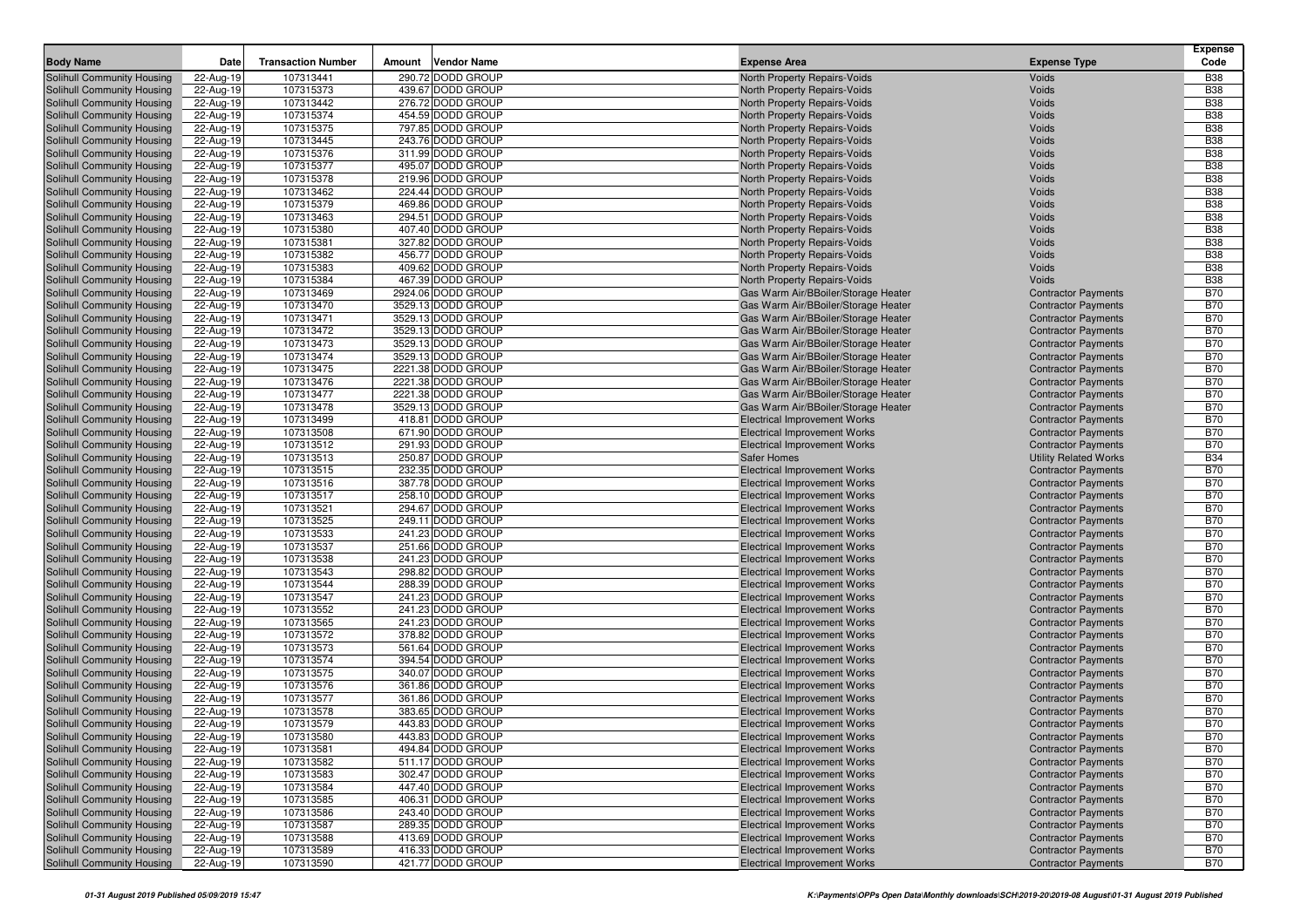|                                                          |                        |                           |                                        |                                                                            |                                                                  | <b>Expense</b>           |
|----------------------------------------------------------|------------------------|---------------------------|----------------------------------------|----------------------------------------------------------------------------|------------------------------------------------------------------|--------------------------|
| <b>Body Name</b>                                         | Date                   | <b>Transaction Number</b> | Amount<br><b>Vendor Name</b>           | <b>Expense Area</b>                                                        | <b>Expense Type</b>                                              | Code                     |
| Solihull Community Housing                               | 22-Aug-19              | 107313591                 | 383.65 DODD GROUP                      | <b>Electrical Improvement Works</b>                                        | <b>Contractor Payments</b>                                       | <b>B70</b>               |
| Solihull Community Housing                               | 22-Aug-19              | 107313592                 | 296.50 DODD GROUP                      | <b>Electrical Improvement Works</b>                                        | <b>Contractor Payments</b>                                       | <b>B70</b>               |
| Solihull Community Housing                               | 22-Aug-19              | 107313593                 | 406.64 DODD GROUP                      | <b>Electrical Improvement Works</b>                                        | <b>Contractor Payments</b>                                       | <b>B70</b>               |
| Solihull Community Housing                               | 22-Aug-19              | 107313594                 | 671.10 DODD GROUP                      | <b>Electrical Improvement Works</b>                                        | <b>Contractor Payments</b>                                       | <b>B70</b>               |
| Solihull Community Housing                               | 22-Aug-19              | 107313595                 | 777.47 DODD GROUP                      | <b>Electrical Improvement Works</b>                                        | <b>Contractor Payments</b>                                       | <b>B70</b>               |
| Solihull Community Housing                               | 22-Aug-19              | 107313596                 | 519.74 DODD GROUP                      | Electrical Improvement Works                                               | <b>Contractor Payments</b>                                       | <b>B70</b>               |
| Solihull Community Housing                               | 22-Aug-19              | 107313598                 | 357.33 DODD GROUP                      | <b>Electrical Improvement Works</b>                                        | <b>Contractor Payments</b>                                       | <b>B70</b>               |
| Solihull Community Housing                               | 22-Aug-19              | 107313599                 | 420.11 DODD GROUP                      | <b>Electrical Improvement Works</b>                                        | <b>Contractor Payments</b>                                       | <b>B70</b>               |
| Solihull Community Housing                               | 22-Aug-19              | 107313600                 | 674.70 DODD GROUP<br>290.52 DODD GROUP | <b>Electrical Improvement Works</b>                                        | <b>Contractor Payments</b>                                       | <b>B70</b><br><b>B70</b> |
| Solihull Community Housing<br>Solihull Community Housing | 22-Aug-19              | 107313601<br>107313605    | 414.76 DODD GROUP                      | <b>Electrical Improvement Works</b><br><b>Electrical Improvement Works</b> | <b>Contractor Payments</b>                                       | <b>B70</b>               |
| Solihull Community Housing                               | 22-Aug-19<br>22-Aug-19 | 107313607                 | 406.64 DODD GROUP                      | <b>Electrical Improvement Works</b>                                        | <b>Contractor Payments</b><br><b>Contractor Payments</b>         | <b>B70</b>               |
| Solihull Community Housing                               | 22-Aug-19              | 107313610                 | 449.27 DODD GROUP                      | <b>Electrical Improvement Works</b>                                        | <b>Contractor Payments</b>                                       | <b>B70</b>               |
| Solihull Community Housing                               | 22-Aug-19              | 107313613                 | 403.67 DODD GROUP                      | <b>Safer Homes</b>                                                         | <b>Rev Contractor Payments</b>                                   | <b>B71</b>               |
| Solihull Community Housing                               | 22-Aug-19              | 107313614                 | 258.56 DODD GROUP                      | <b>Safer Homes</b>                                                         | <b>Rev Contractor Payments</b>                                   | <b>B71</b>               |
| Solihull Community Housing                               | 22-Aug-19              | 107313615                 | 256.61 DODD GROUP                      | <b>Safer Homes</b>                                                         | <b>Rev Contractor Payments</b>                                   | <b>B71</b>               |
| Solihull Community Housing                               | 22-Aug-19              | 107313616                 | 391.89 DODD GROUP                      | <b>Safer Homes</b>                                                         | <b>Rev Contractor Payments</b>                                   | <b>B71</b>               |
| Solihull Community Housing                               | 22-Aug-19              | 107313617                 | 377.47 DODD GROUP                      | <b>Safer Homes</b>                                                         | <b>Rev Contractor Payments</b>                                   | <b>B71</b>               |
| Solihull Community Housing                               | 22-Aug-19              | 107313618                 | 366.58 DODD GROUP                      | <b>Safer Homes</b>                                                         | <b>Rev Contractor Payments</b>                                   | <b>B71</b>               |
| Solihull Community Housing                               | 22-Aug-19              | 107313619                 | 366.58 DODD GROUP                      | <b>Safer Homes</b>                                                         | <b>Rev Contractor Payments</b>                                   | <b>B71</b>               |
| Solihull Community Housing                               | 22-Aug-19              | 107313620                 | 243.26 DODD GROUP                      | <b>Safer Homes</b>                                                         | <b>Rev Contractor Payments</b>                                   | <b>B71</b>               |
| Solihull Community Housing                               | 22-Aug-19              | 107313621                 | 388.37 DODD GROUP                      | <b>Safer Homes</b>                                                         | <b>Rev Contractor Payments</b>                                   | <b>B71</b>               |
| Solihull Community Housing                               | 22-Aug-19              | 107313622                 | 380.11 DODD GROUP                      | Safer Homes                                                                | <b>Rev Contractor Payments</b>                                   | <b>B71</b>               |
| Solihull Community Housing                               | 22-Aug-19              | 107313623                 | 380.11 DODD GROUP                      | <b>Safer Homes</b>                                                         | <b>Rev Contractor Payments</b>                                   | <b>B71</b>               |
| Solihull Community Housing                               | 22-Aug-19              | 107313624                 | 417.78 DODD GROUP                      | <b>Safer Homes</b>                                                         | <b>Rev Contractor Payments</b>                                   | <b>B71</b>               |
| Solihull Community Housing                               | 22-Aug-19              | 107313625                 | 260.90 DODD GROUP                      | <b>Safer Homes</b>                                                         | <b>Rev Contractor Payments</b>                                   | <b>B71</b>               |
| Solihull Community Housing                               | 22-Aug-19              | 107313626                 | 235.01 DODD GROUP                      | Safer Homes                                                                | <b>Rev Contractor Payments</b>                                   | <b>B71</b>               |
| Solihull Community Housing                               | 22-Aug-19              | 107313627                 | 235.01 DODD GROUP                      | <b>Safer Homes</b>                                                         | <b>Rev Contractor Payments</b>                                   | <b>B71</b>               |
| Solihull Community Housing                               | 22-Aug-19              | 107313628                 | 258.56 DODD GROUP                      | <b>Safer Homes</b>                                                         | <b>Rev Contractor Payments</b>                                   | <b>B71</b>               |
| Solihull Community Housing                               | 22-Aug-19              | 107313629                 | 382.46 DODD GROUP                      | <b>Safer Homes</b>                                                         | <b>Rev Contractor Payments</b>                                   | <b>B71</b>               |
| Solihull Community Housing                               | 22-Aug-19              | 107313631                 | 270.34 DODD GROUP                      | <b>Safer Homes</b>                                                         | <b>Rev Contractor Payments</b>                                   | <b>B71</b>               |
| Solihull Community Housing                               | 22-Aug-19              | 107313632                 | 391.89 DODD GROUP                      | <b>Safer Homes</b>                                                         | <b>Rev Contractor Payments</b>                                   | <b>B71</b>               |
| Solihull Community Housing                               | 22-Aug-19              | 107313633                 | 246.78 DODD GROUP                      | <b>Safer Homes</b>                                                         | <b>Rev Contractor Payments</b>                                   | <b>B71</b>               |
| Solihull Community Housing                               | 22-Aug-19              | 107313634                 | 417.78 DODD GROUP                      | <b>Safer Homes</b>                                                         | <b>Rev Contractor Payments</b>                                   | <b>B71</b>               |
| Solihull Community Housing<br>Solihull Community Housing | 22-Aug-19              | 107313635<br>107313636    | 391.89 DODD GROUP<br>245.90 DODD GROUP | <b>Safer Homes</b><br><b>Safer Homes</b>                                   | <b>Rev Contractor Payments</b>                                   | <b>B71</b><br><b>B71</b> |
| Solihull Community Housing                               | 22-Aug-19<br>22-Aug-19 | 107313637                 | 244.83 DODD GROUP                      | Safer Homes                                                                | <b>Rev Contractor Payments</b><br><b>Rev Contractor Payments</b> | <b>B71</b>               |
| Solihull Community Housing                               | 22-Aug-19              | 107313638                 | 368.35 DODD GROUP                      | <b>Safer Homes</b>                                                         | <b>Rev Contractor Payments</b>                                   | <b>B71</b>               |
| Solihull Community Housing                               | 22-Aug-19              | 107313639                 | 391.89 DODD GROUP                      | <b>Safer Homes</b>                                                         | <b>Rev Contractor Payments</b>                                   | <b>B71</b>               |
| Solihull Community Housing                               | 28-Aug-19              | 107325480                 | 210.87 DODD GROUP                      | <b>Safer Homes</b>                                                         | <b>Utility Related Works</b>                                     | <b>B34</b>               |
| Solihull Community Housing                               | 28-Aug-19              | 107325494                 | 268.24 DODD GROUP                      | North Property Repairs-Voids                                               | Voids                                                            | <b>B38</b>               |
| Solihull Community Housing                               | 28-Aug-19              | 107325512                 | 217.79 DODD GROUP                      | North Property Repairs-Voids                                               | Voids                                                            | <b>B38</b>               |
| Solihull Community Housing                               | 28-Aug-19              | 107325519                 | 287.61 DODD GROUP                      | North Property Repairs-Voids                                               | Voids                                                            | <b>B38</b>               |
| Solihull Community Housing                               | 28-Aug-19              | 107325530                 | 228.82 DODD GROUP                      | North Property Repairs-Voids                                               | Voids                                                            | <b>B38</b>               |
| Solihull Community Housing                               | 28-Aug-19              | 107325535                 | 272.57 DODD GROUP                      | North Property Repairs-Voids                                               | Voids                                                            | <b>B38</b>               |
| Solihull Community Housing                               | 28-Aug-19              | 107325540                 | 320.93 DODD GROUP                      | <b>Electrical Improvement Works</b>                                        | <b>Contractor Payments</b>                                       | <b>B70</b>               |
| Solihull Community Housing                               | 28-Aug-19              | 107325541                 | 463.77 DODD GROUP                      | <b>Electrical Improvement Works</b>                                        | <b>Contractor Payments</b>                                       | <b>B70</b>               |
| Solihull Community Housing                               | 28-Aug-19              | 107325542                 | 439.94 DODD GROUP                      | <b>Electrical Improvement Works</b>                                        | <b>Contractor Payments</b>                                       | <b>B70</b>               |
| Solihull Community Housing                               | 28-Aug-19              | 107325545                 | 493.14 DODD GROUP                      | <b>Electrical Improvement Works</b>                                        | <b>Contractor Payments</b>                                       | <b>B70</b>               |
| Solihull Community Housing                               | 28-Aug-19              | 107325549                 | 247.21 DODD GROUP                      | <b>Electrical Improvement Works</b>                                        | <b>Contractor Payments</b>                                       | <b>B70</b>               |
| Solihull Community Housing                               | 28-Aug-19              | 107325553                 | 247.21 DODD GROUP                      | <b>Electrical Improvement Works</b>                                        | <b>Contractor Payments</b>                                       | <b>B70</b>               |
| Solihull Community Housing                               | 28-Aug-19              | 107325561                 | 247.21 DODD GROUP                      | <b>Electrical Improvement Works</b>                                        | <b>Contractor Payments</b>                                       | <b>B70</b>               |
| Solihull Community Housing                               | 28-Aug-19              | 107325567                 | 247.21 DODD GROUP                      | Electrical Improvement Works                                               | <b>Contractor Payments</b>                                       | <b>B70</b>               |
| Solihull Community Housing                               | 28-Aug-19              | 107325572                 | 247.21 DODD GROUP                      | <b>Electrical Improvement Works</b>                                        | <b>Contractor Payments</b>                                       | <b>B70</b>               |
| Solihull Community Housing                               | 28-Aug-19              | 107325578                 | 247.21 DODD GROUP                      | <b>Electrical Improvement Works</b>                                        | <b>Contractor Payments</b>                                       | <b>B70</b>               |
| Solihull Community Housing                               | 02-Aug-19              | 107115194                 | -1375.89 DODD GROUP                    | <b>Electrical Sub Mains</b>                                                | <b>Contractor Payments</b>                                       | <b>B70</b>               |
| Solihull Community Housing                               | 02-Aug-19              | 107115195                 | -1508.42 DODD GROUP                    | <b>Electrical Sub Mains</b>                                                | <b>Contractor Payments</b>                                       | <b>B70</b>               |
| Solihull Community Housing                               | 02-Aug-19              | 107115192                 | -1422.75 DODD GROUP                    | <b>Electrical Sub Mains</b>                                                | <b>Contractor Payments</b>                                       | <b>B70</b>               |
| Solihull Community Housing                               | 02-Aug-19              | 107115193                 | -1280.62 DODD GROUP                    | <b>Electrical Sub Mains</b>                                                | <b>Contractor Payments</b>                                       | <b>B70</b>               |
| Solihull Community Housing                               | 01-Aug-19              | 107097739                 | 272.03 DODD GROUP                      | <b>Safer Homes</b>                                                         | <b>Other Building Costs</b>                                      | <b>B39</b>               |
| Solihull Community Housing                               | 01-Aug-19              | 107097740                 | 272.03 DODD GROUP                      | Safer Homes                                                                | <b>Other Building Costs</b>                                      | <b>B39</b>               |
| Solihull Community Housing                               | 01-Aug-19              | 107097741                 | 272.03 DODD GROUP                      | <b>Safer Homes</b>                                                         | <b>Other Building Costs</b>                                      | <b>B39</b>               |
| Solihull Community Housing                               | 01-Aug-19              | 107100193                 | 344.00 DOORFIT PRODUCTS LTD            | Stores-Stores and delivery                                                 | Stocks                                                           | R <sub>10</sub>          |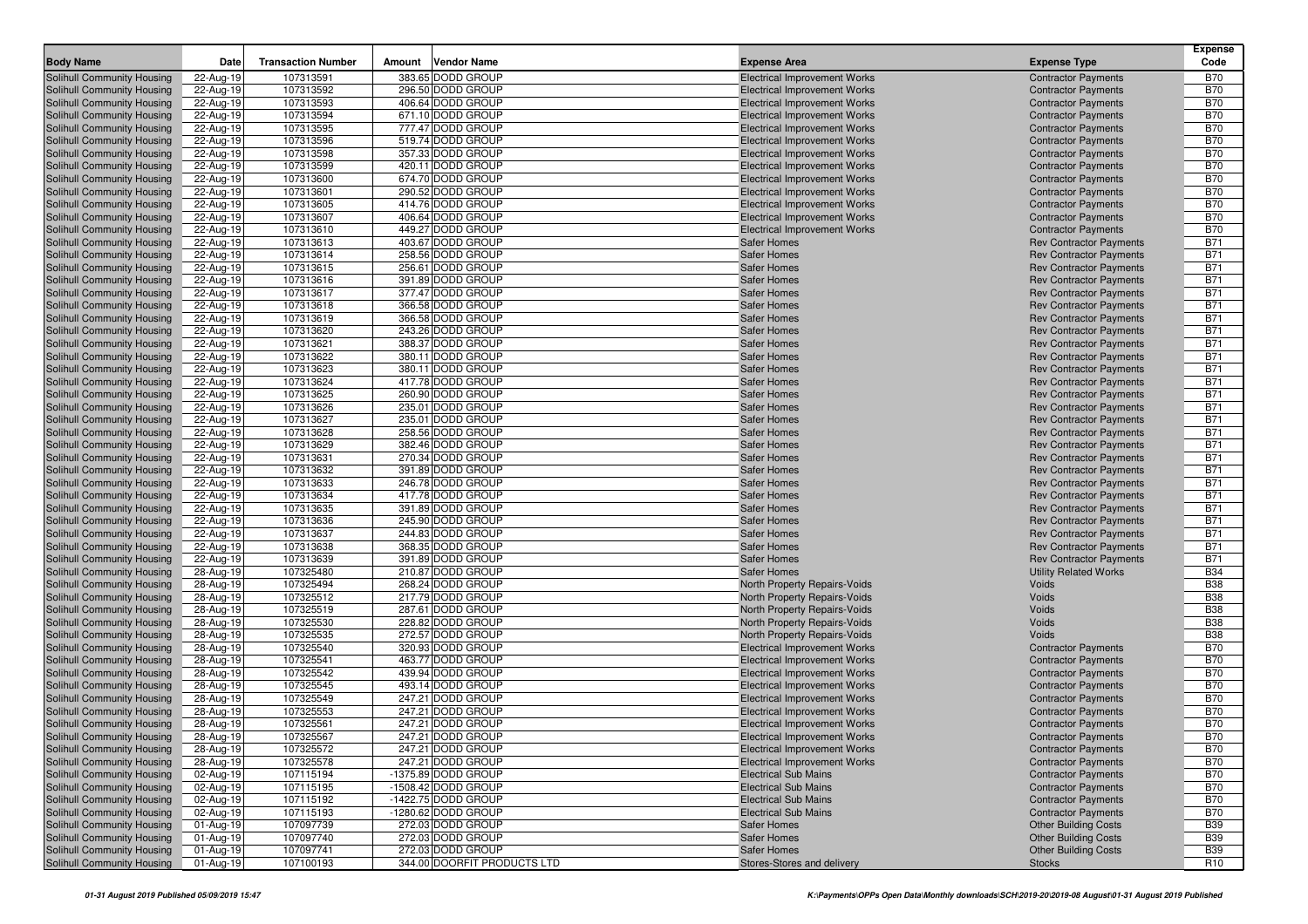| <b>Body Name</b>                                         | Date                   | <b>Transaction Number</b> | <b>Vendor Name</b><br>Amount                                                         | <b>Expense Area</b>                                                                                              | <b>Expense Type</b>                                            | <b>Expense</b><br>Code             |
|----------------------------------------------------------|------------------------|---------------------------|--------------------------------------------------------------------------------------|------------------------------------------------------------------------------------------------------------------|----------------------------------------------------------------|------------------------------------|
| Solihull Community Housing                               | 01-Aug-19              | 107100193                 | 60.00 DOORFIT PRODUCTS LTD                                                           | Stores-Stores and delivery                                                                                       | <b>Stocks</b>                                                  | R <sub>10</sub>                    |
| Solihull Community Housing                               | 02-Aug-19              | 107288199                 | 52.30 DOORFIT PRODUCTS LTD                                                           | Stores-Stores and delivery                                                                                       | <b>Stocks</b>                                                  | R <sub>10</sub>                    |
| Solihull Community Housing                               | 02-Aug-19              | 107288199                 | 40.40 DOORFIT PRODUCTS LTD                                                           | Stores-Stores and delivery                                                                                       | <b>Stocks</b>                                                  | R <sub>10</sub>                    |
| Solihull Community Housing                               | 02-Aug-19              | 107288199                 | 8.10 DOORFIT PRODUCTS LTD                                                            | Stores-Stores and delivery                                                                                       | <b>Stocks</b>                                                  | R <sub>10</sub>                    |
| Solihull Community Housing                               | 02-Aug-19              | 107288199                 | 108.69 DOORFIT PRODUCTS LTD                                                          | Stores-Stores and delivery                                                                                       | <b>Stocks</b>                                                  | R <sub>10</sub>                    |
| Solihull Community Housing                               | 02-Aug-19              | 107288199                 | 239.90 DOORFIT PRODUCTS LTD                                                          | Stores-Stores and delivery                                                                                       | <b>Stocks</b>                                                  | R <sub>10</sub>                    |
| Solihull Community Housing                               | 09-Aug-19              | 107306587                 | 181.15 DOORFIT PRODUCTS LTD                                                          | Stores-Stores and delivery                                                                                       | <b>Stocks</b>                                                  | R <sub>10</sub>                    |
| Solihull Community Housing                               | 09-Aug-19              | 107306587                 | 181.15 DOORFIT PRODUCTS LTD                                                          | Stores-Stores and delivery                                                                                       | <b>Stocks</b>                                                  | R <sub>10</sub>                    |
| Solihull Community Housing                               | 09-Aug-19              | 107306587                 | 239.90 DOORFIT PRODUCTS LTD                                                          | Stores-Stores and delivery                                                                                       | <b>Stocks</b>                                                  | R <sub>10</sub>                    |
| Solihull Community Housing                               | 09-Aug-19              | 107306587                 | 52.95 DOORFIT PRODUCTS LTD                                                           | Stores-Stores and delivery                                                                                       | <b>Stocks</b>                                                  | R <sub>10</sub>                    |
| Solihull Community Housing                               | 16-Aug-19              | 107311766                 | 314.00 DOORFIT PRODUCTS LTD                                                          | Stores-Stores and delivery                                                                                       | <b>Stocks</b>                                                  | R <sub>10</sub>                    |
| Solihull Community Housing                               | 16-Aug-19              | 107312641                 | 230.00 DOORFIT PRODUCTS LTD                                                          | Stores-Stores and delivery                                                                                       | <b>Stocks</b>                                                  | R <sub>10</sub>                    |
| <b>Solihull Community Housing</b>                        | 16-Aug-19              | 107312641                 | 93.52 DOORFIT PRODUCTS LTD                                                           | Stores-Stores and delivery                                                                                       | <b>Stocks</b>                                                  | R <sub>10</sub>                    |
| Solihull Community Housing                               | 16-Aug-19              | 107312641                 | 662.50 DOORFIT PRODUCTS LTD                                                          | Stores-Stores and delivery                                                                                       | <b>Stocks</b>                                                  | R <sub>10</sub>                    |
| Solihull Community Housing                               | 19-Aug-19              | 107311770                 | 90.00 DOORFIT PRODUCTS LTD                                                           | Stores-Stores and delivery                                                                                       | <b>Stocks</b>                                                  | R <sub>10</sub>                    |
| Solihull Community Housing                               | 19-Aug-19              | 107311770                 | 50.10 DOORFIT PRODUCTS LTD                                                           | Stores-Stores and delivery                                                                                       | <b>Stocks</b>                                                  | R <sub>10</sub>                    |
| Solihull Community Housing<br>Solihull Community Housing | 19-Aug-19              | 107311770<br>107241195    | 73.90 DOORFIT PRODUCTS LTD<br>2844.00 DORO CARE                                      | Stores-Stores and delivery                                                                                       | <b>Stocks</b>                                                  | R <sub>10</sub><br>D <sub>18</sub> |
| Solihull Community Housing                               | 12-Aug-19<br>12-Aug-19 | 107241194                 | 754.00 DORO CARE                                                                     | Wellbeing Service (inc. Handy Person / Garden Service)<br>Wellbeing Service (inc. Handy Person / Garden Service) | <b>Equipment Rental/Lease</b><br><b>Equipment Rental/Lease</b> | D <sub>18</sub>                    |
| Solihull Community Housing                               | 15-Aug-19              | 107313842                 | 210.84 DRAINTECH SERVICES (MIDLANDS) LTD                                             | North Property Repairs-Day to day                                                                                | <b>Other Works</b>                                             | <b>B32</b>                         |
| Solihull Community Housing                               | 15-Aug-19              | 107313843                 | 724.77 DRAINTECH SERVICES (MIDLANDS) LTD                                             | North Property Repairs-Day to day                                                                                | <b>Other Works</b>                                             | <b>B32</b>                         |
| Solihull Community Housing                               | 15-Aug-19              | 107313850                 | 911.82 DRAINTECH SERVICES (MIDLANDS) LTD                                             | North Property Repairs-Day to day                                                                                | <b>Other Works</b>                                             | <b>B32</b>                         |
| Solihull Community Housing                               | 15-Aug-19              | 107321222                 | 1182.97 DRAINTECH SERVICES (MIDLANDS) LTD                                            | North Property Repairs-Day to day                                                                                | <b>Other Works</b>                                             | <b>B32</b>                         |
| Solihull Community Housing                               | 15-Aug-19              | 107321223                 | 255.96 DRAINTECH SERVICES (MIDLANDS) LTD                                             | North Property Repairs-Day to day                                                                                | <b>Other Works</b>                                             | <b>B32</b>                         |
| Solihull Community Housing                               | 01-Aug-19              | 107290009                 | 517.14 DRAINTECH SERVICES (MIDLANDS) LTD                                             | North Property Repairs-Day to day                                                                                | <b>Other Works</b>                                             | <b>B32</b>                         |
| Solihull Community Housing                               | 01-Aug-19              | 107097742                 | 558.65 DRAINTECH SERVICES (MIDLANDS) LTD                                             | North Property Repairs-Day to day                                                                                | <b>Other Works</b>                                             | <b>B32</b>                         |
| Solihull Community Housing                               | 01-Aug-19              | 107313899                 | 290.00 DRAINTECH SERVICES (MIDLANDS) LTD                                             | North Property Repairs-Day to day                                                                                | <b>External Structures</b>                                     | <b>B33</b>                         |
| Solihull Community Housing                               | 01-Aug-19              | 107313900                 | 348.00 DRAINTECH SERVICES (MIDLANDS) LTD                                             | North Property Repairs-Day to day                                                                                | <b>External Structures</b>                                     | <b>B33</b>                         |
| Solihull Community Housing                               | 01-Aug-19              | 107313901                 | 324.15 DRAINTECH SERVICES (MIDLANDS) LTD                                             | North Property Repairs-Day to day                                                                                | <b>Other Works</b>                                             | <b>B32</b>                         |
| Solihull Community Housing                               | 01-Aug-19              | 107313902                 | 522.00 DRAINTECH SERVICES (MIDLANDS) LTD                                             | North Property Repairs-Day to day                                                                                | <b>External Structures</b>                                     | <b>B33</b>                         |
| Solihull Community Housing                               | 01-Aug-19              | 107321225                 | 386.32 DRAINTECH SERVICES (MIDLANDS) LTD                                             | North Property Repairs-Day to day                                                                                | <b>Other Works</b>                                             | <b>B32</b>                         |
| Solihull Community Housing                               | 01-Aug-19              | 107313903                 | 522.00 DRAINTECH SERVICES (MIDLANDS) LTD                                             | North Property Repairs-Day to day                                                                                | <b>Other Works</b>                                             | <b>B32</b>                         |
| Solihull Community Housing                               | 01-Aug-19              | 107313904                 | 295.90 DRAINTECH SERVICES (MIDLANDS) LTD                                             | North Property Repairs-Day to day                                                                                | <b>Other Works</b>                                             | <b>B32</b>                         |
| Solihull Community Housing                               | 01-Aug-19              | 107321226                 | 608.01 DRAINTECH SERVICES (MIDLANDS) LTD                                             | North Property Repairs-Day to day                                                                                | <b>Other Works</b>                                             | <b>B32</b>                         |
| Solihull Community Housing                               | 01-Aug-19              | 107290013                 | 568.33 DRAINTECH SERVICES (MIDLANDS) LTD                                             | North Property Repairs-Day to day                                                                                | <b>Other Works</b>                                             | <b>B32</b>                         |
| Solihull Community Housing                               | 01-Aug-19              | 107313905                 | 390.14 DRAINTECH SERVICES (MIDLANDS) LTD                                             | North Property Repairs-Day to day                                                                                | <b>External Structures</b>                                     | <b>B33</b>                         |
| Solihull Community Housing                               | 01-Aug-19              | 107313908                 | 255.63 DRAINTECH SERVICES (MIDLANDS) LTD                                             | North Property Repairs-Day to day                                                                                | <b>Other Works</b>                                             | <b>B32</b>                         |
| Solihull Community Housing                               | 01-Aug-19              | 107290014                 | 274.10 DRAINTECH SERVICES (MIDLANDS) LTD                                             | North Property Repairs-Day to day                                                                                | <b>Other Works</b>                                             | <b>B32</b>                         |
| Solihull Community Housing                               | 01-Aug-19              | 107290015<br>107313909    | 384.76 DRAINTECH SERVICES (MIDLANDS) LTD<br>274.08 DRAINTECH SERVICES (MIDLANDS) LTD | North Property Repairs-Day to day                                                                                | <b>Other Works</b><br><b>Other Works</b>                       | <b>B32</b><br><b>B32</b>           |
| Solihull Community Housing<br>Solihull Community Housing | 01-Aug-19              | 107185199                 | 9.52 E J GILBERT & SONS                                                              | North Property Repairs-Day to day<br>Stores-Stores and delivery                                                  | <b>Stocks</b>                                                  | R <sub>10</sub>                    |
| Solihull Community Housing                               | 01-Aug-19<br>01-Aug-19 | 107185199                 | 174.46 E J GILBERT & SONS                                                            | Stores-Stores and delivery                                                                                       | <b>Stocks</b>                                                  | R <sub>10</sub>                    |
| Solihull Community Housing                               | 01-Aug-19              | 107185199                 | 52.77 E J GILBERT & SONS                                                             | Stores-Stores and delivery                                                                                       | <b>Stocks</b>                                                  | R <sub>10</sub>                    |
| Solihull Community Housing                               | 28-Aug-19              | 107322286                 | 371.06 E.ON ENERGY                                                                   | North Property Repairs-Voids                                                                                     | Gas                                                            | <b>B10</b>                         |
| Solihull Community Housing                               | 02-Aug-19              | 107125192                 | 2.04 EDENRED                                                                         | <b>Central Administration</b>                                                                                    | Other Fees & Charges                                           | D <sub>59</sub>                    |
| Solihull Community Housing                               | 27-Aug-19              | 107316245                 | 2.04 EDENRED                                                                         | <b>Central Administration</b>                                                                                    | Other Fees & Charges                                           | D <sub>59</sub>                    |
| Solihull Community Housing                               | 12-Aug-19              | 107237200                 | 2351.04 ELDERCARE                                                                    | Wellbeing Service (inc. Handy Person / Garden Service)                                                           | Other Supplier/Services Costs                                  | D90                                |
| Solihull Community Housing                               | 12-Aug-19              | 107237200                 | -1175.52 ELDERCARE                                                                   | Wellbeing Service (inc. Handy Person / Garden Service)                                                           | Other Supplier/Services Costs                                  | D90                                |
| Solihull Community Housing                               | 12-Aug-19              | 107237209                 | 4075.26 ELDERCARE                                                                    | Wellbeing Service (inc. Handy Person / Garden Service)                                                           | Other Supplier/Services Costs                                  | D90                                |
| Solihull Community Housing                               | 01-Aug-19              | 107208192                 | 546.85 ENVIROCALL LTD                                                                | Private Sector - Disabled Facilities Grants                                                                      | <b>Contractor Payments</b>                                     | <b>B70</b>                         |
| Solihull Community Housing                               | 15-Aug-19              | 107292199                 | 15407.68 ENVIRONMENTAL CONTRACTS LTD                                                 | Stores-Stores and delivery                                                                                       | <b>Waste Disposal</b>                                          | E20                                |
| Solihull Community Housing                               | 13-Aug-19              | 107263197                 | 565.73 EUROPEAN METAL RECYCLING LTD                                                  | Stores-Stores and delivery                                                                                       | <b>Waste Disposal</b>                                          | E20                                |
| Solihull Community Housing                               | $14-Aug-19$            | 107280208                 | 627.00 EUROPEAN METAL RECYCLING LTD                                                  | Stores-Stores and delivery                                                                                       | <b>Waste Disposal</b>                                          | E20                                |
| Solihull Community Housing                               | 01-Aug-19              | 107199192                 | 396.75 FAMILY CARE TRUST (SOLIHULL)                                                  | North Property Repairs-Voids                                                                                     | Voids                                                          | <b>B38</b>                         |
| Solihull Community Housing                               | 01-Aug-19              | 107199192                 | 264.50 FAMILY CARE TRUST (SOLIHULL)                                                  | North Property Repairs-Voids                                                                                     | Voids                                                          | <b>B38</b>                         |
| Solihull Community Housing                               | 01-Aug-19              | 107199192                 | 264.50 FAMILY CARE TRUST (SOLIHULL)                                                  | North Property Repairs-Voids                                                                                     | Voids                                                          | <b>B38</b>                         |
| Solihull Community Housing                               | 01-Aug-19              | 107199192                 | 132.25 FAMILY CARE TRUST (SOLIHULL)                                                  | North Property Repairs-Voids                                                                                     | Voids                                                          | <b>B38</b>                         |
| Solihull Community Housing                               | 01-Aug-19              | 107199192                 | 132.25 FAMILY CARE TRUST (SOLIHULL)                                                  | North Property Repairs-Voids                                                                                     | Voids                                                          | <b>B38</b>                         |
| Solihull Community Housing                               | 01-Aug-19              | 107199192                 | 264.50 FAMILY CARE TRUST (SOLIHULL)                                                  | North Property Repairs-Voids                                                                                     | Voids                                                          | <b>B38</b>                         |
| Solihull Community Housing                               | 01-Aug-19              | 107199192                 | 132.25 FAMILY CARE TRUST (SOLIHULL)                                                  | North Property Repairs-Voids                                                                                     | Voids                                                          | <b>B38</b>                         |
| Solihull Community Housing                               | 01-Aug-19              | 107199192                 | 68.77 FAMILY CARE TRUST (SOLIHULL)                                                   | North Property Repairs-Voids                                                                                     | Voids                                                          | <b>B38</b>                         |
| Solihull Community Housing                               | 01-Aug-19              | 107199192                 | 264.50 FAMILY CARE TRUST (SOLIHULL)                                                  | North Property Repairs-Voids                                                                                     | Voids                                                          | <b>B38</b>                         |
| Solihull Community Housing                               | 01-Aug-19              | 107199192                 | 68.77 FAMILY CARE TRUST (SOLIHULL)                                                   | North Property Repairs-Voids                                                                                     | Voids                                                          | <b>B38</b>                         |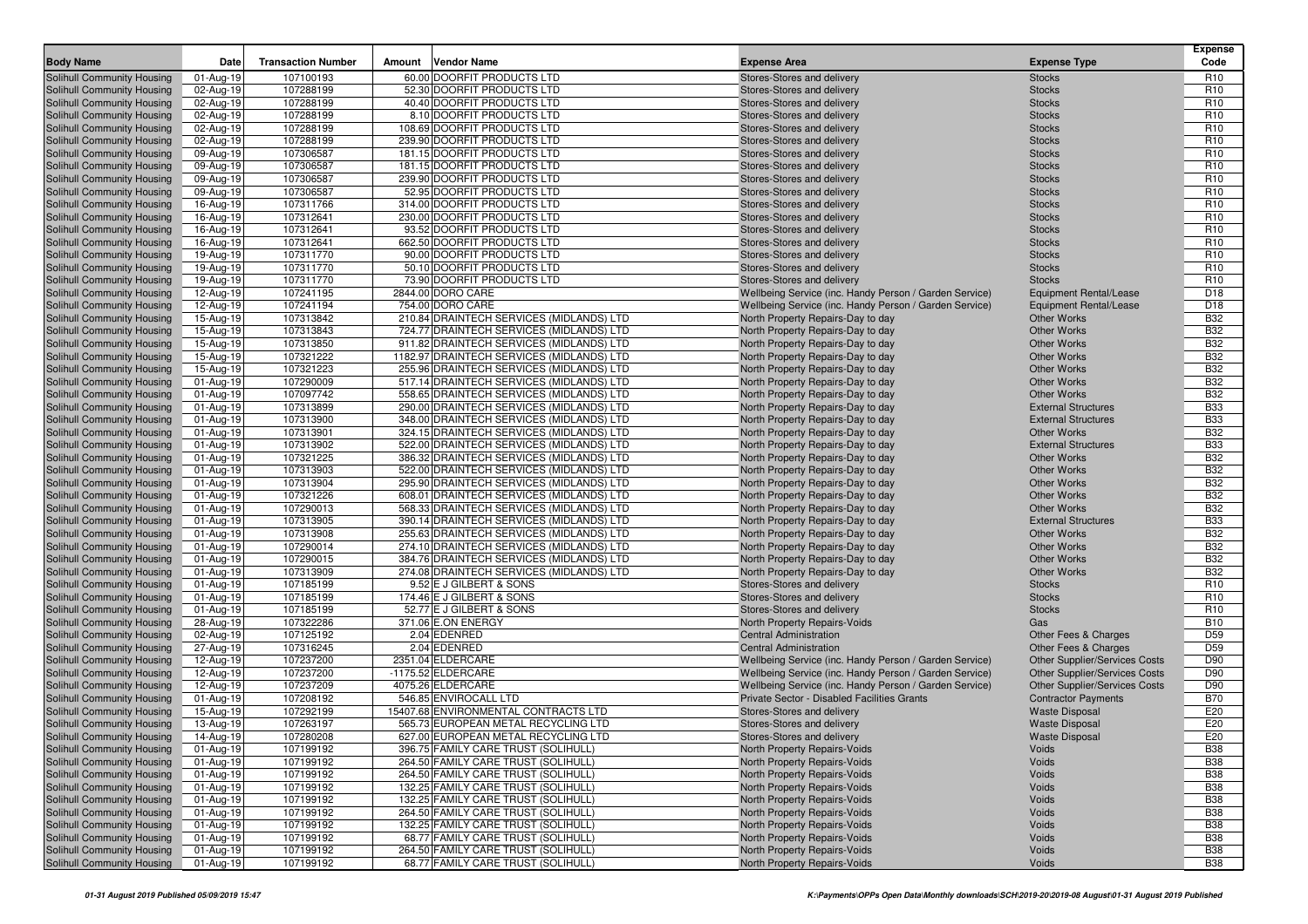| <b>Body Name</b>                                         | Date                   | <b>Transaction Number</b> | Amount | <b>Vendor Name</b>                                                         | <b>Expense Area</b>                                                                            | <b>Expense Type</b>                                      | Expense<br>Code                    |
|----------------------------------------------------------|------------------------|---------------------------|--------|----------------------------------------------------------------------------|------------------------------------------------------------------------------------------------|----------------------------------------------------------|------------------------------------|
| <b>Solihull Community Housing</b>                        | 01-Aug-19              | 107199192                 |        | 132.25 FAMILY CARE TRUST (SOLIHULL)                                        | North Property Repairs-Voids                                                                   | Voids                                                    | <b>B38</b>                         |
| Solihull Community Housing                               | 01-Aug-19              | 107199192                 |        | 396.75 FAMILY CARE TRUST (SOLIHULL)                                        | North Property Repairs-Voids                                                                   | Voids                                                    | <b>B38</b>                         |
| Solihull Community Housing                               | 01-Aug-19              | 107202201                 |        | 1500.00 FAMILY CARE TRUST (SOLIHULL)                                       | North Property Repairs-Day to day                                                              | <b>Other Works</b>                                       | <b>B32</b>                         |
| Solihull Community Housing                               | 01-Aug-19              | 107202201                 |        | 68.77 FAMILY CARE TRUST (SOLIHULL)                                         | North Property Repairs-Voids                                                                   | Voids                                                    | <b>B38</b>                         |
| Solihull Community Housing                               | 01-Aug-19              | 107202201                 |        | 264.50 FAMILY CARE TRUST (SOLIHULL)                                        | North Property Repairs-Voids                                                                   | Voids                                                    | <b>B38</b>                         |
| Solihull Community Housing                               | 01-Aug-19              | 107202201                 |        | 132.25 FAMILY CARE TRUST (SOLIHULL)                                        | North Property Repairs-Voids                                                                   | Voids                                                    | <b>B38</b>                         |
| Solihull Community Housing                               | 01-Aug-19              | 107202201                 |        | 132.25 FAMILY CARE TRUST (SOLIHULL)                                        | North Property Repairs-Voids                                                                   | Voids                                                    | <b>B38</b>                         |
| Solihull Community Housing                               | 01-Aug-19              | 107202201                 |        | 68.77 FAMILY CARE TRUST (SOLIHULL)                                         | North Property Repairs-Voids                                                                   | Voids                                                    | <b>B38</b>                         |
| Solihull Community Housing                               | 01-Aug-19              | 107202201                 |        | 132.25 FAMILY CARE TRUST (SOLIHULL)                                        | North Property Repairs-Voids                                                                   | Voids                                                    | <b>B38</b>                         |
| Solihull Community Housing                               | 01-Aug-19              | 107202201                 |        | 132.25 FAMILY CARE TRUST (SOLIHULL)                                        | North Property Repairs-Voids                                                                   | Voids                                                    | <b>B38</b>                         |
| Solihull Community Housing                               | 01-Aug-19              | 107202201                 |        | 132.25 FAMILY CARE TRUST (SOLIHULL)                                        | North Property Repairs-Voids                                                                   | Voids                                                    | <b>B38</b>                         |
| Solihull Community Housing                               | 01-Aug-19              | 107202201                 |        | 68.77 FAMILY CARE TRUST (SOLIHULL)                                         | North Property Repairs-Voids                                                                   | Voids                                                    | <b>B38</b>                         |
| Solihull Community Housing                               | 01-Aug-19              | 107202201                 |        | 132.25 FAMILY CARE TRUST (SOLIHULL)                                        | North Property Repairs-Voids                                                                   | Voids                                                    | <b>B38</b>                         |
| Solihull Community Housing                               | 01-Aug-19              | 107202201                 |        | 68.77 FAMILY CARE TRUST (SOLIHULL)                                         | North Property Repairs-Voids                                                                   | Voids                                                    | <b>B38</b>                         |
| Solihull Community Housing                               | 06-Aug-19              | 107166198                 |        | 6110.00 FAMILY CARE TRUST (SOLIHULL)                                       | <b>Better Places</b>                                                                           | Other Income                                             | 190                                |
| Solihull Community Housing                               | 08-Aug-19              | 107196199                 |        | 275.00 FAMILY CARE TRUST (SOLIHULL)                                        | Private Sector Leasing (Former)                                                                | <b>Other Works</b>                                       | <b>B32</b>                         |
| Solihull Community Housing                               | 01-Aug-19              | 107191221                 |        | 60043.89 GENERAL ASPHALTE COMPANY LTD                                      | Flat Re-roofing                                                                                | <b>Contractor Payments</b>                               | <b>B70</b>                         |
| Solihull Community Housing                               | 01-Aug-19              | 107191222                 |        | 60043.89 GENERAL ASPHALTE COMPANY LTD                                      | Flat Re-roofing                                                                                | <b>Contractor Payments</b>                               | <b>B70</b>                         |
| Solihull Community Housing                               | 29-Aug-19              | 107326922                 |        | 1485.00 GRF FIRE ESCAPES UNLIMITED                                         | <b>Endeavour House</b>                                                                         | <b>General Building Costs</b>                            | <b>B30</b>                         |
| Solihull Community Housing                               | 29-Aug-19              | 107326921                 |        | 2522.00 GRF FIRE ESCAPES UNLIMITED                                         | <b>Endeavour House</b>                                                                         | <b>General Building Costs</b>                            | <b>B30</b>                         |
| Solihull Community Housing<br>Solihull Community Housing | 01-Aug-19              | 107307533                 |        | 4868.00 HANDICARE ACCESSIBILITY LTD<br>6973.00 HANDICARE ACCESSIBILITY LTD | Private Sector - Disabled Facilities Grants                                                    | <b>Contractor Payments</b><br><b>Contractor Payments</b> | <b>B70</b><br><b>B70</b>           |
|                                                          | 01-Aug-19              | 107191193<br>107191194    |        | 3053.00 HANDICARE ACCESSIBILITY LTD                                        | <b>Public Sector - Major Adaptations</b><br><b>Private Sector - Disabled Facilities Grants</b> | <b>Contractor Payments</b>                               | <b>B70</b>                         |
| Solihull Community Housing<br>Solihull Community Housing | 01-Aug-19<br>08-Aug-19 | 107194193                 |        | 395.00 HARDALL INTERNATIONAL LIMITED                                       | <b>Estate Assistants</b>                                                                       | <b>Materials</b>                                         | D <sub>13</sub>                    |
| Solihull Community Housing                               | 01-Aug-19              | 107301192                 |        | 4024.48 HARDYMAN GROUP LTD                                                 | Public Sector - Major Adaptations                                                              | <b>Contractor Payments</b>                               | <b>B70</b>                         |
| Solihull Community Housing                               | 01-Aug-19              | 107301193                 |        | 11090.38 HARDYMAN GROUP LTD                                                | Public Sector - Major Adaptations                                                              | <b>Contractor Payments</b>                               | <b>B70</b>                         |
| Solihull Community Housing                               | 12-Aug-19              | 107229198                 |        | 2713.55 HI-SPEC FACILITIES SERVICES PLC                                    | <b>Endeavour House</b>                                                                         | Cleaning                                                 | <b>B50</b>                         |
| Solihull Community Housing                               | 12-Aug-19              | 107229198                 |        | 1098.99 HI-SPEC FACILITIES SERVICES PLC                                    | <b>Endeavour House</b>                                                                         | <b>Other Premises Costs</b>                              | <b>B90</b>                         |
| Solihull Community Housing                               | 12-Aug-19              | 107229198                 |        | 345.36 HI-SPEC FACILITIES SERVICES PLC                                     | <b>CCTV</b>                                                                                    | Cleaning                                                 | <b>B50</b>                         |
| Solihull Community Housing                               | 12-Aug-19              | 107229198                 |        | 186.68 HI-SPEC FACILITIES SERVICES PLC                                     | <b>Auckland Hall</b>                                                                           | Cleaning                                                 | <b>B50</b>                         |
| Solihull Community Housing                               | 12-Aug-19              | 107229198                 |        | 246.69 HI-SPEC FACILITIES SERVICES PLC                                     | <b>Crabtree Hall</b>                                                                           | Cleaning                                                 | <b>B50</b>                         |
| Solihull Community Housing                               | 12-Aug-19              | 107229198                 |        | 186.68 HI-SPEC FACILITIES SERVICES PLC                                     | Whar Hall Farm Community Hall                                                                  | Cleaning                                                 | <b>B50</b>                         |
| Solihull Community Housing                               | 12-Aug-19              | 107229198                 |        | 740.06 HI-SPEC FACILITIES SERVICES PLC                                     | <b>Frontline Offices</b>                                                                       | Cleaning                                                 | <b>B50</b>                         |
| Solihull Community Housing                               | 12-Aug-19              | 107229198                 |        | 1013.42 HI-SPEC FACILITIES SERVICES PLC                                    | Business Support - MST Back Office Support                                                     | Cleaning                                                 | <b>B50</b>                         |
| Solihull Community Housing                               | 15-Aug-19              | 107292193                 |        | 895.00 HOUSEMARK LTD                                                       | Performance Management                                                                         | <b>Professional Fees</b>                                 | D <sub>50</sub>                    |
| Solihull Community Housing                               | 28-Aug-19              | 107322340                 |        | 511.00 HOUSING PARTNERS LTD                                                | Housing Aid and Homelessness                                                                   | Telephones                                               | D40                                |
| Solihull Community Housing                               | 06-Aug-19              | 107159239                 |        | 418.00 HQN LTD                                                             | Training                                                                                       | Training                                                 | A80                                |
| Solihull Community Housing                               | 13-Aug-19              | 107263214                 |        | 250.00 HQN LTD                                                             | Training                                                                                       | Training                                                 | A80                                |
| Solihull Community Housing                               | 01-Aug-19              | 107107195                 |        | 2105.00 HTF MEDIA LTD                                                      | Central Administration                                                                         | <b>Conference Costs</b>                                  | D <sub>56</sub>                    |
| Solihull Community Housing                               | 08-Aug-19              | 107201196                 |        | 836.36 JAMES ANDREWS RECRUITMENT SOLUTIONS LTD                             | Housing Aid and Homelessness                                                                   | <b>Agency Staff</b>                                      | A60                                |
| Solihull Community Housing                               | 08-Aug-19              | 107201193                 |        | 903.00 JAMES ANDREWS RECRUITMENT SOLUTIONS LTD                             | Housing Aid and Homelessness                                                                   | <b>Agency Staff</b>                                      | A60                                |
| Solihull Community Housing                               | 01-Aug-19              | 107096196                 |        | 742.00 JAMES ANDREWS RECRUITMENT SOLUTIONS LTD                             | Housing Aid and Homelessness                                                                   | <b>Agency Staff</b>                                      | A60                                |
| Solihull Community Housing                               | 08-Aug-19              | 107201194                 |        | 529.24 JAMES ANDREWS RECRUITMENT SOLUTIONS LTD                             | Housing Aid and Homelessness                                                                   | <b>Agency Staff</b>                                      | A60                                |
| Solihull Community Housing                               | 08-Aug-19              | 107201192                 |        | 1001.00 JAMES ANDREWS RECRUITMENT SOLUTIONS LTD                            | Housing Aid and Homelessness                                                                   | <b>Agency Staff</b>                                      | A60                                |
| Solihull Community Housing                               | 08-Aug-19              | 107201195                 |        | 715.41 JAMES ANDREWS RECRUITMENT SOLUTIONS LTD                             | Housing Aid and Homelessness                                                                   | <b>Agency Staff</b>                                      | A60                                |
| Solihull Community Housing                               | 07-Aug-19              | 107176193                 |        | 795.50 JAMES ANDREWS RECRUITMENT SOLUTIONS LTD                             | <b>Neighbourhood Services</b>                                                                  | <b>Agency Staff</b>                                      | A60                                |
| Solihull Community Housing                               | 14-Aug-19              | 107278192                 |        | 795.50 JAMES ANDREWS RECRUITMENT SOLUTIONS LTD                             | <b>Neighbourhood Services</b>                                                                  | <b>Agency Staff</b>                                      | A60                                |
| Solihull Community Housing                               | 15-Aug-19              | 107298208                 |        | 958.97 JAMES ANDREWS RECRUITMENT SOLUTIONS LTD                             | <b>Housing Aid and Homelessness</b>                                                            | <b>Agency Staff</b>                                      | A60                                |
| Solihull Community Housing                               | 15-Aug-19              | 107298209                 |        | 715.41 JAMES ANDREWS RECRUITMENT SOLUTIONS LTD                             | <b>Housing Aid and Homelessness</b>                                                            | <b>Agency Staff</b>                                      | A60                                |
| Solihull Community Housing                               | 28-Aug-19              | 107322346                 |        | 644.00 JAMES ANDREWS RECRUITMENT SOLUTIONS LTD                             | Housing Aid and Homelessness                                                                   | <b>Agency Staff</b>                                      | A60                                |
| Solihull Community Housing                               | 28-Aug-19              | 107322347                 |        | 597.16 JAMES ANDREWS RECRUITMENT SOLUTIONS LTD                             | <b>Housing Aid and Homelessness</b>                                                            | <b>Agency Staff</b>                                      | A60                                |
| Solihull Community Housing                               | 20-Aug-19              | 107307474                 |        | 355.00 JAN CAR WASH LTD                                                    | Client - Fleet Management                                                                      | <b>Other Transport Costs</b>                             | C90                                |
| Solihull Community Housing                               | $01-Aug-19$            | 107306593                 |        | 7.60 JEWSON LTD                                                            | Stores-Stores and delivery                                                                     | Stocks                                                   | R <sub>10</sub>                    |
| Solihull Community Housing                               | 01-Aug-19              | 107306593                 |        | 268.95 JEWSON LTD                                                          | Stores-Stores and delivery<br>Stores-Stores and delivery                                       | <b>Stocks</b>                                            | R <sub>10</sub>                    |
| Solihull Community Housing                               | 01-Aug-19              | 107306593                 |        | 146.52 JEWSON LTD                                                          |                                                                                                | <b>Stocks</b>                                            | R <sub>10</sub>                    |
| Solihull Community Housing<br>Solihull Community Housing | 01-Aug-19<br>01-Aug-19 | 107306593<br>107306593    |        | 437.40 JEWSON LTD<br>3.60 JEWSON LTD                                       | Stores-Stores and delivery<br>Stores-Stores and delivery                                       | <b>Stocks</b><br><b>Stocks</b>                           | R <sub>10</sub><br>R <sub>10</sub> |
| Solihull Community Housing                               | 01-Aug-19              | 107306593                 |        | 111.20 JEWSON LTD                                                          | Stores-Stores and delivery                                                                     | <b>Stocks</b>                                            | R <sub>10</sub>                    |
| Solihull Community Housing                               | 01-Aug-19              | 107306593                 |        | 198.40 JEWSON LTD                                                          | Stores-Stores and delivery                                                                     | <b>Stocks</b>                                            | R <sub>10</sub>                    |
| Solihull Community Housing                               | 01-Aug-19              | 107306593                 |        | 50.55 JEWSON LTD                                                           | Stores-Stores and delivery                                                                     | <b>Stocks</b>                                            | R <sub>10</sub>                    |
| Solihull Community Housing                               | 01-Aug-19              | 107306593                 |        | 130.00 JEWSON LTD                                                          | Stores-Stores and delivery                                                                     | <b>Stocks</b>                                            | R <sub>10</sub>                    |
| Solihull Community Housing                               | 01-Aug-19              | 107306593                 |        | 121.80 JEWSON LTD                                                          | Stores-Stores and delivery                                                                     | <b>Stocks</b>                                            | R <sub>10</sub>                    |
| Solihull Community Housing                               | 01-Aug-19              | 107306593                 |        | 56.28 JEWSON LTD                                                           | Stores-Stores and delivery                                                                     | <b>Stocks</b>                                            | R <sub>10</sub>                    |
|                                                          |                        |                           |        |                                                                            |                                                                                                |                                                          |                                    |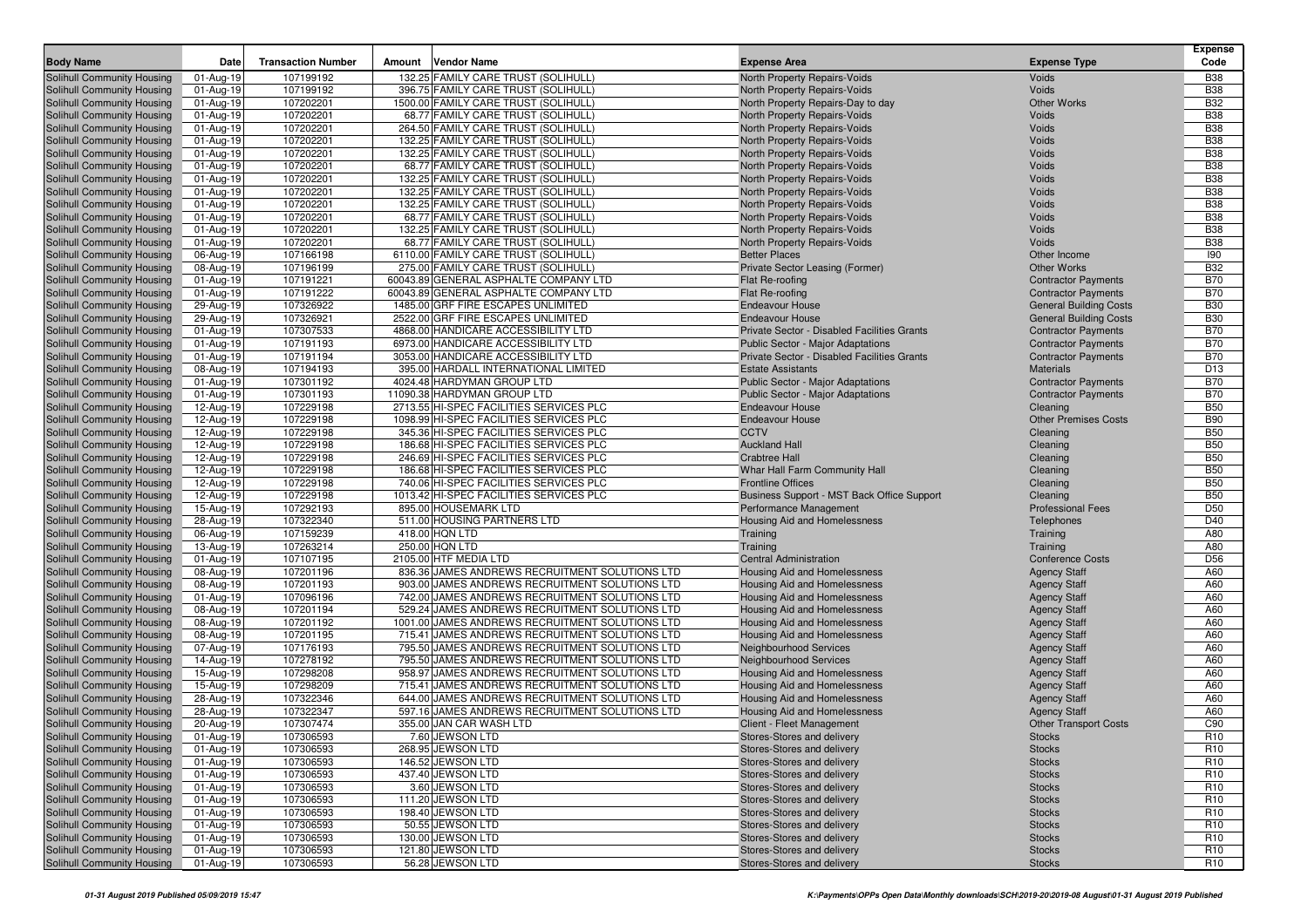| <b>Body Name</b>                                         | Date                   | <b>Transaction Number</b> | Amount | <b>Vendor Name</b>                     | <b>Expense Area</b>                                      | <b>Expense Type</b>            | <b>Expense</b><br>Code             |
|----------------------------------------------------------|------------------------|---------------------------|--------|----------------------------------------|----------------------------------------------------------|--------------------------------|------------------------------------|
| Solihull Community Housing                               | 01-Aug-19              | 107306593                 |        | 18.80 JEWSON LTD                       | Stores-Stores and delivery                               | <b>Stocks</b>                  | R <sub>10</sub>                    |
| Solihull Community Housing                               | 01-Aug-19              | 107306593                 |        | 1468.80 JEWSON LTD                     | Stores-Stores and delivery                               | <b>Stocks</b>                  | R <sub>10</sub>                    |
| Solihull Community Housing                               | 01-Aug-19              | 107306593                 |        | 72.45 JEWSON LTD                       | Stores-Stores and delivery                               | <b>Stocks</b>                  | R <sub>10</sub>                    |
| Solihull Community Housing                               | 01-Aug-19              | 107306593                 |        | 85.60 JEWSON LTD                       | Stores-Stores and delivery                               | <b>Stocks</b>                  | R <sub>10</sub>                    |
| Solihull Community Housing                               | 01-Aug-19              | 107306593                 |        | 7.00 JEWSON LTD                        | Stores-Stores and delivery                               | <b>Stocks</b>                  | R <sub>10</sub>                    |
| Solihull Community Housing                               | 01-Aug-19              | 107306593                 |        | 70.00 JEWSON LTD                       | Stores-Stores and delivery                               | <b>Stocks</b>                  | R <sub>10</sub>                    |
| Solihull Community Housing                               | 01-Aug-19              | 107306593                 |        | 205.00 JEWSON LTD                      | Stores-Stores and delivery                               | <b>Stocks</b>                  | R <sub>10</sub>                    |
| Solihull Community Housing                               | 01-Aug-19              | 107306593                 |        | 9.90 JEWSON LTD                        | Stores-Stores and delivery                               | <b>Stocks</b>                  | R <sub>10</sub>                    |
| Solihull Community Housing                               | 01-Aug-19              | 107306593                 |        | 82.70 JEWSON LTD                       | Stores-Stores and delivery                               | <b>Stocks</b>                  | R <sub>10</sub>                    |
| Solihull Community Housing                               | 01-Aug-19              | 107306593                 |        | 56.90 JEWSON LTD                       | Stores-Stores and delivery                               | <b>Stocks</b>                  | R <sub>10</sub>                    |
| Solihull Community Housing                               | 01-Aug-19              | 107306593                 |        | 29.96 JEWSON LTD                       | Stores-Stores and delivery                               | <b>Stocks</b>                  | R <sub>10</sub>                    |
| Solihull Community Housing                               | 01-Aug-19              | 107306593                 |        | 16.30 JEWSON LTD                       | Stores-Stores and delivery                               | <b>Stocks</b>                  | R <sub>10</sub>                    |
| Solihull Community Housing                               | 01-Aug-19              | 107306593                 |        | 45.60 JEWSON LTD                       | Stores-Stores and delivery                               | <b>Stocks</b>                  | R <sub>10</sub>                    |
| <b>Solihull Community Housing</b>                        | 01-Aug-19              | 107306593                 |        | 60.00 JEWSON LTD                       | Stores-Stores and delivery                               | <b>Stocks</b>                  | R <sub>10</sub>                    |
| Solihull Community Housing                               | 01-Aug-19              | 107306593                 |        | 425.00 JEWSON LTD                      | Stores-Stores and delivery                               | <b>Stocks</b>                  | R <sub>10</sub>                    |
| Solihull Community Housing                               | 01-Aug-19              | 107133195                 |        | 32.40 JEWSON LTD                       | Stores-Stores and delivery                               | <b>Stocks</b>                  | R <sub>10</sub>                    |
| Solihull Community Housing                               | 01-Aug-19              | 107133195                 |        | 8.40 JEWSON LTD                        | Stores-Stores and delivery                               | <b>Stocks</b>                  | R <sub>10</sub>                    |
| Solihull Community Housing                               | 01-Aug-19              | 107133195                 |        | 101.20 JEWSON LTD                      | Stores-Stores and delivery                               | <b>Stocks</b>                  | R <sub>10</sub>                    |
| Solihull Community Housing                               | 01-Aug-19              | 107133195                 |        | 202.40 JEWSON LTD                      | Stores-Stores and delivery                               | <b>Stocks</b>                  | R <sub>10</sub>                    |
| Solihull Community Housing                               | 01-Aug-19              | 107133195                 |        | 198.40 JEWSON LTD                      | Stores-Stores and delivery                               | <b>Stocks</b>                  | R <sub>10</sub>                    |
| Solihull Community Housing                               | 01-Aug-19              | 107133195                 |        | 4.90 JEWSON LTD                        | Stores-Stores and delivery                               | <b>Stocks</b>                  | R <sub>10</sub>                    |
| Solihull Community Housing                               | 01-Aug-19              | 107133195                 |        | 8.00 JEWSON LTD                        | Stores-Stores and delivery                               | <b>Stocks</b>                  | R <sub>10</sub>                    |
| <b>Solihull Community Housing</b>                        | 01-Aug-19              | 107133195                 |        | 8.00 JEWSON LTD                        | Stores-Stores and delivery                               | <b>Stocks</b>                  | R <sub>10</sub>                    |
| Solihull Community Housing                               | 01-Aug-19              | 107133195                 |        | 82.35 JEWSON LTD                       | Stores-Stores and delivery                               | <b>Stocks</b>                  | R <sub>10</sub>                    |
| Solihull Community Housing                               | 01-Aug-19              | 107133195                 |        | 208.02 JEWSON LTD                      | Stores-Stores and delivery                               | <b>Stocks</b>                  | R <sub>10</sub>                    |
| Solihull Community Housing                               | 01-Aug-19              | 107133195                 |        | 20.70 JEWSON LTD                       | Stores-Stores and delivery                               | <b>Stocks</b>                  | R <sub>10</sub>                    |
| Solihull Community Housing                               | 01-Aug-19              | 107133195                 |        | 133.06 JEWSON LTD                      | Stores-Stores and delivery                               | <b>Stocks</b>                  | R <sub>10</sub>                    |
| Solihull Community Housing                               | 01-Aug-19              | 107133195                 |        | 59.50 JEWSON LTD                       | Stores-Stores and delivery                               | <b>Stocks</b>                  | R <sub>10</sub>                    |
| Solihull Community Housing                               | 01-Aug-19              | 107133195                 |        | 43.80 JEWSON LTD                       | Stores-Stores and delivery                               | <b>Stocks</b>                  | R <sub>10</sub>                    |
| Solihull Community Housing                               | 01-Aug-19              | 107133195                 |        | 202.20 JEWSON LTD                      | Stores-Stores and delivery                               | <b>Stocks</b>                  | R <sub>10</sub>                    |
| Solihull Community Housing                               | 01-Aug-19              | 107133195                 |        | 119.90 JEWSON LTD                      | Stores-Stores and delivery                               | <b>Stocks</b>                  | R <sub>10</sub>                    |
| Solihull Community Housing                               | 01-Aug-19              | 107133195                 |        | 60.50 JEWSON LTD                       | Stores-Stores and delivery                               | <b>Stocks</b>                  | R <sub>10</sub>                    |
| Solihull Community Housing                               | 01-Aug-19              | 107133195                 |        | 156.60 JEWSON LTD                      | Stores-Stores and delivery                               | <b>Stocks</b>                  | R <sub>10</sub>                    |
| Solihull Community Housing                               | 01-Aug-19              | 107133195                 |        | 15.00 JEWSON LTD                       | Stores-Stores and delivery                               | <b>Stocks</b>                  | R <sub>10</sub>                    |
| Solihull Community Housing                               | 01-Aug-19              | 107306594                 |        | 518.03 JEWSON LTD                      | Stores-Stores and delivery                               | <b>Stocks</b>                  | R <sub>10</sub>                    |
| Solihull Community Housing                               | 01-Aug-19              | 107133196                 |        | 4.30 JEWSON LTD                        | Stores-Stores and delivery                               | <b>Stocks</b>                  | R <sub>10</sub>                    |
| Solihull Community Housing                               | 01-Aug-19              | 107133196                 |        | 99.00 JEWSON LTD                       | Stores-Stores and delivery                               | <b>Stocks</b>                  | R <sub>10</sub>                    |
| Solihull Community Housing                               | 01-Aug-19              | 107133196                 |        | 15.20 JEWSON LTD                       | Stores-Stores and delivery                               | <b>Stocks</b>                  | R <sub>10</sub>                    |
| Solihull Community Housing                               | 01-Aug-19              | 107133196                 |        | 70.80 JEWSON LTD                       | Stores-Stores and delivery                               | <b>Stocks</b>                  | R <sub>10</sub>                    |
| Solihull Community Housing                               | 01-Aug-19              | 107133196                 |        | 70.00 JEWSON LTD                       | Stores-Stores and delivery                               | <b>Stocks</b>                  | R <sub>10</sub>                    |
| Solihull Community Housing                               | 01-Aug-19              | 107133196                 |        | 29.60 JEWSON LTD                       | Stores-Stores and delivery                               | <b>Stocks</b>                  | R <sub>10</sub>                    |
| Solihull Community Housing                               | 01-Aug-19              | 107133196                 |        | 5.52 JEWSON LTD                        | Stores-Stores and delivery                               | <b>Stocks</b>                  | R <sub>10</sub>                    |
| Solihull Community Housing                               | 01-Aug-19              | 107133196                 |        | 44.20 JEWSON LTD                       | Stores-Stores and delivery                               | <b>Stocks</b>                  | R <sub>10</sub>                    |
| Solihull Community Housing                               | 01-Aug-19              | 107133196                 |        | 63.82 JEWSON LTD                       | Stores-Stores and delivery                               | <b>Stocks</b>                  | R <sub>10</sub>                    |
| Solihull Community Housing                               | 01-Aug-19              | 107133196                 |        | 375.20 JEWSON LTD<br>203.60 JEWSON LTD | Stores-Stores and delivery                               | <b>Stocks</b>                  | R <sub>10</sub>                    |
| Solihull Community Housing                               | 01-Aug-19              | 107133196                 |        |                                        | Stores-Stores and delivery                               | <b>Stocks</b>                  | R <sub>10</sub>                    |
| Solihull Community Housing<br>Solihull Community Housing | 01-Aug-19              | 107133196<br>107133196    |        | 3084.48 JEWSON LTD<br>55.00 JEWSON LTD | Stores-Stores and delivery<br>Stores-Stores and delivery | <b>Stocks</b><br><b>Stocks</b> | R <sub>10</sub><br>R <sub>10</sub> |
| Solihull Community Housing                               | 01-Aug-19<br>01-Aug-19 | 107133196                 |        | 61.20 JEWSON LTD                       | Stores-Stores and delivery                               | <b>Stocks</b>                  | R <sub>10</sub>                    |
| Solihull Community Housing                               | 01-Aug-19              | 107133196                 |        | 121.50 JEWSON LTD                      | Stores-Stores and delivery                               | <b>Stocks</b>                  | R <sub>10</sub>                    |
| Solihull Community Housing                               | 01-Aug-19              | 107133196                 |        | 486.80 JEWSON LTD                      | Stores-Stores and delivery                               | <b>Stocks</b>                  | R <sub>10</sub>                    |
| Solihull Community Housing                               | 01-Aug-19              | 107133196                 |        | 112.00 JEWSON LTD                      | Stores-Stores and delivery                               | <b>Stocks</b>                  | R <sub>10</sub>                    |
| Solihull Community Housing                               | 01-Aug-19              | 107133196                 |        | 124.00 JEWSON LTD                      | Stores-Stores and delivery                               | <b>Stocks</b>                  | R <sub>10</sub>                    |
| Solihull Community Housing                               | 01-Aug-19              | 107133196                 |        | 3.46 JEWSON LTD                        | Stores-Stores and delivery                               | <b>Stocks</b>                  | R <sub>10</sub>                    |
| Solihull Community Housing                               | 01-Aug-19              | 107133196                 |        | 70.20 JEWSON LTD                       | Stores-Stores and delivery                               | <b>Stocks</b>                  | R <sub>10</sub>                    |
| Solihull Community Housing                               | 01-Aug-19              | 107133196                 |        | 259.00 JEWSON LTD                      | Stores-Stores and delivery                               | <b>Stocks</b>                  | R <sub>10</sub>                    |
| Solihull Community Housing                               | 01-Aug-19              | 107306595                 |        | 485.10 JEWSON LTD                      | Stores-Stores and delivery                               | <b>Stocks</b>                  | R <sub>10</sub>                    |
| Solihull Community Housing                               | 01-Aug-19              | 107306595                 |        | 133.06 JEWSON LTD                      | Stores-Stores and delivery                               | <b>Stocks</b>                  | R <sub>10</sub>                    |
| Solihull Community Housing                               | 01-Aug-19              | 107306595                 |        | 422.40 JEWSON LTD                      | Stores-Stores and delivery                               | <b>Stocks</b>                  | R <sub>10</sub>                    |
| Solihull Community Housing                               | 01-Aug-19              | 107133198                 |        | 520.00 JEWSON LTD                      | Stores-Stores and delivery                               | <b>Stocks</b>                  | R <sub>10</sub>                    |
| Solihull Community Housing                               | 01-Aug-19              | 107185201                 |        | 3.70 JEWSON LTD                        | Stores-Stores and delivery                               | <b>Stocks</b>                  | R <sub>10</sub>                    |
| Solihull Community Housing                               | 01-Aug-19              | 107185201                 |        | 115.35 JEWSON LTD                      | Stores-Stores and delivery                               | <b>Stocks</b>                  | R <sub>10</sub>                    |
| Solihull Community Housing                               | 01-Aug-19              | 107185201                 |        | 82.70 JEWSON LTD                       | Stores-Stores and delivery                               | <b>Stocks</b>                  | R <sub>10</sub>                    |
|                                                          |                        |                           |        |                                        |                                                          |                                |                                    |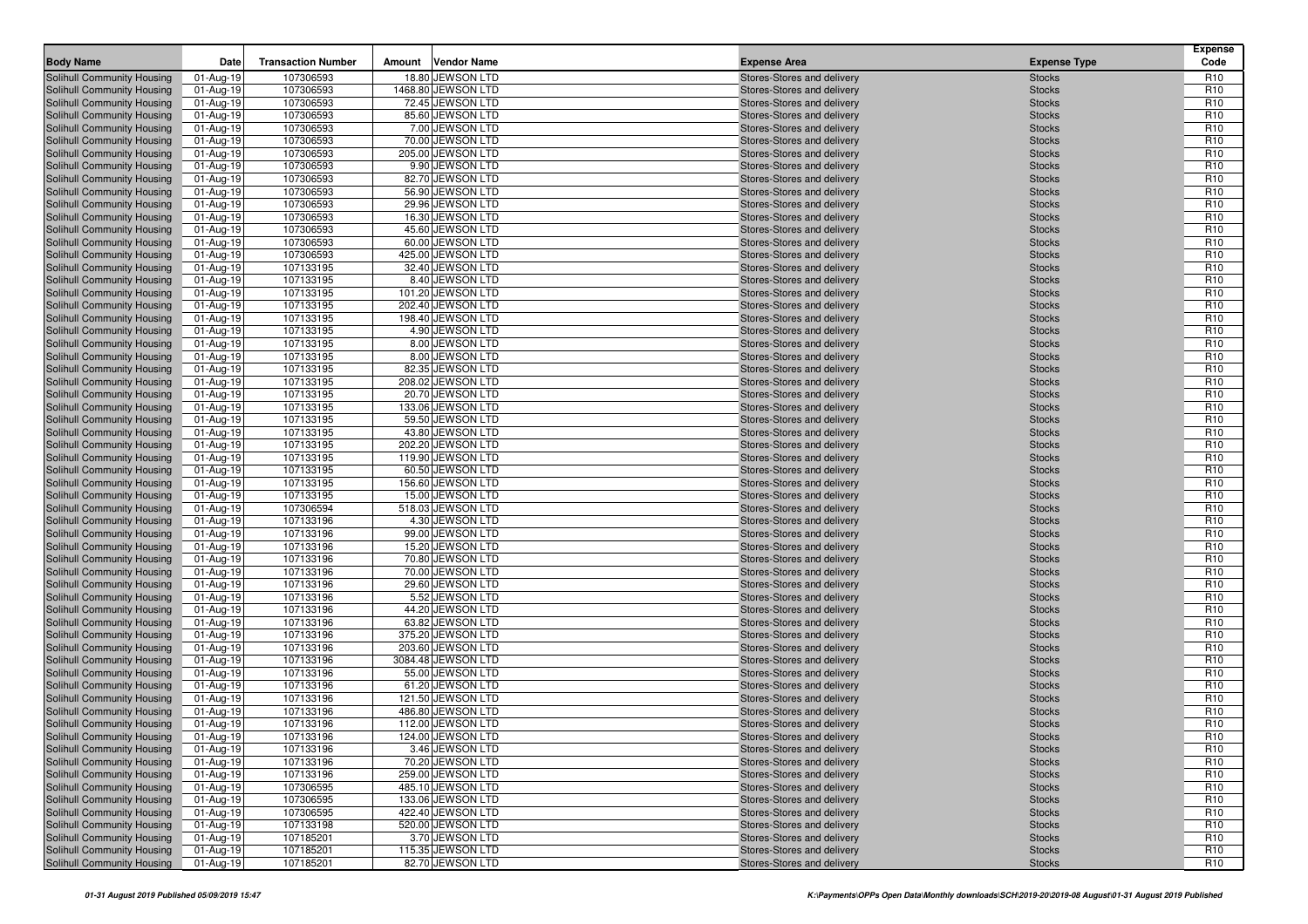| <b>Body Name</b>                                         | Date                   | <b>Transaction Number</b> | Amount | <b>Vendor Name</b>                    | <b>Expense Area</b>                                      | <b>Expense Type</b>            | <b>Expense</b><br>Code             |
|----------------------------------------------------------|------------------------|---------------------------|--------|---------------------------------------|----------------------------------------------------------|--------------------------------|------------------------------------|
| Solihull Community Housing                               | 01-Aug-19              | 107185201                 |        | 113.85 JEWSON LTD                     | Stores-Stores and delivery                               | <b>Stocks</b>                  | R <sub>10</sub>                    |
| Solihull Community Housing                               | 01-Aug-19              | 107185201                 |        | 82.70 JEWSON LTD                      | Stores-Stores and delivery                               | <b>Stocks</b>                  | R <sub>10</sub>                    |
| Solihull Community Housing                               | 01-Aug-19              | 107185201                 |        | 300.00 JEWSON LTD                     | Stores-Stores and delivery                               | <b>Stocks</b>                  | R <sub>10</sub>                    |
| Solihull Community Housing                               | 01-Aug-19              | 107185203                 |        | 7.60 JEWSON LTD                       | Stores-Stores and delivery                               | <b>Stocks</b>                  | R <sub>10</sub>                    |
| Solihull Community Housing                               | 01-Aug-19              | 107185203                 |        | 88.20 JEWSON LTD                      | Stores-Stores and delivery                               | <b>Stocks</b>                  | R <sub>10</sub>                    |
| Solihull Community Housing                               | 01-Aug-19              | 107185203                 |        | 101.20 JEWSON LTD                     | Stores-Stores and delivery                               | <b>Stocks</b>                  | R <sub>10</sub>                    |
| Solihull Community Housing                               | 01-Aug-19              | 107185203                 |        | 139.70 JEWSON LTD                     | Stores-Stores and delivery                               | <b>Stocks</b>                  | R <sub>10</sub>                    |
| Solihull Community Housing                               | 01-Aug-19              | 107185203                 |        | 14.80 JEWSON LTD                      | Stores-Stores and delivery                               | <b>Stocks</b>                  | R <sub>10</sub>                    |
| Solihull Community Housing                               | 01-Aug-19              | 107185203                 |        | 55.60 JEWSON LTD                      | Stores-Stores and delivery                               | <b>Stocks</b>                  | R <sub>10</sub>                    |
| Solihull Community Housing                               | 01-Aug-19              | 107185203                 |        | 45.45 JEWSON LTD                      | Stores-Stores and delivery                               | <b>Stocks</b>                  | R <sub>10</sub>                    |
| Solihull Community Housing                               | 01-Aug-19              | 107185203                 |        | 115.98 JEWSON LTD                     | Stores-Stores and delivery                               | <b>Stocks</b>                  | R <sub>10</sub>                    |
| Solihull Community Housing                               | 01-Aug-19              | 107185203                 |        | 60.60 JEWSON LTD                      | Stores-Stores and delivery                               | <b>Stocks</b>                  | R <sub>10</sub>                    |
| Solihull Community Housing                               | 01-Aug-19              | 107185203                 |        | 104.60 JEWSON LTD                     | Stores-Stores and delivery                               | <b>Stocks</b>                  | R <sub>10</sub>                    |
| Solihull Community Housing                               | 01-Aug-19              | 107185203                 |        | 6.24 JEWSON LTD                       | Stores-Stores and delivery                               | <b>Stocks</b>                  | R <sub>10</sub>                    |
| Solihull Community Housing                               | 01-Aug-19              | 107185203                 |        | 57.00 JEWSON LTD                      | Stores-Stores and delivery                               | <b>Stocks</b>                  | R <sub>10</sub>                    |
| Solihull Community Housing                               | 01-Aug-19              | 107185203                 |        | 60.75 JEWSON LTD                      | Stores-Stores and delivery                               | <b>Stocks</b>                  | R <sub>10</sub>                    |
| Solihull Community Housing                               | 01-Aug-19              | 107185203                 |        | 205.10 JEWSON LTD                     | Stores-Stores and delivery                               | <b>Stocks</b>                  | R <sub>10</sub>                    |
| Solihull Community Housing                               | 01-Aug-19              | 107185203                 |        | 4.50 JEWSON LTD                       | Stores-Stores and delivery                               | <b>Stocks</b>                  | R <sub>10</sub>                    |
| Solihull Community Housing                               | 01-Aug-19              | 107185203                 |        | 46.95 JEWSON LTD                      | Stores-Stores and delivery                               | <b>Stocks</b>                  | R <sub>10</sub>                    |
| Solihull Community Housing                               | 01-Aug-19              | 107133201                 |        | 237.38 JEWSON LTD                     | Stores-Stores and delivery                               | <b>Stocks</b>                  | R <sub>10</sub>                    |
| Solihull Community Housing                               | 01-Aug-19              | 107133202                 |        | 17.30 JEWSON LTD                      | Stores-Stores and delivery                               | <b>Stocks</b>                  | R <sub>10</sub>                    |
| Solihull Community Housing                               | 01-Aug-19<br>01-Aug-19 | 107133202<br>107133202    |        | 11.16 JEWSON LTD<br>1.60 JEWSON LTD   | Stores-Stores and delivery<br>Stores-Stores and delivery | <b>Stocks</b><br><b>Stocks</b> | R <sub>10</sub><br>R <sub>10</sub> |
| Solihull Community Housing<br>Solihull Community Housing | 01-Aug-19              | 107133202                 |        | 29.20 JEWSON LTD                      | Stores-Stores and delivery                               | <b>Stocks</b>                  | R <sub>10</sub>                    |
| Solihull Community Housing                               | 01-Aug-19              | 107133202                 |        | 22.30 JEWSON LTD                      | Stores-Stores and delivery                               | <b>Stocks</b>                  | R <sub>10</sub>                    |
| Solihull Community Housing                               | 01-Aug-19              | 107133202                 |        | 19.20 JEWSON LTD                      | Stores-Stores and delivery                               | <b>Stocks</b>                  | R <sub>10</sub>                    |
| Solihull Community Housing                               | 01-Aug-19              | 107133202                 |        | 29.60 JEWSON LTD                      | Stores-Stores and delivery                               | <b>Stocks</b>                  | R <sub>10</sub>                    |
| Solihull Community Housing                               | 01-Aug-19              | 107133202                 |        | 139.70 JEWSON LTD                     | Stores-Stores and delivery                               | <b>Stocks</b>                  | R <sub>10</sub>                    |
| Solihull Community Housing                               | 01-Aug-19              | 107133202                 |        | 9.55 JEWSON LTD                       | Stores-Stores and delivery                               | <b>Stocks</b>                  | R <sub>10</sub>                    |
| Solihull Community Housing                               | 01-Aug-19              | 107133202                 |        | 450.60 JEWSON LTD                     | Stores-Stores and delivery                               | <b>Stocks</b>                  | R <sub>10</sub>                    |
| Solihull Community Housing                               | 01-Aug-19              | 107133202                 |        | 14.80 JEWSON LTD                      | Stores-Stores and delivery                               | <b>Stocks</b>                  | R <sub>10</sub>                    |
| Solihull Community Housing                               | 01-Aug-19              | 107133202                 |        | 3.90 JEWSON LTD                       | Stores-Stores and delivery                               | <b>Stocks</b>                  | R <sub>10</sub>                    |
| Solihull Community Housing                               | 01-Aug-19              | 107133202                 |        | 26.80 JEWSON LTD                      | Stores-Stores and delivery                               | <b>Stocks</b>                  | R <sub>10</sub>                    |
| Solihull Community Housing                               | 01-Aug-19              | 107133202                 |        | 71.70 JEWSON LTD                      | Stores-Stores and delivery                               | <b>Stocks</b>                  | R <sub>10</sub>                    |
| Solihull Community Housing                               | 01-Aug-19              | 107133202                 |        | 5.60 JEWSON LTD                       | Stores-Stores and delivery                               | <b>Stocks</b>                  | R <sub>10</sub>                    |
| Solihull Community Housing                               | 01-Aug-19              | 107133202                 |        | 84.00 JEWSON LTD                      | Stores-Stores and delivery                               | <b>Stocks</b>                  | R <sub>10</sub>                    |
| Solihull Community Housing                               | 01-Aug-19              | 107133202                 |        | 27.24 JEWSON LTD                      | Stores-Stores and delivery                               | <b>Stocks</b>                  | R <sub>10</sub>                    |
| Solihull Community Housing                               | 01-Aug-19              | 107133202                 |        | 104.60 JEWSON LTD                     | Stores-Stores and delivery                               | <b>Stocks</b>                  | R <sub>10</sub>                    |
| Solihull Community Housing                               | 01-Aug-19              | 107133202                 |        | 264.00 JEWSON LTD                     | Stores-Stores and delivery                               | <b>Stocks</b>                  | R <sub>10</sub>                    |
| Solihull Community Housing                               | 01-Aug-19              | 107133202                 |        | 1542.24 JEWSON LTD                    | Stores-Stores and delivery                               | <b>Stocks</b>                  | R <sub>10</sub>                    |
| Solihull Community Housing                               | 01-Aug-19              | 107133202                 |        | 39.66 JEWSON LTD                      | Stores-Stores and delivery                               | <b>Stocks</b>                  | R <sub>10</sub>                    |
| Solihull Community Housing                               | 01-Aug-19              | 107133202                 |        | 51.75 JEWSON LTD                      | Stores-Stores and delivery                               | <b>Stocks</b>                  | R <sub>10</sub>                    |
| Solihull Community Housing                               | 01-Aug-19              | 107133202                 |        | 245.50 JEWSON LTD                     | Stores-Stores and delivery                               | <b>Stocks</b>                  | R <sub>10</sub>                    |
| Solihull Community Housing                               | 01-Aug-19              | 107133202                 |        | 32.40 JEWSON LTD                      | Stores-Stores and delivery                               | <b>Stocks</b>                  | R <sub>10</sub>                    |
| Solihull Community Housing                               | 01-Aug-19              | 107133202                 |        | 103.20 JEWSON LTD                     | Stores-Stores and delivery                               | <b>Stocks</b>                  | R <sub>10</sub>                    |
| Solihull Community Housing                               | 01-Aug-19              | 107133202                 |        | 359.50 JEWSON LTD                     | Stores-Stores and delivery                               | <b>Stocks</b>                  | R <sub>10</sub>                    |
| Solihull Community Housing                               | 01-Aug-19              | 107133202                 |        | 293.70 JEWSON LTD                     | Stores-Stores and delivery                               | <b>Stocks</b>                  | R <sub>10</sub>                    |
| Solihull Community Housing                               | 01-Aug-19              | 107133202                 |        | 82.53 JEWSON LTD                      | Stores-Stores and delivery                               | <b>Stocks</b>                  | R <sub>10</sub>                    |
| Solihull Community Housing                               | 01-Aug-19              | 107133202                 |        | 60.50 JEWSON LTD                      | Stores-Stores and delivery                               | <b>Stocks</b>                  | R <sub>10</sub>                    |
| Solihull Community Housing                               | 01-Aug-19              | 107133202                 |        | 180.70 JEWSON LTD                     | Stores-Stores and delivery                               | <b>Stocks</b>                  | R <sub>10</sub>                    |
| Solihull Community Housing                               | 01-Aug-19              | 107133202                 |        | 81.40 JEWSON LTD                      | Stores-Stores and delivery                               | <b>Stocks</b>                  | R <sub>10</sub>                    |
| Solihull Community Housing                               | 01-Aug-19              | 107133202                 |        | 174.25 JEWSON LTD                     | Stores-Stores and delivery                               | <b>Stocks</b>                  | R <sub>10</sub>                    |
| Solihull Community Housing                               | 01-Aug-19              | 107133203                 |        | 393.76 JEWSON LTD                     | Stores-Stores and delivery                               | <b>Stocks</b>                  | R <sub>10</sub>                    |
| Solihull Community Housing                               | 01-Aug-19              | 107133204<br>107133204    |        | 71.46 JEWSON LTD<br>115.00 JEWSON LTD | Stores-Stores and delivery                               | <b>Stocks</b>                  | R <sub>10</sub><br>R <sub>10</sub> |
| Solihull Community Housing                               | 01-Aug-19              |                           |        |                                       | Stores-Stores and delivery                               | <b>Stocks</b>                  |                                    |
| Solihull Community Housing<br>Solihull Community Housing | 01-Aug-19<br>01-Aug-19 | 107133204<br>107133204    |        | 7.40 JEWSON LTD<br>13.05 JEWSON LTD   | Stores-Stores and delivery<br>Stores-Stores and delivery | <b>Stocks</b><br><b>Stocks</b> | R <sub>10</sub><br>R <sub>10</sub> |
| Solihull Community Housing                               | 01-Aug-19              | 107133204                 |        | 187.60 JEWSON LTD                     | Stores-Stores and delivery                               | <b>Stocks</b>                  | R <sub>10</sub>                    |
| Solihull Community Housing                               | 01-Aug-19              | 107133204                 |        | 68.30 JEWSON LTD                      | Stores-Stores and delivery                               | <b>Stocks</b>                  | R <sub>10</sub>                    |
| Solihull Community Housing                               | 01-Aug-19              | 107133204                 |        | 13.80 JEWSON LTD                      | Stores-Stores and delivery                               | <b>Stocks</b>                  | R <sub>10</sub>                    |
| Solihull Community Housing                               | 01-Aug-19              | 107133204                 |        | 79.00 JEWSON LTD                      | Stores-Stores and delivery                               | <b>Stocks</b>                  | R <sub>10</sub>                    |
| <b>Solihull Community Housing</b>                        | 01-Aug-19              | 107133204                 |        | 60.00 JEWSON LTD                      | Stores-Stores and delivery                               | <b>Stocks</b>                  | R <sub>10</sub>                    |
| Solihull Community Housing                               | 01-Aug-19              | 107133204                 |        | 340.90 JEWSON LTD                     | Stores-Stores and delivery                               | <b>Stocks</b>                  | R <sub>10</sub>                    |
|                                                          |                        |                           |        |                                       |                                                          |                                |                                    |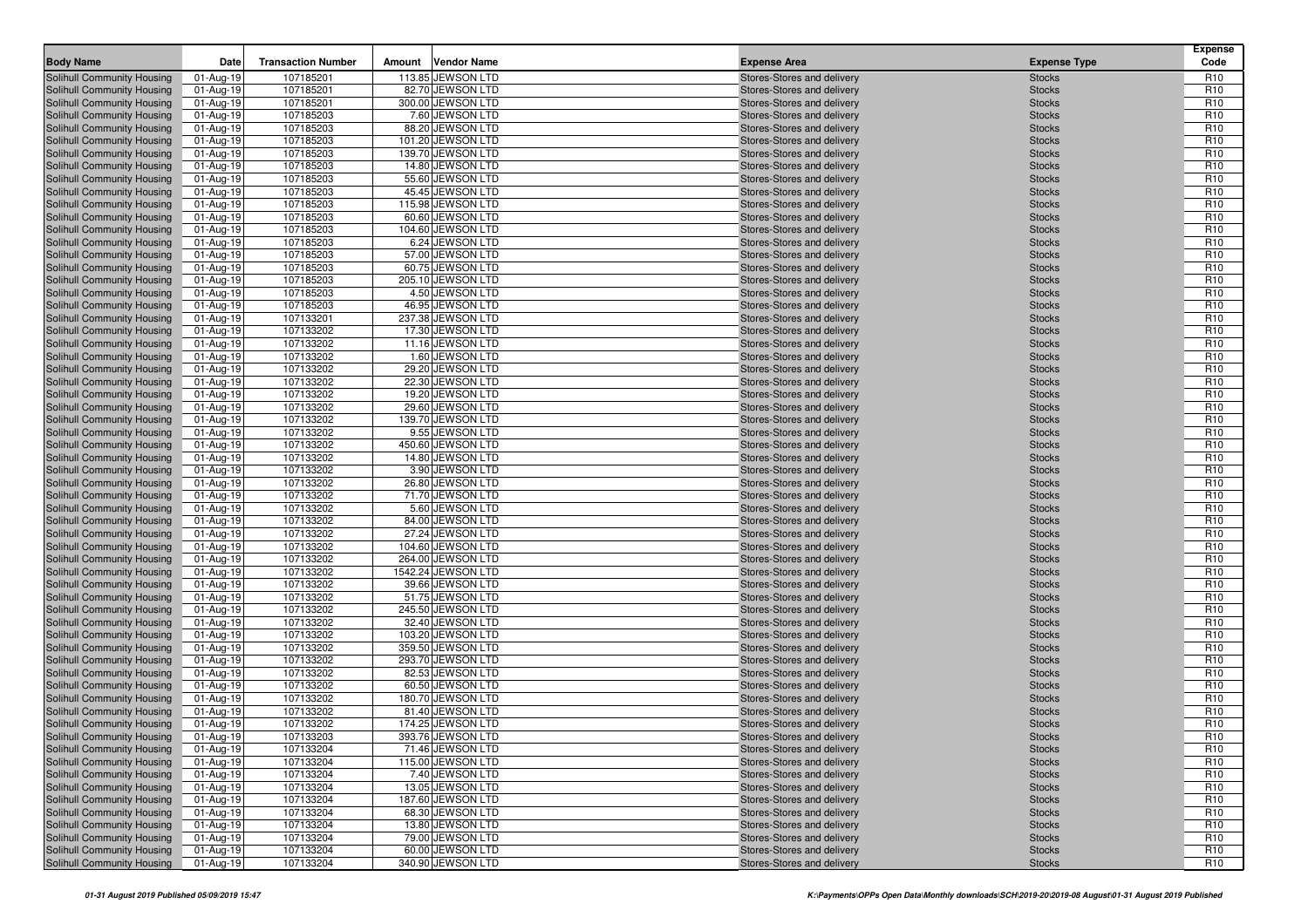| <b>Body Name</b>                                         | Date                   | <b>Transaction Number</b> | Amount | <b>Vendor Name</b>                    | <b>Expense Area</b>                                      | <b>Expense Type</b>            | <b>Expense</b><br>Code             |
|----------------------------------------------------------|------------------------|---------------------------|--------|---------------------------------------|----------------------------------------------------------|--------------------------------|------------------------------------|
| Solihull Community Housing                               | 01-Aug-19              | 107133204                 |        | 27.90 JEWSON LTD                      | Stores-Stores and delivery                               | <b>Stocks</b>                  | R <sub>10</sub>                    |
| Solihull Community Housing                               | 01-Aug-19              | 107133206                 |        | 241.20 JEWSON LTD                     | Stores-Stores and delivery                               | <b>Stocks</b>                  | R <sub>10</sub>                    |
| Solihull Community Housing                               | 01-Aug-19              | 107133207                 |        | 733.20 JEWSON LTD                     | Stores-Stores and delivery                               | <b>Stocks</b>                  | R <sub>10</sub>                    |
| Solihull Community Housing                               | 01-Aug-19              | 107133208                 |        | 475.06 JEWSON LTD                     | Stores-Stores and delivery                               | <b>Stocks</b>                  | R <sub>10</sub>                    |
| Solihull Community Housing                               | 01-Aug-19              | 107133213                 |        | 10.40 JEWSON LTD                      | Stores-Stores and delivery                               | <b>Stocks</b>                  | R <sub>10</sub>                    |
| Solihull Community Housing                               | 01-Aug-19              | 107133213                 |        | 17.40 JEWSON LTD                      | Stores-Stores and delivery                               | <b>Stocks</b>                  | R <sub>10</sub>                    |
| Solihull Community Housing                               | 01-Aug-19              | 107133213                 |        | 5.10 JEWSON LTD                       | Stores-Stores and delivery                               | <b>Stocks</b>                  | R <sub>10</sub>                    |
| Solihull Community Housing                               | 01-Aug-19              | 107133213                 |        | 2.15 JEWSON LTD                       | Stores-Stores and delivery                               | <b>Stocks</b>                  | R <sub>10</sub>                    |
| Solihull Community Housing                               | 01-Aug-19              | 107133213                 |        | 7.60 JEWSON LTD                       | Stores-Stores and delivery                               | <b>Stocks</b>                  | R <sub>10</sub>                    |
| Solihull Community Housing                               | 01-Aug-19              | 107133213                 |        | 6.50 JEWSON LTD                       | Stores-Stores and delivery                               | <b>Stocks</b>                  | R <sub>10</sub>                    |
| Solihull Community Housing                               | 01-Aug-19              | 107133213                 |        | 150.06 JEWSON LTD                     | Stores-Stores and delivery                               | <b>Stocks</b>                  | R <sub>10</sub>                    |
| Solihull Community Housing                               | 01-Aug-19              | 107133213                 |        | 303.60 JEWSON LTD                     | Stores-Stores and delivery                               | <b>Stocks</b>                  | R <sub>10</sub>                    |
| Solihull Community Housing                               | 01-Aug-19              | 107133213                 |        | 50.82 JEWSON LTD                      | Stores-Stores and delivery                               | <b>Stocks</b>                  | R <sub>10</sub>                    |
| <b>Solihull Community Housing</b>                        | 01-Aug-19              | 107133213                 |        | 12.00 JEWSON LTD                      | Stores-Stores and delivery                               | <b>Stocks</b>                  | R <sub>10</sub>                    |
| Solihull Community Housing                               | 01-Aug-19              | 107133213                 |        | 65.07 JEWSON LTD                      | Stores-Stores and delivery                               | <b>Stocks</b>                  | R <sub>10</sub>                    |
| Solihull Community Housing                               | 01-Aug-19              | 107133213                 |        | 74.52 JEWSON LTD                      | Stores-Stores and delivery                               | <b>Stocks</b>                  | R <sub>10</sub>                    |
| Solihull Community Housing                               | 01-Aug-19              | 107133213                 |        | 70.80 JEWSON LTD                      | Stores-Stores and delivery                               | <b>Stocks</b>                  | R <sub>10</sub>                    |
| Solihull Community Housing                               | 01-Aug-19              | 107133213                 |        | 65.00 JEWSON LTD                      | Stores-Stores and delivery                               | <b>Stocks</b>                  | R <sub>10</sub>                    |
| Solihull Community Housing                               | 01-Aug-19              | 107133213                 |        | 5.07 JEWSON LTD                       | Stores-Stores and delivery                               | <b>Stocks</b>                  | R <sub>10</sub>                    |
| Solihull Community Housing                               | 01-Aug-19              | 107133213                 |        | 9.28 JEWSON LTD                       | Stores-Stores and delivery                               | <b>Stocks</b>                  | R <sub>10</sub>                    |
| Solihull Community Housing                               | 01-Aug-19              | 107133213                 |        | 28.26 JEWSON LTD                      | Stores-Stores and delivery                               | <b>Stocks</b>                  | R <sub>10</sub>                    |
| Solihull Community Housing                               | 01-Aug-19              | 107133213                 |        | 114.21 JEWSON LTD                     | Stores-Stores and delivery                               | <b>Stocks</b>                  | R <sub>10</sub>                    |
| <b>Solihull Community Housing</b>                        | 01-Aug-19              | 107133213                 |        | 62.10 JEWSON LTD                      | Stores-Stores and delivery                               | <b>Stocks</b>                  | R <sub>10</sub>                    |
| Solihull Community Housing                               | 01-Aug-19              | 107133213                 |        | 149.76 JEWSON LTD                     | Stores-Stores and delivery                               | <b>Stocks</b>                  | R <sub>10</sub>                    |
| Solihull Community Housing                               | 01-Aug-19              | 107133213                 |        | 106.00 JEWSON LTD                     | Stores-Stores and delivery                               | <b>Stocks</b>                  | R <sub>10</sub>                    |
| Solihull Community Housing                               | 01-Aug-19              | 107133213                 |        | 1.90 JEWSON LTD<br>46.95 JEWSON LTD   | Stores-Stores and delivery                               | <b>Stocks</b>                  | R <sub>10</sub>                    |
| Solihull Community Housing                               | 01-Aug-19              | 107133213                 |        |                                       | Stores-Stores and delivery<br>Stores-Stores and delivery | <b>Stocks</b>                  | R <sub>10</sub>                    |
| Solihull Community Housing                               | 01-Aug-19              | 107133213                 |        | 19.35 JEWSON LTD                      |                                                          | <b>Stocks</b>                  | R <sub>10</sub><br>R <sub>10</sub> |
| Solihull Community Housing                               | 01-Aug-19              | 107133213                 |        | 15.00 JEWSON LTD<br>616.00 JEWSON LTD | Stores-Stores and delivery                               | <b>Stocks</b>                  | R <sub>10</sub>                    |
| Solihull Community Housing<br>Solihull Community Housing | 01-Aug-19<br>01-Aug-19 | 107209195<br>107209195    |        | 53.15 JEWSON LTD                      | Stores-Stores and delivery<br>Stores-Stores and delivery | <b>Stocks</b><br><b>Stocks</b> | R <sub>10</sub>                    |
| Solihull Community Housing                               | 01-Aug-19              | 107209195                 |        | 84.80 JEWSON LTD                      | Stores-Stores and delivery                               | <b>Stocks</b>                  | R <sub>10</sub>                    |
| Solihull Community Housing                               | 01-Aug-19              | 107133214                 |        | 404.80 JEWSON LTD                     | Stores-Stores and delivery                               | <b>Stocks</b>                  | R <sub>10</sub>                    |
| Solihull Community Housing                               | 01-Aug-19              | 107133218                 |        | 20.00 JEWSON LTD                      | Stores-Stores and delivery                               | <b>Stocks</b>                  | R <sub>10</sub>                    |
| Solihull Community Housing                               | 01-Aug-19              | 107133218                 |        | 31.40 JEWSON LTD                      | Stores-Stores and delivery                               | <b>Stocks</b>                  | R <sub>10</sub>                    |
| Solihull Community Housing                               | 01-Aug-19              | 107133218                 |        | 17.40 JEWSON LTD                      | Stores-Stores and delivery                               | <b>Stocks</b>                  | R <sub>10</sub>                    |
| Solihull Community Housing                               | 01-Aug-19              | 107133218                 |        | 32.20 JEWSON LTD                      | Stores-Stores and delivery                               | <b>Stocks</b>                  | R <sub>10</sub>                    |
| Solihull Community Housing                               | 01-Aug-19              | 107133218                 |        | 111.84 JEWSON LTD                     | Stores-Stores and delivery                               | <b>Stocks</b>                  | R <sub>10</sub>                    |
| Solihull Community Housing                               | 01-Aug-19              | 107133218                 |        | 278.15 JEWSON LTD                     | Stores-Stores and delivery                               | <b>Stocks</b>                  | R <sub>10</sub>                    |
| Solihull Community Housing                               | 01-Aug-19              | 107133218                 |        | 94.80 JEWSON LTD                      | Stores-Stores and delivery                               | <b>Stocks</b>                  | R <sub>10</sub>                    |
| Solihull Community Housing                               | 01-Aug-19              | 107133218                 |        | 26.80 JEWSON LTD                      | Stores-Stores and delivery                               | <b>Stocks</b>                  | R <sub>10</sub>                    |
| Solihull Community Housing                               | 01-Aug-19              | 107133218                 |        | 11.70 JEWSON LTD                      | Stores-Stores and delivery                               | <b>Stocks</b>                  | R <sub>10</sub>                    |
| Solihull Community Housing                               | 01-Aug-19              | 107133218                 |        | 60.40 JEWSON LTD                      | Stores-Stores and delivery                               | <b>Stocks</b>                  | R <sub>10</sub>                    |
| Solihull Community Housing                               | 01-Aug-19              | 107133218                 |        | 665.00 JEWSON LTD                     | Stores-Stores and delivery                               | <b>Stocks</b>                  | R <sub>10</sub>                    |
| Solihull Community Housing                               | 01-Aug-19              | 107133218                 |        | 101.80 JEWSON LTD                     | Stores-Stores and delivery                               | <b>Stocks</b>                  | R <sub>10</sub>                    |
| Solihull Community Housing                               | 01-Aug-19              | 107133218                 |        | 6.89 JEWSON LTD                       | Stores-Stores and delivery                               | <b>Stocks</b>                  | R <sub>10</sub>                    |
| Solihull Community Housing                               | 01-Aug-19              | 107133218                 |        | 24.20 JEWSON LTD                      | Stores-Stores and delivery                               | <b>Stocks</b>                  | R <sub>10</sub>                    |
| Solihull Community Housing                               | 01-Aug-19              | 107133218                 |        | 56.00 JEWSON LTD                      | Stores-Stores and delivery                               | <b>Stocks</b>                  | R <sub>10</sub>                    |
| Solihull Community Housing                               | 01-Aug-19              | 107133218                 |        | 501.00 JEWSON LTD                     | Stores-Stores and delivery                               | <b>Stocks</b>                  | R <sub>10</sub>                    |
| Solihull Community Housing                               | 01-Aug-19              | 107133218                 |        | 88.60 JEWSON LTD                      | Stores-Stores and delivery                               | <b>Stocks</b>                  | R <sub>10</sub>                    |
| Solihull Community Housing                               | 01-Aug-19              | 107133218                 |        | 205.20 JEWSON LTD                     | Stores-Stores and delivery                               | <b>Stocks</b>                  | R <sub>10</sub>                    |
| Solihull Community Housing                               | 01-Aug-19              | 107133218                 |        | 177.80 JEWSON LTD                     | Stores-Stores and delivery                               | <b>Stocks</b>                  | R <sub>10</sub>                    |
| Solihull Community Housing                               | 01-Aug-19              | 107133218                 |        | 82.70 JEWSON LTD                      | Stores-Stores and delivery                               | <b>Stocks</b>                  | R <sub>10</sub>                    |
| Solihull Community Housing                               | 01-Aug-19              | 107133218                 |        | 11.20 JEWSON LTD                      | Stores-Stores and delivery                               | <b>Stocks</b>                  | R <sub>10</sub>                    |
| Solihull Community Housing                               | 01-Aug-19              | 107133218                 |        | 13.60 JEWSON LTD                      | Stores-Stores and delivery                               | <b>Stocks</b>                  | R <sub>10</sub>                    |
| Solihull Community Housing                               | 01-Aug-19              | 107133218                 |        | 60.50 JEWSON LTD                      | Stores-Stores and delivery                               | <b>Stocks</b>                  | R <sub>10</sub>                    |
| Solihull Community Housing                               | 01-Aug-19              | 107133218                 |        | 82.70 JEWSON LTD                      | Stores-Stores and delivery                               | <b>Stocks</b>                  | R <sub>10</sub>                    |
| Solihull Community Housing                               | 01-Aug-19              | 107133220                 |        | 578.70 JEWSON LTD                     | Stores-Stores and delivery                               | <b>Stocks</b>                  | R <sub>10</sub>                    |
| Solihull Community Housing                               | 01-Aug-19              | 107133221                 |        | 153.54 JEWSON LTD                     | Stores-Stores and delivery                               | <b>Stocks</b>                  | R <sub>10</sub>                    |
| Solihull Community Housing                               | 01-Aug-19              | 107133221                 |        | 95.00 JEWSON LTD                      | Stores-Stores and delivery                               | <b>Stocks</b>                  | R <sub>10</sub>                    |
| Solihull Community Housing                               | 01-Aug-19              | 107133224                 |        | 263.52 JEWSON LTD                     | Stores-Stores and delivery                               | <b>Stocks</b>                  | R <sub>10</sub>                    |
| Solihull Community Housing                               | 01-Aug-19              | 107133227                 |        | 652.64 JEWSON LTD                     | Stores-Stores and delivery                               | <b>Stocks</b>                  | R <sub>10</sub>                    |
| Solihull Community Housing                               | 01-Aug-19              | 107133229                 |        | 17.30 JEWSON LTD                      | Stores-Stores and delivery                               | <b>Stocks</b>                  | R <sub>10</sub>                    |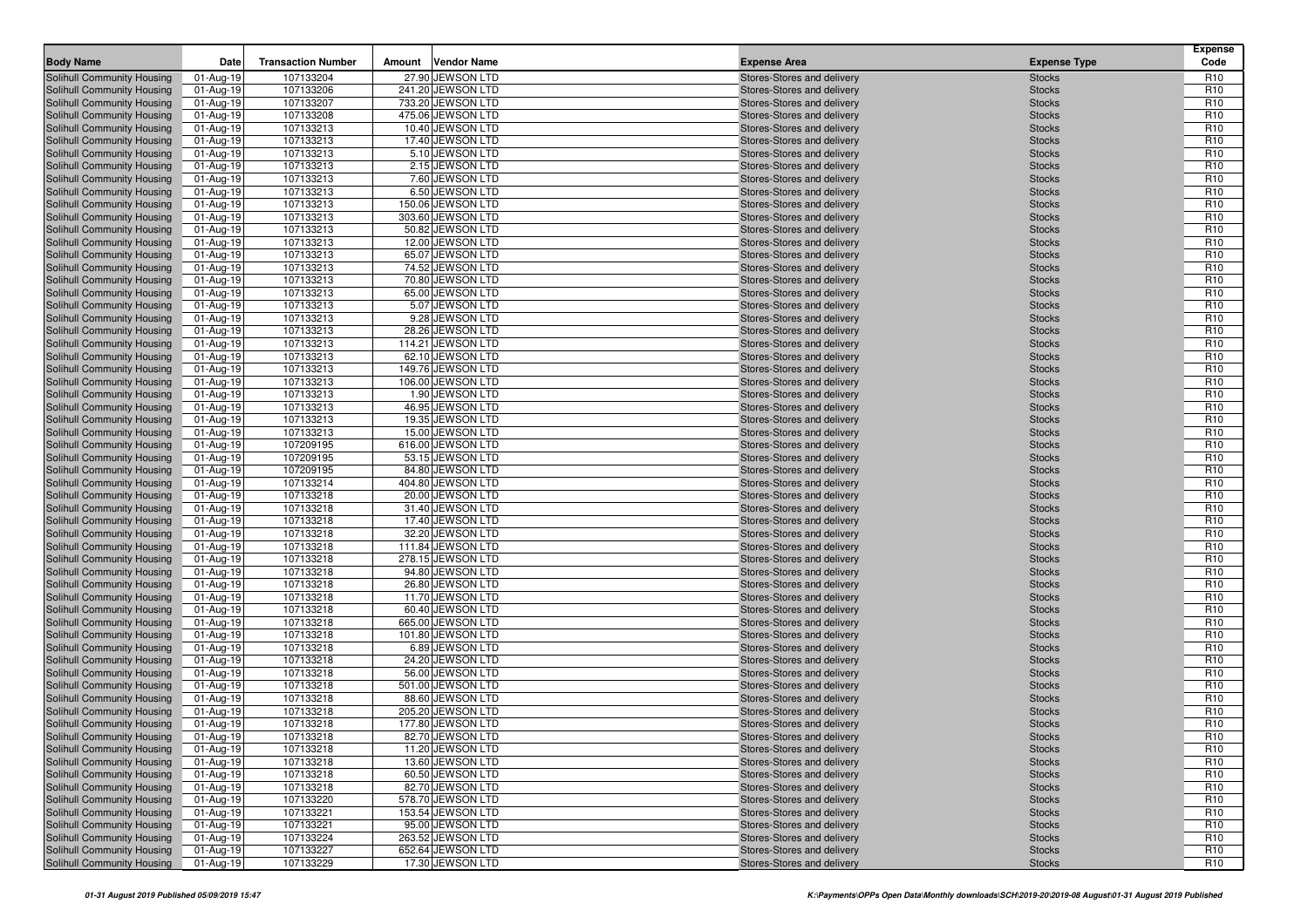| <b>Body Name</b>                  | Date      | <b>Transaction Number</b> | Amount | <b>Vendor Name</b> | <b>Expense Area</b>        | <b>Expense Type</b> | <b>Expense</b><br>Code |
|-----------------------------------|-----------|---------------------------|--------|--------------------|----------------------------|---------------------|------------------------|
| Solihull Community Housing        | 01-Aug-19 | 107133229                 |        | 8.70 JEWSON LTD    | Stores-Stores and delivery | <b>Stocks</b>       | R <sub>10</sub>        |
| Solihull Community Housing        | 01-Aug-19 | 107133229                 |        | 154.80 JEWSON LTD  | Stores-Stores and delivery | <b>Stocks</b>       | R <sub>10</sub>        |
| Solihull Community Housing        | 01-Aug-19 | 107133229                 |        | 6.69 JEWSON LTD    | Stores-Stores and delivery | <b>Stocks</b>       | R <sub>10</sub>        |
| Solihull Community Housing        | 01-Aug-19 | 107133229                 |        | 48.00 JEWSON LTD   | Stores-Stores and delivery | <b>Stocks</b>       | R <sub>10</sub>        |
| Solihull Community Housing        | 01-Aug-19 | 107133229                 |        | 2.95 JEWSON LTD    | Stores-Stores and delivery | <b>Stocks</b>       | R <sub>10</sub>        |
| Solihull Community Housing        | 01-Aug-19 | 107133229                 |        | 14.80 JEWSON LTD   | Stores-Stores and delivery | <b>Stocks</b>       | R <sub>10</sub>        |
| Solihull Community Housing        | 01-Aug-19 | 107133229                 |        | 3.90 JEWSON LTD    | Stores-Stores and delivery | <b>Stocks</b>       | R <sub>10</sub>        |
| Solihull Community Housing        | 01-Aug-19 | 107133229                 |        | 263.52 JEWSON LTD  | Stores-Stores and delivery | <b>Stocks</b>       | R <sub>10</sub>        |
| Solihull Community Housing        | 01-Aug-19 | 107133229                 |        | 32.26 JEWSON LTD   | Stores-Stores and delivery | <b>Stocks</b>       | R <sub>10</sub>        |
| Solihull Community Housing        | 01-Aug-19 | 107133229                 |        | 103.20 JEWSON LTD  | Stores-Stores and delivery | <b>Stocks</b>       | R <sub>10</sub>        |
| Solihull Community Housing        | 01-Aug-19 | 107133229                 |        | 16.20 JEWSON LTD   | Stores-Stores and delivery | <b>Stocks</b>       | R <sub>10</sub>        |
| Solihull Community Housing        | 01-Aug-19 | 107133229                 |        | 340.90 JEWSON LTD  | Stores-Stores and delivery | <b>Stocks</b>       | R <sub>10</sub>        |
| Solihull Community Housing        | 01-Aug-19 | 107133230                 |        | 309.05 JEWSON LTD  | Stores-Stores and delivery | <b>Stocks</b>       | R <sub>10</sub>        |
| <b>Solihull Community Housing</b> | 01-Aug-19 | 107133230                 |        | 243.40 JEWSON LTD  | Stores-Stores and delivery | <b>Stocks</b>       | R <sub>10</sub>        |
| Solihull Community Housing        | 01-Aug-19 | 107133230                 |        | 243.40 JEWSON LTD  | Stores-Stores and delivery | <b>Stocks</b>       | R <sub>10</sub>        |
| Solihull Community Housing        | 01-Aug-19 | 107133233                 |        | 382.46 JEWSON LTD  | Stores-Stores and delivery | <b>Stocks</b>       | R <sub>10</sub>        |
| Solihull Community Housing        | 01-Aug-19 | 107133233                 |        | 26.00 JEWSON LTD   | Stores-Stores and delivery | <b>Stocks</b>       | R <sub>10</sub>        |
| Solihull Community Housing        | 01-Aug-19 | 107133233                 |        | 71.04 JEWSON LTD   | Stores-Stores and delivery | <b>Stocks</b>       | R <sub>10</sub>        |
| Solihull Community Housing        | 01-Aug-19 | 107133237                 |        | 24.30 JEWSON LTD   | Stores-Stores and delivery | <b>Stocks</b>       | R <sub>10</sub>        |
| Solihull Community Housing        | 01-Aug-19 | 107133237                 |        | 61.40 JEWSON LTD   | Stores-Stores and delivery | <b>Stocks</b>       | R <sub>10</sub>        |
| Solihull Community Housing        | 01-Aug-19 | 107133237                 |        | 3.90 JEWSON LTD    | Stores-Stores and delivery | <b>Stocks</b>       | R <sub>10</sub>        |
| Solihull Community Housing        | 01-Aug-19 | 107133237                 |        | 202.40 JEWSON LTD  | Stores-Stores and delivery | <b>Stocks</b>       | R <sub>10</sub>        |
| Solihull Community Housing        | 01-Aug-19 | 107133237                 |        | 20.90 JEWSON LTD   | Stores-Stores and delivery | <b>Stocks</b>       | R <sub>10</sub>        |
| Solihull Community Housing        | 01-Aug-19 | 107133237                 |        | 45.45 JEWSON LTD   | Stores-Stores and delivery | <b>Stocks</b>       | R <sub>10</sub>        |
| Solihull Community Housing        | 01-Aug-19 | 107133237                 |        | 97.50 JEWSON LTD   | Stores-Stores and delivery | <b>Stocks</b>       | R <sub>10</sub>        |
| Solihull Community Housing        | 01-Aug-19 | 107133237                 |        | 4.90 JEWSON LTD    | Stores-Stores and delivery | <b>Stocks</b>       | R <sub>10</sub>        |
| Solihull Community Housing        | 01-Aug-19 | 107133237                 |        | 9.20 JEWSON LTD    | Stores-Stores and delivery | <b>Stocks</b>       | R <sub>10</sub>        |
| Solihull Community Housing        | 01-Aug-19 | 107133237                 |        | 375.20 JEWSON LTD  | Stores-Stores and delivery | <b>Stocks</b>       | R <sub>10</sub>        |
| Solihull Community Housing        | 01-Aug-19 | 107133237                 |        | 87.24 JEWSON LTD   | Stores-Stores and delivery | <b>Stocks</b>       | R <sub>10</sub>        |
| Solihull Community Housing        | 01-Aug-19 | 107133237                 |        | 222.40 JEWSON LTD  | Stores-Stores and delivery | <b>Stocks</b>       | R <sub>10</sub>        |
| Solihull Community Housing        | 01-Aug-19 | 107133237                 |        | 35.05 JEWSON LTD   | Stores-Stores and delivery | <b>Stocks</b>       | R <sub>10</sub>        |
| Solihull Community Housing        | 01-Aug-19 | 107133237                 |        | 132.70 JEWSON LTD  | Stores-Stores and delivery | <b>Stocks</b>       | R <sub>10</sub>        |
| Solihull Community Housing        | 01-Aug-19 | 107133237                 |        | 13.75 JEWSON LTD   | Stores-Stores and delivery | <b>Stocks</b>       | R <sub>10</sub>        |
| Solihull Community Housing        | 01-Aug-19 | 107133237                 |        | 8.14 JEWSON LTD    | Stores-Stores and delivery | <b>Stocks</b>       | R <sub>10</sub>        |
| Solihull Community Housing        | 01-Aug-19 | 107133243                 |        | -264.00 JEWSON LTD | Stores-Stores and delivery | <b>Stocks</b>       | R <sub>10</sub>        |
| Solihull Community Housing        | 01-Aug-19 | 107133245                 |        | 645.48 JEWSON LTD  | Stores-Stores and delivery | <b>Stocks</b>       | R <sub>10</sub>        |
| Solihull Community Housing        | 01-Aug-19 | 107133245                 |        | 213.64 JEWSON LTD  | Stores-Stores and delivery | <b>Stocks</b>       | R <sub>10</sub>        |
| Solihull Community Housing        | 01-Aug-19 | 107133245                 |        | 93.40 JEWSON LTD   | Stores-Stores and delivery | <b>Stocks</b>       | R <sub>10</sub>        |
| Solihull Community Housing        | 01-Aug-19 | 107133245                 |        | 27.30 JEWSON LTD   | Stores-Stores and delivery | <b>Stocks</b>       | R <sub>10</sub>        |
| Solihull Community Housing        | 01-Aug-19 | 107133245                 |        | 95.00 JEWSON LTD   | Stores-Stores and delivery | <b>Stocks</b>       | R <sub>10</sub>        |
| Solihull Community Housing        | 01-Aug-19 | 107133245                 |        | 60.00 JEWSON LTD   | Stores-Stores and delivery | <b>Stocks</b>       | R <sub>10</sub>        |
| Solihull Community Housing        | 01-Aug-19 | 107133245                 |        | 442.00 JEWSON LTD  | Stores-Stores and delivery | <b>Stocks</b>       | R <sub>10</sub>        |
| Solihull Community Housing        | 01-Aug-19 | 107133246                 |        | 27.60 JEWSON LTD   | Stores-Stores and delivery | <b>Stocks</b>       | R <sub>10</sub>        |
| Solihull Community Housing        | 01-Aug-19 | 107133246                 |        | 29.60 JEWSON LTD   | Stores-Stores and delivery | <b>Stocks</b>       | R <sub>10</sub>        |
| Solihull Community Housing        | 01-Aug-19 | 107133246                 |        | 66.17 JEWSON LTD   | Stores-Stores and delivery | <b>Stocks</b>       | R <sub>10</sub>        |
| Solihull Community Housing        | 01-Aug-19 | 107133246                 |        | 126.00 JEWSON LTD  | Stores-Stores and delivery | <b>Stocks</b>       | R <sub>10</sub>        |
| Solihull Community Housing        | 01-Aug-19 | 107133246                 |        | 133.06 JEWSON LTD  | Stores-Stores and delivery | <b>Stocks</b>       | R <sub>10</sub>        |
| Solihull Community Housing        | 01-Aug-19 | 107133246                 |        | 107.00 JEWSON LTD  | Stores-Stores and delivery | <b>Stocks</b>       | R <sub>10</sub>        |
| Solihull Community Housing        | 01-Aug-19 | 107133246                 |        | 18.24 JEWSON LTD   | Stores-Stores and delivery | <b>Stocks</b>       | R <sub>10</sub>        |
| Solihull Community Housing        | 01-Aug-19 | 107133246                 |        | 128.50 JEWSON LTD  | Stores-Stores and delivery | <b>Stocks</b>       | R <sub>10</sub>        |
| Solihull Community Housing        | 01-Aug-19 | 107133246                 |        | 23.80 JEWSON LTD   | Stores-Stores and delivery | <b>Stocks</b>       | R <sub>10</sub>        |
| Solihull Community Housing        | 01-Aug-19 | 107133246                 |        | 26.95 JEWSON LTD   | Stores-Stores and delivery | <b>Stocks</b>       | R <sub>10</sub>        |
| Solihull Community Housing        | 01-Aug-19 | 107209196                 |        | 534.22 JEWSON LTD  | Stores-Stores and delivery | <b>Stocks</b>       | R <sub>10</sub>        |
| Solihull Community Housing        | 01-Aug-19 | 107209199                 |        | 17.40 JEWSON LTD   | Stores-Stores and delivery | <b>Stocks</b>       | R <sub>10</sub>        |
| Solihull Community Housing        | 01-Aug-19 | 107209199                 |        | 10.40 JEWSON LTD   | Stores-Stores and delivery | <b>Stocks</b>       | R <sub>10</sub>        |
| Solihull Community Housing        | 01-Aug-19 | 107209199                 |        | 36.40 JEWSON LTD   | Stores-Stores and delivery | <b>Stocks</b>       | R <sub>10</sub>        |
| Solihull Community Housing        | 01-Aug-19 | 107209199                 |        | 10.40 JEWSON LTD   | Stores-Stores and delivery | <b>Stocks</b>       | R <sub>10</sub>        |
| Solihull Community Housing        | 01-Aug-19 | 107209199                 |        | 17.40 JEWSON LTD   | Stores-Stores and delivery | <b>Stocks</b>       | R <sub>10</sub>        |
| Solihull Community Housing        | 01-Aug-19 | 107209199                 |        | 139.70 JEWSON LTD  | Stores-Stores and delivery | <b>Stocks</b>       | R <sub>10</sub>        |
| Solihull Community Housing        | 01-Aug-19 | 107209199                 |        | 9.60 JEWSON LTD    | Stores-Stores and delivery | <b>Stocks</b>       | R <sub>10</sub>        |
| Solihull Community Housing        | 01-Aug-19 | 107209199                 |        | 9.55 JEWSON LTD    | Stores-Stores and delivery | <b>Stocks</b>       | R <sub>10</sub>        |
| Solihull Community Housing        | 01-Aug-19 | 107209199                 |        | 450.60 JEWSON LTD  | Stores-Stores and delivery | <b>Stocks</b>       | R <sub>10</sub>        |
| Solihull Community Housing        | 01-Aug-19 | 107209199                 |        | 198.40 JEWSON LTD  | Stores-Stores and delivery | <b>Stocks</b>       | R <sub>10</sub>        |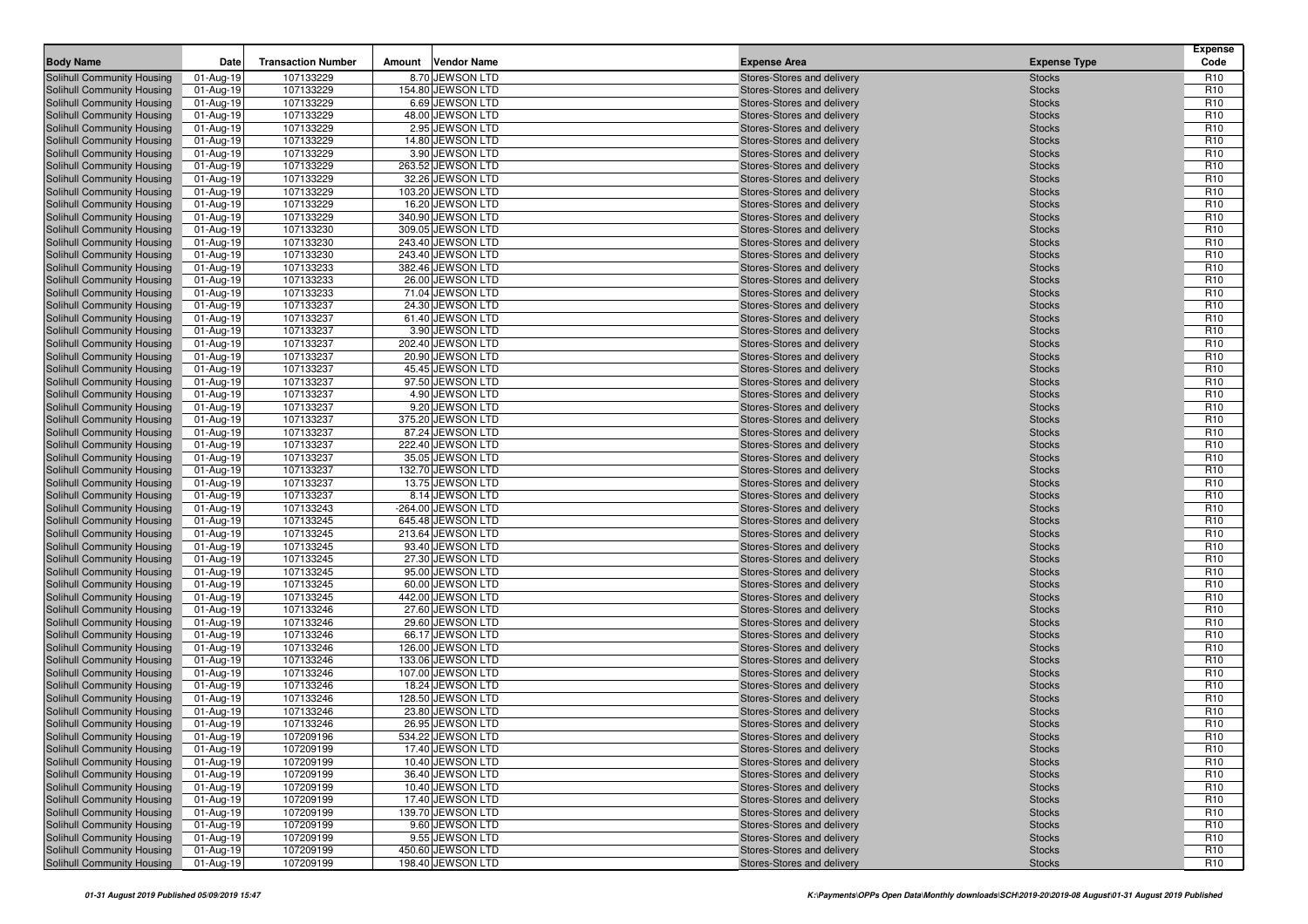| <b>Body Name</b>                                         | Date                   | <b>Transaction Number</b> | Amount | <b>Vendor Name</b>                  | <b>Expense Area</b>                                      | <b>Expense Type</b>            | <b>Expense</b><br>Code             |
|----------------------------------------------------------|------------------------|---------------------------|--------|-------------------------------------|----------------------------------------------------------|--------------------------------|------------------------------------|
| Solihull Community Housing                               | 01-Aug-19              | 107209199                 |        | 23.20 JEWSON LTD                    | Stores-Stores and delivery                               | <b>Stocks</b>                  | R <sub>10</sub>                    |
| Solihull Community Housing                               | 01-Aug-19              | 107209199                 |        | 4.10 JEWSON LTD                     | Stores-Stores and delivery                               | <b>Stocks</b>                  | R <sub>10</sub>                    |
| Solihull Community Housing                               | 01-Aug-19              | 107209199                 |        | 30.60 JEWSON LTD                    | Stores-Stores and delivery                               | <b>Stocks</b>                  | R <sub>10</sub>                    |
| Solihull Community Housing                               | 01-Aug-19              | 107209199                 |        | 76.80 JEWSON LTD                    | Stores-Stores and delivery                               | <b>Stocks</b>                  | R <sub>10</sub>                    |
| Solihull Community Housing                               | 01-Aug-19              | 107209199                 |        | 3.90 JEWSON LTD                     | Stores-Stores and delivery                               | <b>Stocks</b>                  | R <sub>10</sub>                    |
| Solihull Community Housing                               | 01-Aug-19              | 107209199                 |        | 70.00 JEWSON LTD                    | Stores-Stores and delivery                               | <b>Stocks</b>                  | R <sub>10</sub>                    |
| Solihull Community Housing                               | 01-Aug-19              | 107209199                 |        | 10.30 JEWSON LTD                    | Stores-Stores and delivery                               | <b>Stocks</b>                  | R <sub>10</sub>                    |
| Solihull Community Housing                               | 01-Aug-19              | 107209199                 |        | 43.60 JEWSON LTD                    | Stores-Stores and delivery                               | <b>Stocks</b>                  | R <sub>10</sub>                    |
| Solihull Community Housing                               | 01-Aug-19              | 107209199                 |        | 62.00 JEWSON LTD                    | Stores-Stores and delivery                               | <b>Stocks</b>                  | R <sub>10</sub>                    |
| Solihull Community Housing                               | 01-Aug-19              | 107209199                 |        | 293.70 JEWSON LTD                   | Stores-Stores and delivery                               | <b>Stocks</b>                  | R <sub>10</sub>                    |
| Solihull Community Housing                               | 01-Aug-19              | 107209199                 |        | 129.50 JEWSON LTD                   | Stores-Stores and delivery                               | <b>Stocks</b>                  | R <sub>10</sub>                    |
| Solihull Community Housing                               | 02-Aug-19              | 107209202                 |        | 2.15 JEWSON LTD                     | Stores-Stores and delivery                               | <b>Stocks</b>                  | R <sub>10</sub>                    |
| Solihull Community Housing                               | 02-Aug-19              | 107209202                 |        | 3.90 JEWSON LTD<br>13.57 JEWSON LTD | Stores-Stores and delivery                               | <b>Stocks</b>                  | R <sub>10</sub><br>R <sub>10</sub> |
| Solihull Community Housing<br>Solihull Community Housing | 02-Aug-19<br>02-Aug-19 | 107209202<br>107209202    |        | 6.69 JEWSON LTD                     | Stores-Stores and delivery<br>Stores-Stores and delivery | <b>Stocks</b><br><b>Stocks</b> | R <sub>10</sub>                    |
| Solihull Community Housing                               | 02-Aug-19              | 107209202                 |        | 35.00 JEWSON LTD                    | Stores-Stores and delivery                               | <b>Stocks</b>                  | R <sub>10</sub>                    |
| Solihull Community Housing                               | 02-Aug-19              | 107209202                 |        | 214.20 JEWSON LTD                   | Stores-Stores and delivery                               | <b>Stocks</b>                  | R <sub>10</sub>                    |
| Solihull Community Housing                               | 02-Aug-19              | 107209202                 |        | 161.54 JEWSON LTD                   | Stores-Stores and delivery                               | <b>Stocks</b>                  | R <sub>10</sub>                    |
| Solihull Community Housing                               | 02-Aug-19              | 107209202                 |        | 3.90 JEWSON LTD                     | Stores-Stores and delivery                               | <b>Stocks</b>                  | R <sub>10</sub>                    |
| Solihull Community Housing                               | 02-Aug-19              | 107209202                 |        | 38.30 JEWSON LTD                    | Stores-Stores and delivery                               | <b>Stocks</b>                  | R <sub>10</sub>                    |
| Solihull Community Housing                               | 02-Aug-19              | 107209202                 |        | 27.50 JEWSON LTD                    | Stores-Stores and delivery                               | <b>Stocks</b>                  | R <sub>10</sub>                    |
| Solihull Community Housing                               | 02-Aug-19              | 107209202                 |        | 203.60 JEWSON LTD                   | Stores-Stores and delivery                               | <b>Stocks</b>                  | R <sub>10</sub>                    |
| Solihull Community Housing                               | 02-Aug-19              | 107209202                 |        | 31.45 JEWSON LTD                    | Stores-Stores and delivery                               | <b>Stocks</b>                  | R <sub>10</sub>                    |
| Solihull Community Housing                               | 02-Aug-19              | 107209203                 |        | 485.10 JEWSON LTD                   | Stores-Stores and delivery                               | <b>Stocks</b>                  | R <sub>10</sub>                    |
| Solihull Community Housing                               | 02-Aug-19              | 107209204                 |        | 1040.00 JEWSON LTD                  | Stores-Stores and delivery                               | <b>Stocks</b>                  | R <sub>10</sub>                    |
| Solihull Community Housing                               | 02-Aug-19              | 107209204                 |        | 99.90 JEWSON LTD                    | Stores-Stores and delivery                               | <b>Stocks</b>                  | R <sub>10</sub>                    |
| Solihull Community Housing                               | 05-Aug-19              | 107209207                 |        | 449.73 JEWSON LTD                   | Stores-Stores and delivery                               | <b>Stocks</b>                  | R <sub>10</sub>                    |
| Solihull Community Housing                               | 05-Aug-19              | 107306596                 |        | 7.60 JEWSON LTD                     | Stores-Stores and delivery                               | <b>Stocks</b>                  | R <sub>10</sub>                    |
| Solihull Community Housing                               | 05-Aug-19              | 107306596                 |        | 101.20 JEWSON LTD                   | Stores-Stores and delivery                               | <b>Stocks</b>                  | R <sub>10</sub>                    |
| Solihull Community Housing                               | 05-Aug-19              | 107306596                 |        | 195.60 JEWSON LTD                   | Stores-Stores and delivery                               | <b>Stocks</b>                  | R <sub>10</sub>                    |
| Solihull Community Housing                               | 05-Aug-19              | 107306596                 |        | 48.30 JEWSON LTD                    | Stores-Stores and delivery                               | <b>Stocks</b>                  | R <sub>10</sub>                    |
| Solihull Community Housing                               | 05-Aug-19              | 107306596                 |        | 51.75 JEWSON LTD                    | Stores-Stores and delivery                               | <b>Stocks</b>                  | R <sub>10</sub>                    |
| Solihull Community Housing                               | 05-Aug-19              | 107306596                 |        | 1222.00 JEWSON LTD                  | Stores-Stores and delivery                               | <b>Stocks</b>                  | R <sub>10</sub>                    |
| Solihull Community Housing                               | 05-Aug-19              | 107306596                 |        | 88.45 JEWSON LTD                    | Stores-Stores and delivery                               | <b>Stocks</b>                  | R <sub>10</sub>                    |
| Solihull Community Housing                               | 05-Aug-19              | 107306596                 |        | 409.60 JEWSON LTD                   | Stores-Stores and delivery                               | <b>Stocks</b>                  | R <sub>10</sub>                    |
| Solihull Community Housing                               | 05-Aug-19              | 107306596                 |        | 230.00 JEWSON LTD                   | Stores-Stores and delivery                               | <b>Stocks</b>                  | R <sub>10</sub>                    |
| Solihull Community Housing                               | 05-Aug-19              | 107306596                 |        | 975.00 JEWSON LTD                   | Stores-Stores and delivery                               | <b>Stocks</b>                  | R <sub>10</sub>                    |
| Solihull Community Housing                               | 05-Aug-19              | 107306596                 |        | 167.40 JEWSON LTD                   | Stores-Stores and delivery                               | <b>Stocks</b>                  | R <sub>10</sub>                    |
| Solihull Community Housing<br>Solihull Community Housing | 05-Aug-19<br>05-Aug-19 | 107306596<br>107306596    |        | 8.14 JEWSON LTD<br>27.90 JEWSON LTD | Stores-Stores and delivery<br>Stores-Stores and delivery | <b>Stocks</b><br><b>Stocks</b> | R <sub>10</sub><br>R <sub>10</sub> |
| Solihull Community Housing                               | 05-Aug-19              | 107306596                 |        | 40.20 JEWSON LTD                    | Stores-Stores and delivery                               | <b>Stocks</b>                  | R <sub>10</sub>                    |
| Solihull Community Housing                               | 05-Aug-19              | 107306596                 |        | 30.00 JEWSON LTD                    | Stores-Stores and delivery                               | <b>Stocks</b>                  | R <sub>10</sub>                    |
| Solihull Community Housing                               | 05-Aug-19              | 107209208                 |        | 40.00 JEWSON LTD                    | Stores-Stores and delivery                               | <b>Stocks</b>                  | R <sub>10</sub>                    |
| Solihull Community Housing                               | 05-Aug-19              | 107209208                 |        | 31.40 JEWSON LTD                    | Stores-Stores and delivery                               | <b>Stocks</b>                  | R <sub>10</sub>                    |
| Solihull Community Housing                               | 05-Aug-19              | 107209208                 |        | 64.40 JEWSON LTD                    | Stores-Stores and delivery                               | <b>Stocks</b>                  | R <sub>10</sub>                    |
| Solihull Community Housing                               | 05-Aug-19              | 107209208                 |        | 152.80 JEWSON LTD                   | Stores-Stores and delivery                               | <b>Stocks</b>                  | R <sub>10</sub>                    |
| Solihull Community Housing                               | 05-Aug-19              | 107209208                 |        | 65.00 JEWSON LTD                    | Stores-Stores and delivery                               | <b>Stocks</b>                  | R <sub>10</sub>                    |
| Solihull Community Housing                               | 05-Aug-19              | 107209208                 |        | 57.60 JEWSON LTD                    | Stores-Stores and delivery                               | <b>Stocks</b>                  | R <sub>10</sub>                    |
| Solihull Community Housing                               | 05-Aug-19              | 107209208                 |        | 190.00 JEWSON LTD                   | Stores-Stores and delivery                               | <b>Stocks</b>                  | R <sub>10</sub>                    |
| Solihull Community Housing                               | 05-Aug-19              | 107209208                 |        | 51.00 JEWSON LTD                    | Stores-Stores and delivery                               | <b>Stocks</b>                  | R <sub>10</sub>                    |
| Solihull Community Housing                               | 05-Aug-19              | 107209208                 |        | 4.32 JEWSON LTD                     | Stores-Stores and delivery                               | <b>Stocks</b>                  | R <sub>10</sub>                    |
| Solihull Community Housing                               | 05-Aug-19              | 107209208                 |        | 24.05 JEWSON LTD                    | Stores-Stores and delivery                               | <b>Stocks</b>                  | R <sub>10</sub>                    |
| Solihull Community Housing                               | $05-Aug-19$            | 107209208                 |        | 340.90 JEWSON LTD                   | Stores-Stores and delivery                               | <b>Stocks</b>                  | R <sub>10</sub>                    |
| Solihull Community Housing                               | 05-Aug-19              | 107209208                 |        | 201.78 JEWSON LTD                   | Stores-Stores and delivery                               | <b>Stocks</b>                  | R <sub>10</sub>                    |
| Solihull Community Housing                               | 05-Aug-19              | 107209210                 |        | 485.10 JEWSON LTD                   | Stores-Stores and delivery                               | <b>Stocks</b>                  | R <sub>10</sub>                    |
| Solihull Community Housing                               | 05-Aug-19              | 107209212                 |        | 732.35 JEWSON LTD                   | Stores-Stores and delivery                               | <b>Stocks</b>                  | R <sub>10</sub>                    |
| Solihull Community Housing                               | 06-Aug-19              | 107236203                 |        | 4.80 JEWSON LTD                     | Stores-Stores and delivery                               | <b>Stocks</b>                  | R <sub>10</sub>                    |
| Solihull Community Housing                               | 06-Aug-19              | 107236203                 |        | 11.50 JEWSON LTD                    | Stores-Stores and delivery                               | <b>Stocks</b>                  | R <sub>10</sub>                    |
| Solihull Community Housing                               | 06-Aug-19              | 107236203                 |        | 97.38 JEWSON LTD                    | Stores-Stores and delivery                               | <b>Stocks</b>                  | R <sub>10</sub>                    |
| Solihull Community Housing                               | 06-Aug-19              | 107236203                 |        | 83.16 JEWSON LTD                    | Stores-Stores and delivery                               | <b>Stocks</b>                  | R <sub>10</sub>                    |
| Solihull Community Housing                               | 06-Aug-19              | 107236203                 |        | 202.40 JEWSON LTD                   | Stores-Stores and delivery                               | <b>Stocks</b>                  | R <sub>10</sub>                    |
| Solihull Community Housing                               | 06-Aug-19              | 107236203                 |        | 207.50 JEWSON LTD                   | Stores-Stores and delivery                               | <b>Stocks</b>                  | R <sub>10</sub>                    |
| Solihull Community Housing                               | 06-Aug-19              | 107236203                 |        | 404.80 JEWSON LTD                   | Stores-Stores and delivery                               | <b>Stocks</b>                  | R <sub>10</sub>                    |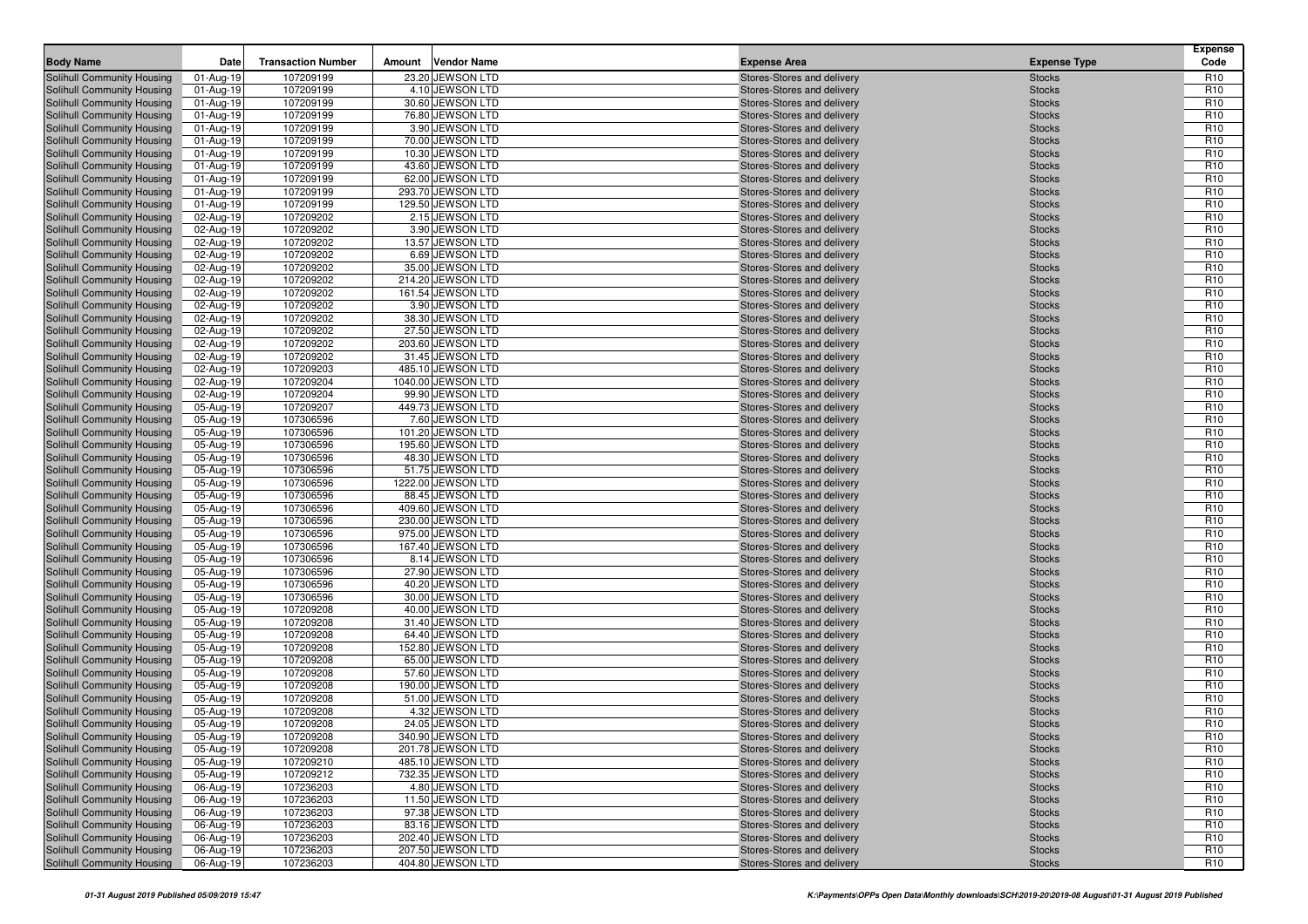| <b>Body Name</b>                                         | Date                   | <b>Transaction Number</b> | Amount | <b>Vendor Name</b>                    | <b>Expense Area</b>                                      | <b>Expense Type</b>            | <b>Expense</b><br>Code             |
|----------------------------------------------------------|------------------------|---------------------------|--------|---------------------------------------|----------------------------------------------------------|--------------------------------|------------------------------------|
| Solihull Community Housing                               | 06-Aug-19              | 107236203                 |        | 47.60 JEWSON LTD                      | Stores-Stores and delivery                               | <b>Stocks</b>                  | R <sub>10</sub>                    |
| Solihull Community Housing                               | 06-Aug-19              | 107236203                 |        | 21.20 JEWSON LTD                      | Stores-Stores and delivery                               | <b>Stocks</b>                  | R <sub>10</sub>                    |
| Solihull Community Housing                               | 06-Aug-19              | 107236203                 |        | 26.00 JEWSON LTD                      | Stores-Stores and delivery                               | <b>Stocks</b>                  | R <sub>10</sub>                    |
| Solihull Community Housing                               | 06-Aug-19              | 107236203                 |        | 1542.24 JEWSON LTD                    | Stores-Stores and delivery                               | <b>Stocks</b>                  | R <sub>10</sub>                    |
| Solihull Community Housing                               | 06-Aug-19              | 107236203                 |        | 406.56 JEWSON LTD                     | Stores-Stores and delivery                               | <b>Stocks</b>                  | R <sub>10</sub>                    |
| Solihull Community Housing                               | 06-Aug-19              | 107236203                 |        | 202.20 JEWSON LTD                     | Stores-Stores and delivery                               | <b>Stocks</b>                  | R <sub>10</sub>                    |
| Solihull Community Housing                               | 06-Aug-19              | 107236203                 |        | 35.10 JEWSON LTD                      | Stores-Stores and delivery                               | <b>Stocks</b>                  | R <sub>10</sub>                    |
| Solihull Community Housing                               | 06-Aug-19              | 107236203                 |        | 45.60 JEWSON LTD                      | Stores-Stores and delivery                               | <b>Stocks</b>                  | R <sub>10</sub>                    |
| Solihull Community Housing                               | 06-Aug-19              | 107236203                 |        | 37.00 JEWSON LTD                      | Stores-Stores and delivery                               | <b>Stocks</b>                  | R <sub>10</sub>                    |
| Solihull Community Housing                               | 07-Aug-19              | 107236205                 |        | 579.49 JEWSON LTD                     | Stores-Stores and delivery                               | <b>Stocks</b>                  | R <sub>10</sub>                    |
| Solihull Community Housing                               | 07-Aug-19              | 107236209                 |        | 79.26 JEWSON LTD                      | Stores-Stores and delivery                               | <b>Stocks</b>                  | R <sub>10</sub>                    |
| Solihull Community Housing                               | 07-Aug-19              | 107236209                 |        | 29.20 JEWSON LTD                      | Stores-Stores and delivery                               | <b>Stocks</b>                  | R <sub>10</sub>                    |
| Solihull Community Housing                               | 07-Aug-19              | 107236209                 |        | 29.60 JEWSON LTD                      | Stores-Stores and delivery                               | <b>Stocks</b>                  | R <sub>10</sub>                    |
| Solihull Community Housing                               | 07-Aug-19              | 107236209                 |        | 9.55 JEWSON LTD                       | Stores-Stores and delivery                               | <b>Stocks</b>                  | R <sub>10</sub>                    |
| Solihull Community Housing                               | 07-Aug-19              | 107236209                 |        | 15.80 JEWSON LTD                      | Stores-Stores and delivery                               | <b>Stocks</b>                  | R <sub>10</sub>                    |
| Solihull Community Housing                               | 07-Aug-19              | 107236209                 |        | 57.54 JEWSON LTD                      | Stores-Stores and delivery                               | <b>Stocks</b>                  | R <sub>10</sub>                    |
| Solihull Community Housing                               | 07-Aug-19              | 107236209                 |        | 9.80 JEWSON LTD                       | Stores-Stores and delivery                               | <b>Stocks</b>                  | R <sub>10</sub>                    |
| Solihull Community Housing                               | 07-Aug-19              | 107236209                 |        | 30.50 JEWSON LTD                      | Stores-Stores and delivery                               | <b>Stocks</b>                  | R <sub>10</sub>                    |
| Solihull Community Housing                               | 07-Aug-19              | 107236209                 |        | 9.28 JEWSON LTD                       | Stores-Stores and delivery                               | <b>Stocks</b>                  | R <sub>10</sub>                    |
| Solihull Community Housing                               | 07-Aug-19              | 107236209                 |        | 62.10 JEWSON LTD                      | Stores-Stores and delivery                               | <b>Stocks</b>                  | R <sub>10</sub>                    |
| Solihull Community Housing                               | 07-Aug-19              | 107236209                 |        | 32.40 JEWSON LTD                      | Stores-Stores and delivery                               | <b>Stocks</b>                  | R <sub>10</sub>                    |
| Solihull Community Housing<br>Solihull Community Housing | 07-Aug-19<br>07-Aug-19 | 107236209<br>107236209    |        | 56.00 JEWSON LTD<br>19.00 JEWSON LTD  | Stores-Stores and delivery<br>Stores-Stores and delivery | <b>Stocks</b><br><b>Stocks</b> | R <sub>10</sub><br>R <sub>10</sub> |
| Solihull Community Housing                               | 07-Aug-19              | 107236209                 |        | 53.10 JEWSON LTD                      | Stores-Stores and delivery                               | <b>Stocks</b>                  | R <sub>10</sub>                    |
| Solihull Community Housing                               | 07-Aug-19              | 107236209                 |        | 84.30 JEWSON LTD                      | Stores-Stores and delivery                               | <b>Stocks</b>                  | R <sub>10</sub>                    |
| Solihull Community Housing                               | 07-Aug-19              | 107236209                 |        | 27.90 JEWSON LTD                      | Stores-Stores and delivery                               | <b>Stocks</b>                  | R <sub>10</sub>                    |
| Solihull Community Housing                               | 07-Aug-19              | 107236210                 |        | 187.80 JEWSON LTD                     | Stores-Stores and delivery                               | <b>Stocks</b>                  | R <sub>10</sub>                    |
| Solihull Community Housing                               | 07-Aug-19              | 107236210                 |        | 77.95 JEWSON LTD                      | Stores-Stores and delivery                               | <b>Stocks</b>                  | R <sub>10</sub>                    |
| Solihull Community Housing                               | 08-Aug-19              | 107288207                 |        | 22.32 JEWSON LTD                      | Stores-Stores and delivery                               | <b>Stocks</b>                  | R <sub>10</sub>                    |
| Solihull Community Housing                               | 08-Aug-19              | 107288207                 |        | 156.96 JEWSON LTD                     | Stores-Stores and delivery                               | <b>Stocks</b>                  | R <sub>10</sub>                    |
| Solihull Community Housing                               | 08-Aug-19              | 107288207                 |        | 34.80 JEWSON LTD                      | Stores-Stores and delivery                               | <b>Stocks</b>                  | R <sub>10</sub>                    |
| Solihull Community Housing                               | 08-Aug-19              | 107288207                 |        | 685.40 JEWSON LTD                     | Stores-Stores and delivery                               | <b>Stocks</b>                  | R <sub>10</sub>                    |
| Solihull Community Housing                               | 08-Aug-19              | 107288207                 |        | 8.10 JEWSON LTD                       | Stores-Stores and delivery                               | <b>Stocks</b>                  | R <sub>10</sub>                    |
| Solihull Community Housing                               | 08-Aug-19              | 107288207                 |        | 209.20 JEWSON LTD                     | Stores-Stores and delivery                               | <b>Stocks</b>                  | R <sub>10</sub>                    |
| Solihull Community Housing                               | 08-Aug-19              | 107288207                 |        | 750.40 JEWSON LTD                     | Stores-Stores and delivery                               | <b>Stocks</b>                  | R <sub>10</sub>                    |
| Solihull Community Housing                               | 08-Aug-19              | 107288207                 |        | 203.30 JEWSON LTD                     | Stores-Stores and delivery                               | <b>Stocks</b>                  | R <sub>10</sub>                    |
| Solihull Community Housing                               | 08-Aug-19              | 107288207                 |        | 203.60 JEWSON LTD                     | Stores-Stores and delivery                               | <b>Stocks</b>                  | R <sub>10</sub>                    |
| Solihull Community Housing                               | 08-Aug-19              | 107288207                 |        | 491.00 JEWSON LTD                     | Stores-Stores and delivery                               | <b>Stocks</b>                  | R <sub>10</sub>                    |
| Solihull Community Housing                               | 08-Aug-19              | 107288207                 |        | 165.40 JEWSON LTD                     | Stores-Stores and delivery                               | <b>Stocks</b>                  | R <sub>10</sub>                    |
| Solihull Community Housing                               | 08-Aug-19              | 107288207                 |        | 148.00 JEWSON LTD                     | Stores-Stores and delivery                               | <b>Stocks</b>                  | R <sub>10</sub>                    |
| Solihull Community Housing                               | 08-Aug-19              | 107288207                 |        | 121.00 JEWSON LTD                     | Stores-Stores and delivery                               | <b>Stocks</b>                  | R <sub>10</sub>                    |
| Solihull Community Housing                               | 08-Aug-19              | 107288207                 |        | 93.90 JEWSON LTD                      | Stores-Stores and delivery                               | <b>Stocks</b>                  | R <sub>10</sub>                    |
| Solihull Community Housing                               | 08-Aug-19              | 107288207                 |        | 120.00 JEWSON LTD                     | Stores-Stores and delivery                               | <b>Stocks</b>                  | R <sub>10</sub>                    |
| Solihull Community Housing                               | 08-Aug-19              | 107288207                 |        | 165.40 JEWSON LTD                     | Stores-Stores and delivery                               | <b>Stocks</b>                  | R <sub>10</sub>                    |
| Solihull Community Housing                               | 09-Aug-19              | 107288210                 |        | 16.00 JEWSON LTD                      | Stores-Stores and delivery                               | <b>Stocks</b>                  | R <sub>10</sub>                    |
| Solihull Community Housing                               | 09-Aug-19              | 107288210                 |        | 11.44 JEWSON LTD                      | Stores-Stores and delivery                               | <b>Stocks</b>                  | R <sub>10</sub>                    |
| Solihull Community Housing                               | 09-Aug-19              | 107288210                 |        | 20.80 JEWSON LTD                      | Stores-Stores and delivery                               | <b>Stocks</b>                  | R <sub>10</sub>                    |
| Solihull Community Housing                               | 09-Aug-19              | 107288210                 |        | 52.12 JEWSON LTD                      | Stores-Stores and delivery                               | <b>Stocks</b>                  | R <sub>10</sub>                    |
| Solihull Community Housing                               | 09-Aug-19              | 107288210                 |        | 101.20 JEWSON LTD                     | Stores-Stores and delivery                               | <b>Stocks</b>                  | R <sub>10</sub>                    |
| Solihull Community Housing                               | 09-Aug-19              | 107288210                 |        | 53.15 JEWSON LTD                      | Stores-Stores and delivery                               | <b>Stocks</b>                  | R <sub>10</sub>                    |
| Solihull Community Housing                               | 09-Aug-19              | 107288210                 |        | 5.50 JEWSON LTD                       | Stores-Stores and delivery                               | <b>Stocks</b>                  | R <sub>10</sub>                    |
| Solihull Community Housing                               | 09-Aug-19              | 107288210                 |        | 4.90 JEWSON LTD                       | Stores-Stores and delivery                               | <b>Stocks</b>                  | R <sub>10</sub>                    |
| Solihull Community Housing                               | 09-Aug-19              | 107288210                 |        | 5.90 JEWSON LTD                       | Stores-Stores and delivery                               | <b>Stocks</b>                  | R <sub>10</sub>                    |
| Solihull Community Housing                               | 09-Aug-19              | 107288210                 |        | 5.30 JEWSON LTD                       | Stores-Stores and delivery                               | <b>Stocks</b>                  | R <sub>10</sub>                    |
| Solihull Community Housing                               | 09-Aug-19              | 107288210                 |        | 263.52 JEWSON LTD                     | Stores-Stores and delivery                               | <b>Stocks</b>                  | R <sub>10</sub>                    |
| Solihull Community Housing<br>Solihull Community Housing | 09-Aug-19<br>09-Aug-19 | 107288210<br>107288210    |        | 205.10 JEWSON LTD<br>11.20 JEWSON LTD | Stores-Stores and delivery<br>Stores-Stores and delivery | <b>Stocks</b><br><b>Stocks</b> | R <sub>10</sub><br>R <sub>10</sub> |
| Solihull Community Housing                               | 09-Aug-19              | 107288210                 |        | 74.15 JEWSON LTD                      | Stores-Stores and delivery                               | <b>Stocks</b>                  | R <sub>10</sub>                    |
| Solihull Community Housing                               | 09-Aug-19              | 107288210                 |        | 106.80 JEWSON LTD                     | Stores-Stores and delivery                               | <b>Stocks</b>                  | R <sub>10</sub>                    |
| Solihull Community Housing                               | 09-Aug-19              | 107288210                 |        | 15.00 JEWSON LTD                      | Stores-Stores and delivery                               | <b>Stocks</b>                  | R <sub>10</sub>                    |
| Solihull Community Housing                               | 09-Aug-19              | 107306598                 |        | 48.00 JEWSON LTD                      | Stores-Stores and delivery                               | <b>Stocks</b>                  | R <sub>10</sub>                    |
| Solihull Community Housing                               | 09-Aug-19              | 107306598                 |        | 593.75 JEWSON LTD                     | Stores-Stores and delivery                               | <b>Stocks</b>                  | R <sub>10</sub>                    |
| Solihull Community Housing                               | 09-Aug-19              | 107306598                 |        | 46.00 JEWSON LTD                      | Stores-Stores and delivery                               | <b>Stocks</b>                  | R <sub>10</sub>                    |
|                                                          |                        |                           |        |                                       |                                                          |                                |                                    |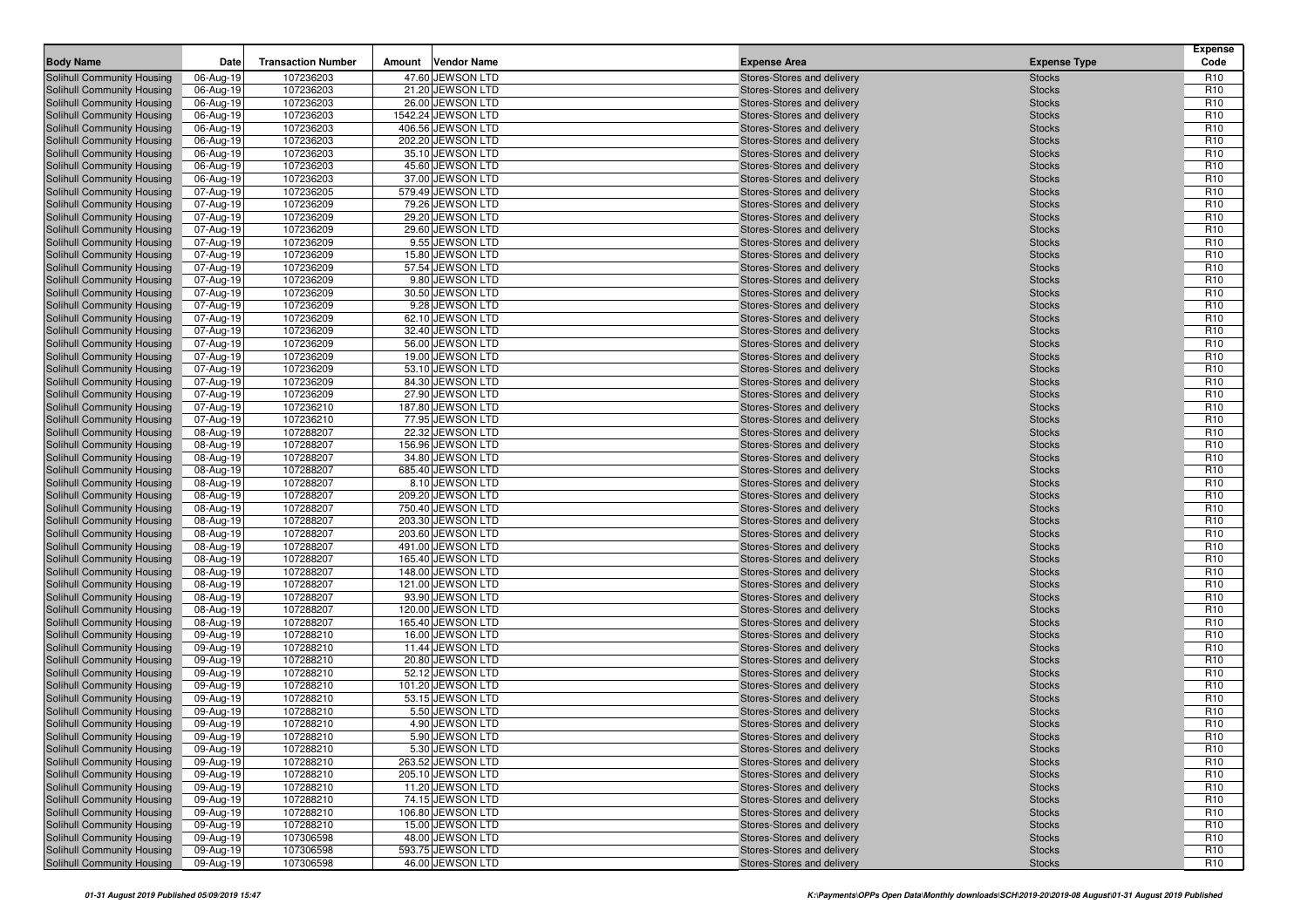| <b>Body Name</b>                                         | Date                   | <b>Transaction Number</b> | Amount | <b>Vendor Name</b>                                   | <b>Expense Area</b>                                      | <b>Expense Type</b>            | <b>Expense</b><br>Code             |
|----------------------------------------------------------|------------------------|---------------------------|--------|------------------------------------------------------|----------------------------------------------------------|--------------------------------|------------------------------------|
| Solihull Community Housing                               | 12-Aug-19              | 107306599                 |        | 17.30 JEWSON LTD                                     | Stores-Stores and delivery                               | <b>Stocks</b>                  | R <sub>10</sub>                    |
| Solihull Community Housing                               | 12-Aug-19              | 107306599                 |        | 9.40 JEWSON LTD                                      | Stores-Stores and delivery                               | <b>Stocks</b>                  | R <sub>10</sub>                    |
| Solihull Community Housing                               | 12-Aug-19              | 107306599                 |        | 8.80 JEWSON LTD                                      | Stores-Stores and delivery                               | <b>Stocks</b>                  | R <sub>10</sub>                    |
| Solihull Community Housing                               | 12-Aug-19              | 107306599                 |        | 36.60 JEWSON LTD                                     | Stores-Stores and delivery                               | <b>Stocks</b>                  | R <sub>10</sub>                    |
| Solihull Community Housing                               | 12-Aug-19              | 107306599                 |        | 14.40 JEWSON LTD                                     | Stores-Stores and delivery                               | <b>Stocks</b>                  | R <sub>10</sub>                    |
| Solihull Community Housing                               | 12-Aug-19              | 107306599                 |        | 96.45 JEWSON LTD                                     | Stores-Stores and delivery                               | <b>Stocks</b>                  | R <sub>10</sub>                    |
| Solihull Community Housing                               | 12-Aug-19              | 107306599                 |        | 40.14 JEWSON LTD                                     | Stores-Stores and delivery                               | <b>Stocks</b>                  | R <sub>10</sub>                    |
| Solihull Community Housing                               | 12-Aug-19              | 107306599                 |        | 55.60 JEWSON LTD                                     | Stores-Stores and delivery                               | <b>Stocks</b>                  | R <sub>10</sub>                    |
| Solihull Community Housing                               | 12-Aug-19              | 107306599                 |        | 45.45 JEWSON LTD                                     | Stores-Stores and delivery                               | <b>Stocks</b>                  | R <sub>10</sub>                    |
| Solihull Community Housing                               | 12-Aug-19              | 107306599                 |        | 247.24 JEWSON LTD                                    | Stores-Stores and delivery                               | <b>Stocks</b>                  | R <sub>10</sub>                    |
| Solihull Community Housing                               | 12-Aug-19              | 107306599                 |        | 261.90 JEWSON LTD                                    | Stores-Stores and delivery                               | <b>Stocks</b>                  | R <sub>10</sub>                    |
| Solihull Community Housing                               | 12-Aug-19              | 107306599                 |        | 31.00 JEWSON LTD                                     | Stores-Stores and delivery                               | <b>Stocks</b>                  | R <sub>10</sub>                    |
| Solihull Community Housing                               | 12-Aug-19              | 107306599                 |        | 226.80 JEWSON LTD                                    | Stores-Stores and delivery                               | <b>Stocks</b>                  | R <sub>10</sub>                    |
| Solihull Community Housing                               | 12-Aug-19              | 107306599                 |        | 20.70 JEWSON LTD                                     | Stores-Stores and delivery                               | <b>Stocks</b>                  | R <sub>10</sub>                    |
| Solihull Community Housing                               | 12-Aug-19              | 107306599                 |        | 73.50 JEWSON LTD                                     | Stores-Stores and delivery                               | <b>Stocks</b>                  | R <sub>10</sub>                    |
| Solihull Community Housing                               | 12-Aug-19              | 107306599                 |        | 101.80 JEWSON LTD                                    | Stores-Stores and delivery                               | <b>Stocks</b>                  | R <sub>10</sub>                    |
| Solihull Community Housing                               | 12-Aug-19              | 107306599                 |        | 112.60 JEWSON LTD                                    | Stores-Stores and delivery                               | <b>Stocks</b>                  | R <sub>10</sub>                    |
| Solihull Community Housing                               | 12-Aug-19              | 107306599                 |        | 59.50 JEWSON LTD                                     | Stores-Stores and delivery                               | <b>Stocks</b>                  | R <sub>10</sub>                    |
| Solihull Community Housing                               | 12-Aug-19              | 107306599                 |        | 86.00 JEWSON LTD                                     | Stores-Stores and delivery                               | <b>Stocks</b>                  | R <sub>10</sub>                    |
| Solihull Community Housing                               | 12-Aug-19              | 107306599                 |        | 205.20 JEWSON LTD                                    | Stores-Stores and delivery                               | <b>Stocks</b>                  | R <sub>10</sub>                    |
| Solihull Community Housing                               | 12-Aug-19              | 107306599                 |        | 8.80 JEWSON LTD                                      | Stores-Stores and delivery                               | <b>Stocks</b>                  | R <sub>10</sub>                    |
| Solihull Community Housing                               | 12-Aug-19              | 107306599<br>107306599    |        | 16.20 JEWSON LTD<br>26.95 JEWSON LTD                 | Stores-Stores and delivery                               | <b>Stocks</b>                  | R <sub>10</sub><br>R <sub>10</sub> |
| Solihull Community Housing                               | 12-Aug-19              | 107306599                 |        | 37.00 JEWSON LTD                                     | Stores-Stores and delivery<br>Stores-Stores and delivery | <b>Stocks</b>                  | R <sub>10</sub>                    |
| Solihull Community Housing<br>Solihull Community Housing | 12-Aug-19              | 107306604                 |        | 3.90 JEWSON LTD                                      | Stores-Stores and delivery                               | <b>Stocks</b><br><b>Stocks</b> | R <sub>10</sub>                    |
| Solihull Community Housing                               | 13-Aug-19<br>13-Aug-19 | 107306604                 |        | 16.97 JEWSON LTD                                     | Stores-Stores and delivery                               | <b>Stocks</b>                  | R <sub>10</sub>                    |
| Solihull Community Housing                               | 13-Aug-19              | 107306604                 |        | 48.00 JEWSON LTD                                     | Stores-Stores and delivery                               | <b>Stocks</b>                  | R <sub>10</sub>                    |
| Solihull Community Housing                               | 13-Aug-19              | 107306604                 |        | 94.80 JEWSON LTD                                     | Stores-Stores and delivery                               | <b>Stocks</b>                  | R <sub>10</sub>                    |
| Solihull Community Housing                               | 13-Aug-19              | 107306604                 |        | 21.90 JEWSON LTD                                     | Stores-Stores and delivery                               | <b>Stocks</b>                  | R <sub>10</sub>                    |
| Solihull Community Housing                               | 13-Aug-19              | 107306604                 |        | 7.10 JEWSON LTD                                      | Stores-Stores and delivery                               | <b>Stocks</b>                  | R <sub>10</sub>                    |
| Solihull Community Housing                               | 13-Aug-19              | 107306604                 |        | 190.00 JEWSON LTD                                    | Stores-Stores and delivery                               | <b>Stocks</b>                  | R <sub>10</sub>                    |
| Solihull Community Housing                               | 13-Aug-19              | 107306604                 |        | 106.80 JEWSON LTD                                    | Stores-Stores and delivery                               | <b>Stocks</b>                  | R <sub>10</sub>                    |
| Solihull Community Housing                               | 13-Aug-19              | 107306604                 |        | 57.54 JEWSON LTD                                     | Stores-Stores and delivery                               | <b>Stocks</b>                  | R <sub>10</sub>                    |
| Solihull Community Housing                               | 13-Aug-19              | 107306604                 |        | 18.90 JEWSON LTD                                     | Stores-Stores and delivery                               | <b>Stocks</b>                  | R <sub>10</sub>                    |
| Solihull Community Housing                               | 13-Aug-19              | 107306604                 |        | 82.35 JEWSON LTD                                     | Stores-Stores and delivery                               | <b>Stocks</b>                  | R <sub>10</sub>                    |
| Solihull Community Housing                               | 13-Aug-19              | 107306604                 |        | 101.25 JEWSON LTD                                    | Stores-Stores and delivery                               | <b>Stocks</b>                  | R <sub>10</sub>                    |
| Solihull Community Housing                               | 13-Aug-19              | 107306604                 |        | 115.00 JEWSON LTD                                    | Stores-Stores and delivery                               | <b>Stocks</b>                  | R <sub>10</sub>                    |
| Solihull Community Housing                               | 13-Aug-19              | 107306604                 |        | 107.00 JEWSON LTD                                    | Stores-Stores and delivery                               | <b>Stocks</b>                  | R <sub>10</sub>                    |
| Solihull Community Housing                               | 13-Aug-19              | 107306604                 |        | 16.96 JEWSON LTD                                     | Stores-Stores and delivery                               | <b>Stocks</b>                  | R <sub>10</sub>                    |
| Solihull Community Housing                               | 13-Aug-19              | 107306604                 |        | 6.80 JEWSON LTD                                      | Stores-Stores and delivery                               | <b>Stocks</b>                  | R <sub>10</sub>                    |
| Solihull Community Housing                               | 13-Aug-19              | 107306604                 |        | 111.00 JEWSON LTD                                    | Stores-Stores and delivery                               | <b>Stocks</b>                  | R <sub>10</sub>                    |
| Solihull Community Housing                               | 13-Aug-19              | 107306604                 |        | 293.70 JEWSON LTD                                    | Stores-Stores and delivery                               | <b>Stocks</b>                  | R <sub>10</sub>                    |
| Solihull Community Housing                               | 13-Aug-19              | 107306604                 |        | 119.90 JEWSON LTD                                    | Stores-Stores and delivery                               | <b>Stocks</b>                  | R <sub>10</sub>                    |
| Solihull Community Housing                               | 13-Aug-19              | 107306604                 |        | 60.00 JEWSON LTD                                     | Stores-Stores and delivery                               | <b>Stocks</b>                  | R <sub>10</sub>                    |
| Solihull Community Housing                               | 14-Aug-19              | 107306610                 |        | 694.40 JEWSON LTD                                    | Stores-Stores and delivery                               | <b>Stocks</b>                  | R <sub>10</sub>                    |
| Solihull Community Housing                               | 14-Aug-19              | 107306610                 |        | 313.00 JEWSON LTD                                    | Stores-Stores and delivery                               | <b>Stocks</b>                  | R <sub>10</sub>                    |
| Solihull Community Housing                               | 14-Aug-19              | 107306610                 |        | 77.95 JEWSON LTD                                     | Stores-Stores and delivery                               | <b>Stocks</b>                  | R <sub>10</sub>                    |
| Solihull Community Housing                               | 02-Aug-19              | 107120219                 |        | 1223.00 JEWSON LTD                                   | Stores-Stores and delivery                               | <b>Stocks</b>                  | R <sub>10</sub>                    |
| Solihull Community Housing                               | 02-Aug-19              | 107120232                 |        | -1223.00 JEWSON LTD                                  | Stores-Stores and delivery                               | <b>Stocks</b>                  | R <sub>10</sub>                    |
| Solihull Community Housing                               | 07-Aug-19              | 107176192                 |        | 846.87 JLA TOTAL CARE LTD                            | <b>Laundry Service</b>                                   | <b>Equipment Rental/Lease</b>  | D <sub>18</sub>                    |
| Solihull Community Housing                               | 07-Aug-19              | 107176192                 |        | 575.86 JLA TOTAL CARE LTD                            | <b>Laundry Service</b>                                   | <b>Equipment Rental/Lease</b>  | D <sub>18</sub>                    |
| Solihull Community Housing                               | 07-Aug-19              | 107176192                 |        | 577.53 JLA TOTAL CARE LTD                            | <b>Laundry Service</b>                                   | Equipment Rental/Lease         | D <sub>18</sub>                    |
| Solihull Community Housing                               | 07-Aug-19              | 107176192                 |        | 306.52 JLA TOTAL CARE LTD                            | <b>Laundry Service</b>                                   | <b>Equipment Rental/Lease</b>  | D18                                |
| Solihull Community Housing                               | 07-Aug-19              | 107176192                 |        | 577.53 JLA TOTAL CARE LTD                            | <b>Laundry Service</b>                                   | Equipment Rental/Lease         | D <sub>18</sub>                    |
| Solihull Community Housing                               | 08-Aug-19              | 107311774                 |        | 20.00 JOHN HICKEN LTD                                | Stores-Stores and delivery                               | <b>Stocks</b>                  | R <sub>10</sub>                    |
| Solihull Community Housing                               | 08-Aug-19              | 107311774                 |        | 395.88 JOHN HICKEN LTD                               | Stores-Stores and delivery                               | <b>Stocks</b>                  | R <sub>10</sub>                    |
| Solihull Community Housing                               | 20-Aug-19              | 107307477                 |        | 790.23 KARTER THOMAS LTD                             | Neighbourhood Services                                   | <b>Agency Staff</b>            | A60                                |
| Solihull Community Housing                               | 28-Aug-19              | 107323264                 |        | 781.20 KARTER THOMAS LTD                             | Neighbourhood Services                                   | <b>Agency Staff</b>            | A60                                |
| Solihull Community Housing                               | 20-Aug-19              | 107307478                 |        | 673.10 KARTER THOMAS LTD                             | Neighbourhood Services                                   | <b>Agency Staff</b>            | A60                                |
| Solihull Community Housing                               | 16-Aug-19              | 107304195                 |        | 790.65 KARTER THOMAS LTD                             | Neighbourhood Services                                   | <b>Agency Staff</b>            | A60                                |
| Solihull Community Housing                               | 22-Aug-19              | 107312010                 |        | 778.05 KARTER THOMAS LTD<br>789.81 KARTER THOMAS LTD | Neighbourhood Services                                   | <b>Agency Staff</b>            | A60                                |
| Solihull Community Housing                               | 20-Aug-19              | 107307485                 |        |                                                      | Neighbourhood Services                                   | <b>Agency Staff</b>            | A60                                |
| Solihull Community Housing                               | 21-Aug-19              | 107311317                 |        | 787.29 KARTER THOMAS LTD                             | Neighbourhood Services                                   | <b>Agency Staff</b>            | A60                                |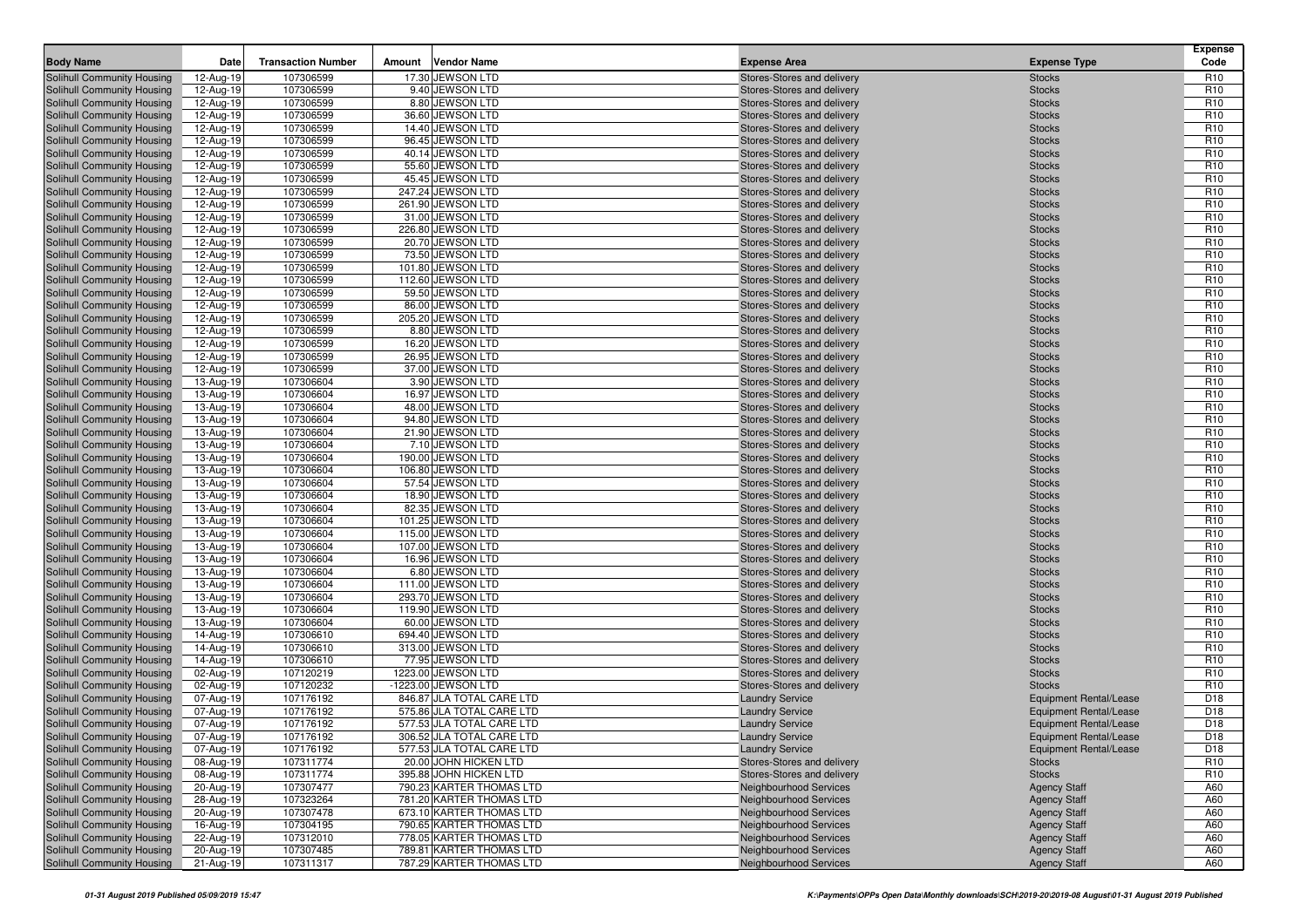| <b>Body Name</b>                                                | Date                   | <b>Transaction Number</b> | Amount | <b>Vendor Name</b>                                                                 | <b>Expense Area</b>                                        | <b>Expense Type</b>                          | <b>Expense</b><br>Code             |
|-----------------------------------------------------------------|------------------------|---------------------------|--------|------------------------------------------------------------------------------------|------------------------------------------------------------|----------------------------------------------|------------------------------------|
|                                                                 |                        | 107323263                 |        | 786.03 KARTER THOMAS LTD                                                           |                                                            |                                              |                                    |
| Solihull Community Housing<br>Solihull Community Housing        | 28-Aug-19<br>15-Aug-19 | 107299193                 |        | 250.00 KILLGERM CHEMICALS LTD                                                      | <b>Neighbourhood Services</b><br><b>Better Places</b>      | <b>Agency Staff</b><br><b>Materials</b>      | A60<br>D <sub>13</sub>             |
| Solihull Community Housing                                      | 13-Aug-19              | 107262197                 |        | 956.00 LEX AUTOLEASE LIMITED                                                       | Client - Fleet Management                                  | <b>Vehicle Hire</b>                          | C <sub>30</sub>                    |
| Solihull Community Housing                                      | 13-Aug-19              | 107262200                 |        | 702.00 LEX AUTOLEASE LIMITED                                                       | Client - Fleet Management                                  | <b>Vehicle Hire</b>                          | C <sub>30</sub>                    |
| Solihull Community Housing                                      | 13-Aug-19              | 107262196                 |        | 418.00 LEX AUTOLEASE LIMITED                                                       | Client - Fleet Management                                  | <b>Vehicle Hire</b>                          | C <sub>30</sub>                    |
| Solihull Community Housing                                      | 13-Aug-19              | 107262204                 |        | 626.00 LEX AUTOLEASE LIMITED                                                       | Client - Fleet Management                                  | <b>Vehicle Hire</b>                          | C <sub>30</sub>                    |
| Solihull Community Housing                                      | 13-Aug-19              | 107262206                 |        | 419.00 LEX AUTOLEASE LIMITED                                                       | Client - Fleet Management                                  | <b>Vehicle Hire</b>                          | C <sub>30</sub>                    |
| Solihull Community Housing                                      | 13-Aug-19              | 107262212                 |        | 1073.39 LEX AUTOLEASE LIMITED                                                      | Client - Fleet Management                                  | <b>Vehicle Hire</b>                          | C <sub>30</sub>                    |
| Solihull Community Housing                                      | 13-Aug-19              | 107262213                 |        | 1005.00 LEX AUTOLEASE LIMITED                                                      | Client - Fleet Management                                  | <b>Vehicle Hire</b>                          | C <sub>30</sub>                    |
| Solihull Community Housing                                      | 13-Aug-19              | 107262217                 |        | 274.00 LEX AUTOLEASE LIMITED                                                       | Client - Fleet Management                                  | <b>Vehicle Hire</b>                          | C <sub>30</sub>                    |
| Solihull Community Housing                                      | 13-Aug-19              | 107262218                 |        | 392.00 LEX AUTOLEASE LIMITED                                                       | Client - Fleet Management                                  | <b>Vehicle Hire</b>                          | C <sub>30</sub>                    |
| Solihull Community Housing                                      | 13-Aug-19              | 107262220                 |        | 437.00 LEX AUTOLEASE LIMITED                                                       | Client - Fleet Management                                  | <b>Vehicle Hire</b>                          | C <sub>30</sub>                    |
| Solihull Community Housing                                      | 13-Aug-19              | 107264192                 |        | 2011.74 LEX AUTOLEASE LIMITED                                                      | Client - Fleet Management                                  | <b>Vehicle Hire</b>                          | C <sub>30</sub>                    |
| Solihull Community Housing                                      | 13-Aug-19              | 107264193                 |        | 1005.87 LEX AUTOLEASE LIMITED                                                      | <b>Client - Fleet Management</b>                           | <b>Vehicle Hire</b>                          | C <sub>30</sub>                    |
| Solihull Community Housing                                      | 14-Aug-19              | 107279769                 |        | 2011.74 LEX AUTOLEASE LIMITED                                                      | Client - Fleet Management                                  | <b>Vehicle Hire</b>                          | C <sub>30</sub>                    |
| Solihull Community Housing                                      | 14-Aug-19              | 107282192                 |        | 335.29 LEX AUTOLEASE LIMITED                                                       | Client - Fleet Management                                  | <b>Vehicle Hire</b>                          | C <sub>30</sub>                    |
| Solihull Community Housing                                      | 14-Aug-19              | 107279782                 |        | 1676.45 LEX AUTOLEASE LIMITED                                                      | Client - Fleet Management                                  | <b>Vehicle Hire</b>                          | C <sub>30</sub>                    |
| Solihull Community Housing                                      | 14-Aug-19              | 107279772                 |        | 1341.16 LEX AUTOLEASE LIMITED                                                      | Client - Fleet Management                                  | <b>Vehicle Hire</b>                          | C <sub>30</sub>                    |
| Solihull Community Housing<br>Solihull Community Housing        | 14-Aug-19<br>14-Aug-19 | 107279770<br>107279773    |        | 703.59 LEX AUTOLEASE LIMITED<br>1341.16 LEX AUTOLEASE LIMITED                      | Client - Fleet Management<br>Client - Fleet Management     | <b>Vehicle Hire</b><br><b>Vehicle Hire</b>   | C <sub>30</sub><br>C <sub>30</sub> |
| Solihull Community Housing                                      |                        | 107279786                 |        | 1044.80 LEX AUTOLEASE LIMITED                                                      | Client - Fleet Management                                  | <b>Vehicle Hire</b>                          | C <sub>30</sub>                    |
| Solihull Community Housing                                      | 14-Aug-19<br>14-Aug-19 | 107279787                 |        | 335.29 LEX AUTOLEASE LIMITED                                                       | Client - Fleet Management                                  | <b>Vehicle Hire</b>                          | C <sub>30</sub>                    |
| Solihull Community Housing                                      | 14-Aug-19              | 107279788                 |        | 670.58 LEX AUTOLEASE LIMITED                                                       | Client - Fleet Management                                  | <b>Vehicle Hire</b>                          | C <sub>30</sub>                    |
| Solihull Community Housing                                      | 19-Aug-19              | 107306544                 |        | 1341.16 LEX AUTOLEASE LIMITED                                                      | Client - Fleet Management                                  | <b>Vehicle Hire</b>                          | C <sub>30</sub>                    |
| Solihull Community Housing                                      | 21-Aug-19              | 107311370                 |        | 670.58 LEX AUTOLEASE LIMITED                                                       | Client - Fleet Management                                  | <b>Vehicle Hire</b>                          | C <sub>30</sub>                    |
| Solihull Community Housing                                      | 22-Aug-19              | 107311831                 |        | 1341.16 LEX AUTOLEASE LIMITED                                                      | Client - Fleet Management                                  | <b>Vehicle Hire</b>                          | C <sub>30</sub>                    |
| Solihull Community Housing                                      | 13-Aug-19              | 107264194                 |        | 18426.07 LEX AUTOLEASE LIMITED                                                     | Client - Fleet Management                                  | <b>Vehicle Hire</b>                          | C <sub>30</sub>                    |
| Solihull Community Housing                                      | 14-Aug-19              | 107279775                 |        | 8851.71 LEX AUTOLEASE LIMITED                                                      | Client - Fleet Management                                  | <b>Vehicle Hire</b>                          | C <sub>30</sub>                    |
| Solihull Community Housing                                      | 14-Aug-19              | 107279784                 |        | 12438.74 LEX AUTOLEASE LIMITED                                                     | Client - Fleet Management                                  | <b>Vehicle Hire</b>                          | C <sub>30</sub>                    |
| Solihull Community Housing                                      | 13-Aug-19              | 107266192                 |        | -299.05 LEX AUTOLEASE LIMITED                                                      | Client - Fleet Management                                  | <b>Vehicle Hire</b>                          | C <sub>30</sub>                    |
| Solihull Community Housing                                      | 13-Aug-19              | 107266193                 |        | -307.32 LEX AUTOLEASE LIMITED                                                      | Client - Fleet Management                                  | <b>Vehicle Hire</b>                          | C <sub>30</sub>                    |
| Solihull Community Housing                                      | 13-Aug-19              | 107266196                 |        | -297.85 LEX AUTOLEASE LIMITED                                                      | Client - Fleet Management                                  | <b>Vehicle Hire</b>                          | C <sub>30</sub>                    |
| Solihull Community Housing                                      | 13-Aug-19              | 107266195                 |        | -307.32 LEX AUTOLEASE LIMITED                                                      | Client - Fleet Management                                  | <b>Vehicle Hire</b>                          | C <sub>30</sub>                    |
| Solihull Community Housing                                      | 13-Aug-19              | 107265192                 |        | -303.39 LEX AUTOLEASE LIMITED                                                      | Client - Fleet Management                                  | <b>Vehicle Hire</b>                          | C <sub>30</sub>                    |
| Solihull Community Housing                                      | 13-Aug-19              | 107265193                 |        | -295.08 LEX AUTOLEASE LIMITED                                                      | Client - Fleet Management                                  | <b>Vehicle Hire</b>                          | C <sub>30</sub>                    |
| Solihull Community Housing                                      | 13-Aug-19              | 107265194                 |        | -295.08 LEX AUTOLEASE LIMITED                                                      | Client - Fleet Management                                  | <b>Vehicle Hire</b>                          | C <sub>30</sub>                    |
| Solihull Community Housing<br>Solihull Community Housing        | 13-Aug-19<br>13-Aug-19 | 107266194<br>107264195    |        | -299.01 LEX AUTOLEASE LIMITED<br>-299.01 LEX AUTOLEASE LIMITED                     | Client - Fleet Management<br>Client - Fleet Management     | <b>Vehicle Hire</b><br><b>Vehicle Hire</b>   | C <sub>30</sub><br>C <sub>30</sub> |
| Solihull Community Housing                                      | 14-Aug-19              | 107279778                 |        | 2011.74 LEX AUTOLEASE LIMITED                                                      | Client - Fleet Management                                  | <b>Vehicle Hire</b>                          | C <sub>30</sub>                    |
| Solihull Community Housing                                      | 13-Aug-19              | 107263230                 |        | 387.77 LEX AUTOLEASE LIMITED                                                       | Client - Fleet Management                                  | <b>Other Transport Costs</b>                 | C90                                |
| Solihull Community Housing                                      | 30-Aug-19              | 107327370                 |        | 7150.00 LIBERATA UK LIMITED                                                        | <b>Income Collection Team</b>                              | <b>Court Fees</b>                            | D <sub>54</sub>                    |
| Solihull Community Housing                                      | 14-Aug-19              | 107307507                 |        | 272.68 LIFT & ENGINEERING SERVICES                                                 | <b>Safer Homes</b>                                         | <b>Utility Related Works</b>                 | <b>B34</b>                         |
| Solihull Community Housing                                      | 14-Aug-19              | 107307508                 |        | 272.68 LIFT & ENGINEERING SERVICES                                                 | <b>Safer Homes</b>                                         | <b>Utility Related Works</b>                 | <b>B34</b>                         |
| Solihull Community Housing                                      | 14-Aug-19              | 107307512                 |        | 226.51 LIFT & ENGINEERING SERVICES                                                 | <b>Safer Homes</b>                                         | <b>Utility Related Works</b>                 | <b>B34</b>                         |
| Solihull Community Housing                                      | 15-Aug-19              | 107307515                 |        | 389.63 LIFT & ENGINEERING SERVICES                                                 | Safer Homes                                                | <b>Utility Related Works</b>                 | <b>B34</b>                         |
| Solihull Community Housing                                      | 16-Aug-19              | 107307531                 |        | 226.51 LIFT & ENGINEERING SERVICES                                                 | <b>Safer Homes</b>                                         | <b>Utility Related Works</b>                 | <b>B34</b>                         |
| Solihull Community Housing                                      | 14-Aug-19              | 107275192                 |        | 31692.00 LOVELL PARTNERSHIP LTD                                                    | New Build - Richmond Road                                  | <b>Contractor Payments</b>                   | <b>B70</b>                         |
| Solihull Community Housing                                      | 05-Aug-19              | 107140198                 |        | 680.00 M&P PRESERVATION                                                            | North Property Repairs-Day to day                          | <b>External Structures</b>                   | <b>B33</b>                         |
| Solihull Community Housing                                      | 05-Aug-19              | 107141192                 |        | 20620.49 MAN COMMERCIAL PROTECTION LTD                                             | <b>CCTV</b>                                                | Security                                     | <b>B43</b>                         |
| Solihull Community Housing                                      | 14-Aug-19              | 107280204                 |        | 305.50 MAN COMMERCIAL PROTECTION LTD                                               | <b>Housing Aid and Homelessness</b>                        | <b>Agency Staff</b>                          | A60                                |
| Solihull Community Housing                                      | 19-Aug-19              | 107306622                 |        | 406.25 MAN COMMERCIAL PROTECTION LTD                                               | Housing Aid and Homelessness                               | <b>Agency Staff</b>                          | A60                                |
| <b>Solihull Community Housing</b>                               | 01-Aug-19              | 107324198                 |        | 895.00 MITIE PROPERTY SERVICES (UK) LTD                                            | <b>Communal Decorations</b>                                | <b>Planned Works</b>                         | <b>B36</b>                         |
| Solihull Community Housing                                      | 01-Aug-19              | 107324199                 |        | 823.13 MITIE PROPERTY SERVICES (UK) LTD                                            | <b>Communal Decorations</b>                                | <b>Planned Works</b>                         | <b>B36</b>                         |
| <b>Solihull Community Housing</b><br>Solihull Community Housing | 05-Aug-19              | 107324200<br>107324201    |        | 823.13 MITIE PROPERTY SERVICES (UK) LTD<br>823.13 MITIE PROPERTY SERVICES (UK) LTD | <b>Communal Decorations</b><br><b>Communal Decorations</b> | <b>Planned Works</b><br><b>Planned Works</b> | <b>B36</b><br><b>B36</b>           |
| Solihull Community Housing                                      | 05-Aug-19<br>01-Aug-19 | 107096193                 |        | 495.43 MORGAN HUNT UK LTD                                                          | <b>MST Management</b>                                      | <b>Agency Staff</b>                          | A60                                |
| Solihull Community Housing                                      | 01-Aug-19              | 107096194                 |        | 495.43 MORGAN HUNT UK LTD                                                          | <b>MST Management</b>                                      | <b>Agency Staff</b>                          | A60                                |
| Solihull Community Housing                                      | 07-Aug-19              | 107189564                 |        | 59.41 MORGAN HUNT UK LTD                                                           | <b>MST Management</b>                                      | <b>Agency Staff</b>                          | A60                                |
| Solihull Community Housing                                      | 07-Aug-19              | 107189564                 |        | 436.02 MORGAN HUNT UK LTD                                                          | <b>MST Management</b>                                      | <b>Agency Staff</b>                          | A60                                |
| Solihull Community Housing                                      | 12-Aug-19              | 107229194                 |        | 453.00 MORGAN HUNT UK LTD                                                          | <b>Contact Centre</b>                                      | <b>Agency Staff</b>                          | A60                                |
| Solihull Community Housing                                      | 12-Aug-19              | 107229196                 |        | 495.43 MORGAN HUNT UK LTD                                                          | <b>MST Management</b>                                      | <b>Agency Staff</b>                          | A60                                |
| Solihull Community Housing                                      | 21-Aug-19              | 107311339                 |        | 524.48 MORGAN HUNT UK LTD                                                          | <b>Tenancy Sustainment</b>                                 | <b>Agency Staff</b>                          | A60                                |
| Solihull Community Housing                                      | 01-Aug-19              | 107090193                 |        | 316.83 MORGAN HUNT UK LTD                                                          | <b>Neighbourhood Services</b>                              | <b>Agency Staff</b>                          | A60                                |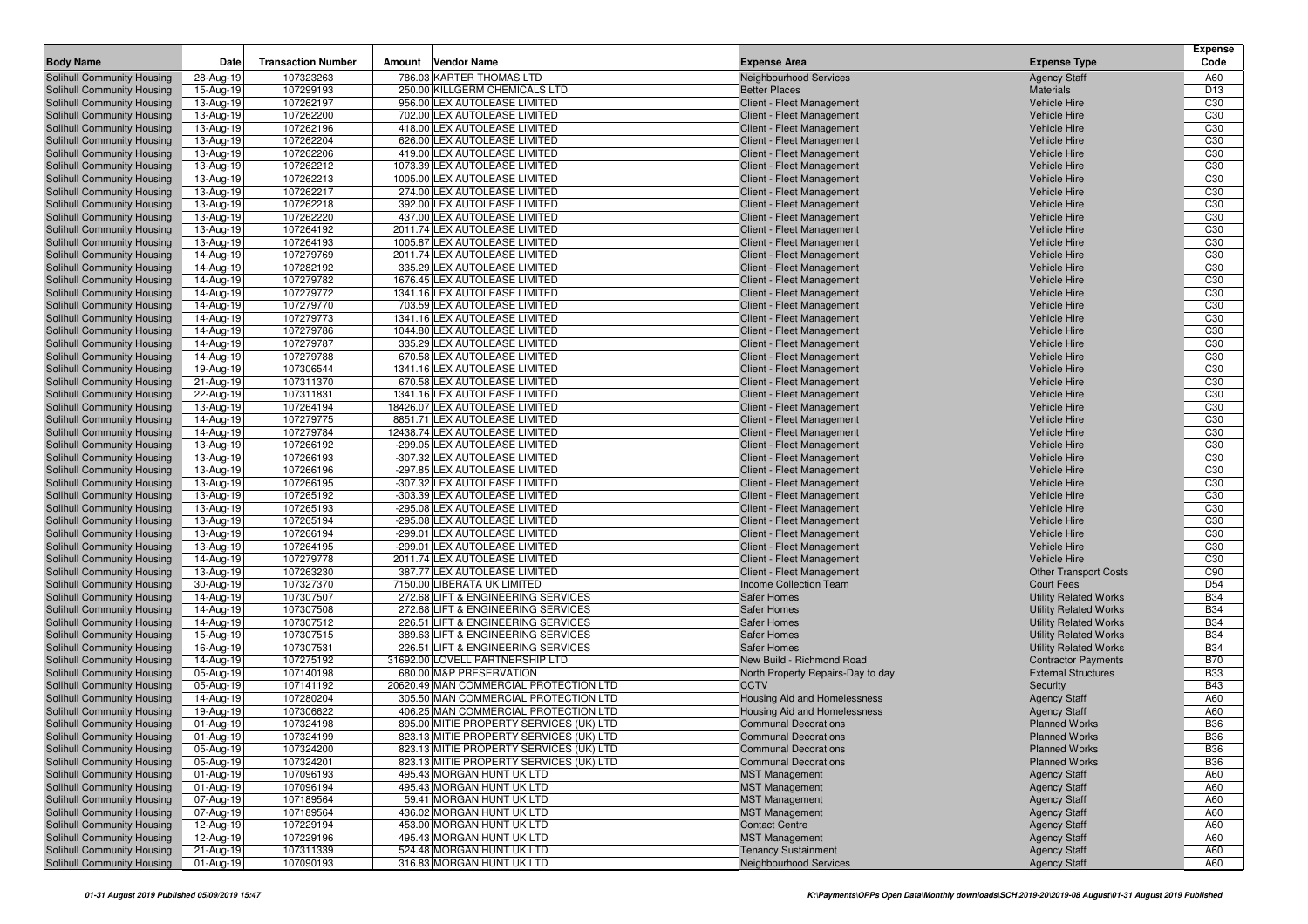|                                                          |                        |                           |        |                                                        |                                                                        |                                            | Expense         |
|----------------------------------------------------------|------------------------|---------------------------|--------|--------------------------------------------------------|------------------------------------------------------------------------|--------------------------------------------|-----------------|
| <b>Body Name</b>                                         | Date                   | <b>Transaction Number</b> | Amount | <b>Vendor Name</b>                                     | <b>Expense Area</b>                                                    | <b>Expense Type</b>                        | Code            |
| Solihull Community Housing                               | 09-Aug-19              | 107217218                 |        | 805.07 MORGAN HUNT UK LTD                              | North Property Repairs-Day to day                                      | <b>Agency Staff</b>                        | A60             |
| Solihull Community Housing                               | 09-Aug-19              | 107217214                 |        | 803.12 MORGAN HUNT UK LTD                              | North Property Repairs-Day to day                                      | <b>Agency Staff</b>                        | A60             |
| Solihull Community Housing                               | 09-Aug-19              | 107218194                 |        | 659.52 MORGAN HUNT UK LTD                              | North Property Repairs-Day to day                                      | <b>Agency Staff</b>                        | A60             |
| Solihull Community Housing                               | 16-Aug-19              | 107304193                 |        | 316.87 MORGAN HUNT UK LTD                              | Neighbourhood Services                                                 | <b>Agency Staff</b>                        | A60             |
| Solihull Community Housing                               | 09-Aug-19              | 107217221                 |        | 834.75 MORGAN HUNT UK LTD                              | North Property Repairs-Day to day                                      | <b>Agency Staff</b>                        | A60             |
| Solihull Community Housing                               | 02-Aug-19              | 107120226                 |        | 495.43 MORGAN HUNT UK LTD                              | <b>MST Management</b>                                                  | <b>Agency Staff</b>                        | A60             |
| Solihull Community Housing                               | 09-Aug-19              | 107217212                 |        | 832.73 MORGAN HUNT UK LTD                              | North Property Repairs-Day to day                                      | <b>Agency Staff</b>                        | A60             |
| Solihull Community Housing                               | 09-Aug-19              | 107218193                 |        | 832.73 MORGAN HUNT UK LTD                              | North Property Repairs-Day to day                                      | <b>Agency Staff</b>                        | A60             |
| Solihull Community Housing                               | 21-Aug-19              | 107311342                 |        | 524.48 MORGAN HUNT UK LTD                              | <b>Tenancy Sustainment</b>                                             | <b>Agency Staff</b>                        | A60             |
| <b>Solihull Community Housing</b>                        | 09-Aug-19              | 107217216                 |        | 797.65 MORGAN HUNT UK LTD                              | North Property Repairs-Day to day                                      | <b>Agency Staff</b>                        | A60             |
| Solihull Community Housing                               | 13-Aug-19              | 107263207                 |        | 843.75 MORGAN HUNT UK LTD                              | North Property Repairs-Day to day                                      | <b>Agency Staff</b>                        | A60             |
| Solihull Community Housing                               | 07-Aug-19              | 107189572                 |        | 453.00 MORGAN HUNT UK LTD                              | <b>Contact Centre</b>                                                  | <b>Agency Staff</b>                        | A60             |
| Solihull Community Housing                               | 07-Aug-19              | 107189575                 |        | 566.25 MORGAN HUNT UK LTD                              | <b>Contact Centre</b>                                                  | <b>Agency Staff</b>                        | A60             |
| Solihull Community Housing                               | 09-Aug-19              | 107221195                 |        | 805.07 MORGAN HUNT UK LTD                              | North Property Repairs-Day to day                                      | <b>Agency Staff</b>                        | A60             |
| Solihull Community Housing                               | 09-Aug-19              | 107221192                 |        | 803.12 MORGAN HUNT UK LTD                              | North Property Repairs-Day to day                                      | <b>Agency Staff</b>                        | A60             |
| Solihull Community Housing                               | 09-Aug-19              | 107220196                 |        | 917.78 MORGAN HUNT UK LTD                              | North Property Repairs-Day to day                                      | <b>Agency Staff</b>                        | A60             |
| Solihull Community Housing                               | 09-Aug-19              | 107220195                 |        | 712.98 MORGAN HUNT UK LTD                              | North Property Repairs-Day to day                                      | <b>Agency Staff</b>                        | A60             |
| Solihull Community Housing                               | 20-Aug-19              | 107308196                 |        | 495.43 MORGAN HUNT UK LTD<br>834.75 MORGAN HUNT UK LTD | <b>MST Management</b>                                                  | <b>Agency Staff</b>                        | A60<br>A60      |
| Solihull Community Housing                               | 09-Aug-19              | 107219195                 |        | 821.77 MORGAN HUNT UK LTD                              | North Property Repairs-Day to day                                      | <b>Agency Staff</b>                        | A60             |
| Solihull Community Housing                               | 09-Aug-19              | 107219196<br>107221197    |        | 832.73 MORGAN HUNT UK LTD                              | North Property Repairs-Day to day                                      | <b>Agency Staff</b>                        | A60             |
| Solihull Community Housing                               | 09-Aug-19              |                           |        | 483.75 MORGAN HUNT UK LTD                              | North Property Repairs-Day to day<br>North Property Repairs-Day to day | <b>Agency Staff</b><br><b>Agency Staff</b> | A60             |
| Solihull Community Housing                               | 09-Aug-19<br>09-Aug-19 | 107220194<br>107218196    |        | 834.75 MORGAN HUNT UK LTD                              |                                                                        |                                            | A60             |
| Solihull Community Housing                               |                        | 107279767                 |        | 453.00 MORGAN HUNT UK LTD                              | North Property Repairs-Day to day<br><b>Contact Centre</b>             | <b>Agency Staff</b>                        | A60             |
| Solihull Community Housing<br>Solihull Community Housing | 14-Aug-19<br>16-Aug-19 | 107302298                 |        | 805.07 MORGAN HUNT UK LTD                              |                                                                        | <b>Agency Staff</b><br><b>Agency Staff</b> | A60             |
| Solihull Community Housing                               | 16-Aug-19              | 107303192                 |        | 644.06 MORGAN HUNT UK LTD                              | North Property Repairs-Day to day<br>North Property Repairs-Day to day |                                            | A60             |
| Solihull Community Housing                               | 16-Aug-19              | 107302291                 |        | 819.68 MORGAN HUNT UK LTD                              | North Property Repairs-Day to day                                      | <b>Agency Staff</b><br><b>Agency Staff</b> | A60             |
| Solihull Community Housing                               | 16-Aug-19              | 107302300                 |        | 659.52 MORGAN HUNT UK LTD                              | North Property Repairs-Day to day                                      | <b>Agency Staff</b>                        | A60             |
| Solihull Community Housing                               | 20-Aug-19              | 107308198                 |        | 495.43 MORGAN HUNT UK LTD                              | <b>MST Management</b>                                                  | <b>Agency Staff</b>                        | A60             |
| Solihull Community Housing                               | 16-Aug-19              | 107302290                 |        | 877.50 MORGAN HUNT UK LTD                              | North Property Repairs-Day to day                                      | <b>Agency Staff</b>                        | A60             |
| Solihull Community Housing                               | 16-Aug-19              | 107302295                 |        | 821.77 MORGAN HUNT UK LTD                              | North Property Repairs-Day to day                                      | <b>Agency Staff</b>                        | A60             |
| Solihull Community Housing                               | 16-Aug-19              | 107302296                 |        | 832.73 MORGAN HUNT UK LTD                              | North Property Repairs-Day to day                                      | <b>Agency Staff</b>                        | A60             |
| Solihull Community Housing                               | 21-Aug-19              | 107311338                 |        | 524.48 MORGAN HUNT UK LTD                              | <b>Tenancy Sustainment</b>                                             | <b>Agency Staff</b>                        | A60             |
| Solihull Community Housing                               | 16-Aug-19              | 107302293                 |        | 638.12 MORGAN HUNT UK LTD                              | North Property Repairs-Day to day                                      | <b>Agency Staff</b>                        | A60             |
| Solihull Community Housing                               | 16-Aug-19              | 107302292                 |        | 834.75 MORGAN HUNT UK LTD                              | North Property Repairs-Day to day                                      | <b>Agency Staff</b>                        | A60             |
| Solihull Community Housing                               | 22-Aug-19              | 107311755                 |        | 453.00 MORGAN HUNT UK LTD                              | <b>Contact Centre</b>                                                  | <b>Agency Staff</b>                        | A60             |
| Solihull Community Housing                               | 27-Aug-19              | 107316460                 |        | 805.07 MORGAN HUNT UK LTD                              | North Property Repairs-Day to day                                      | <b>Agency Staff</b>                        | A60             |
| Solihull Community Housing                               | 27-Aug-19              | 107316457                 |        | 806.82 MORGAN HUNT UK LTD                              | North Property Repairs-Day to day                                      | <b>Agency Staff</b>                        | A60             |
| Solihull Community Housing                               | 27-Aug-19              | 107316508                 |        | 761.67 MORGAN HUNT UK LTD                              | North Property Repairs-Day to day                                      | <b>Agency Staff</b>                        | A60             |
| Solihull Community Housing                               | 27-Aug-19              | 107316470                 |        | 552.60 MORGAN HUNT UK LTD                              | North Property Repairs-Day to day                                      | <b>Agency Staff</b>                        | A60             |
| Solihull Community Housing                               | 27-Aug-19              | 107316459                 |        | 832.73 MORGAN HUNT UK LTD                              | North Property Repairs-Day to day                                      | <b>Agency Staff</b>                        | A60             |
| Solihull Community Housing                               | 27-Aug-19              | 107316461                 |        | 855.23 MORGAN HUNT UK LTD                              | North Property Repairs-Day to day                                      | <b>Agency Staff</b>                        | A60             |
| Solihull Community Housing                               | 21-Aug-19              | 107311494                 |        | 526.39 MORGAN HUNT UK LTD                              | <b>Tenancy Sustainment</b>                                             | <b>Agency Staff</b>                        | A60             |
| Solihull Community Housing                               | 27-Aug-19              | 107316507                 |        | 752.50 MORGAN HUNT UK LTD                              | North Property Repairs-Day to day                                      | <b>Agency Staff</b>                        | A60             |
| Solihull Community Housing                               | 01-Aug-19              | 107191195                 |        | 223.00 MOSSVALE MAINTENANCE & SEALING SERVICES LTD     | <b>Safer Homes</b>                                                     | <b>Utility Related Works</b>               | <b>B34</b>      |
| Solihull Community Housing                               | 01-Aug-19              | 107191197                 |        | 382.10 MOSSVALE MAINTENANCE & SEALING SERVICES LTD     | <b>Safer Homes</b>                                                     | <b>Utility Related Works</b>               | <b>B34</b>      |
| Solihull Community Housing                               | 01-Aug-19              | 107191198                 |        | 303.55 MOSSVALE MAINTENANCE & SEALING SERVICES LTD     | <b>Safer Homes</b>                                                     | <b>Utility Related Works</b>               | <b>B34</b>      |
| Solihull Community Housing                               | 01-Aug-19              | 107191199                 |        | 303.55 MOSSVALE MAINTENANCE & SEALING SERVICES LTD     | <b>Safer Homes</b>                                                     | <b>Utility Related Works</b>               | <b>B34</b>      |
| Solihull Community Housing                               | 01-Aug-19              | 107253212                 |        | 1068.00 MOSSVALE MAINTENANCE & SEALING SERVICES LTD    | Safer Homes                                                            | <b>Utility Related Works</b>               | <b>B34</b>      |
| Solihull Community Housing                               | 08-Aug-19              | 107253216                 |        | 1009.25 MOSSVALE MAINTENANCE & SEALING SERVICES LTD    | Safer Homes                                                            | <b>Utility Related Works</b>               | <b>B34</b>      |
| Solihull Community Housing                               | 08-Aug-19              | 107253217                 |        | 1019.55 MOSSVALE MAINTENANCE & SEALING SERVICES LTD    | <b>Safer Homes</b>                                                     | <b>Utility Related Works</b>               | <b>B34</b>      |
| Solihull Community Housing                               | 01-Aug-19              | 107253220                 |        | 554.50 MOSSVALE MAINTENANCE & SEALING SERVICES LTD     | Safer Homes                                                            | <b>Utility Related Works</b>               | <b>B34</b>      |
| Solihull Community Housing                               | 06-Aug-19              | 107209193                 |        | 294.00 NATIONAL PLASTICS                               | Stores-Stores and delivery                                             | Stocks                                     | R <sub>10</sub> |
| Solihull Community Housing                               | 06-Aug-19              | 107209193                 |        | 45.00 NATIONAL PLASTICS                                | Stores-Stores and delivery                                             | <b>Stocks</b>                              | R <sub>10</sub> |
| Solihull Community Housing                               | 06-Aug-19              | 107209194                 |        | 105.00 NATIONAL PLASTICS                               | Stores-Stores and delivery                                             | <b>Stocks</b>                              | R <sub>10</sub> |
| Solihull Community Housing                               | 06-Aug-19              | 107209194                 |        | 300.00 NATIONAL PLASTICS                               | Stores-Stores and delivery                                             | <b>Stocks</b>                              | R <sub>10</sub> |
| Solihull Community Housing                               | 06-Aug-19              | 107209194                 |        | 20.36 NATIONAL PLASTICS                                | Stores-Stores and delivery                                             | <b>Stocks</b>                              | R <sub>10</sub> |
| Solihull Community Housing                               | 06-Aug-19              | 107209194                 |        | 25.20 NATIONAL PLASTICS                                | Stores-Stores and delivery                                             | <b>Stocks</b>                              | R <sub>10</sub> |
| Solihull Community Housing                               | 06-Aug-19              | 107209194                 |        | 45.00 NATIONAL PLASTICS                                | Stores-Stores and delivery                                             | <b>Stocks</b>                              | R <sub>10</sub> |
| Solihull Community Housing                               | 15-Aug-19              | 107306592                 |        | 105.00 NATIONAL PLASTICS                               | Stores-Stores and delivery                                             | <b>Stocks</b>                              | R <sub>10</sub> |
| Solihull Community Housing                               | 15-Aug-19              | 107306592                 |        | 200.00 NATIONAL PLASTICS                               | Stores-Stores and delivery                                             | <b>Stocks</b>                              | R <sub>10</sub> |
| Solihull Community Housing                               | 15-Aug-19              | 107306592                 |        | 45.00 NATIONAL PLASTICS                                | Stores-Stores and delivery                                             | <b>Stocks</b>                              | R <sub>10</sub> |
| Solihull Community Housing                               | 01-Aug-19              | 107209213                 |        | 1207.50 NATIONAL SAFETY SUPPLIES                       | Stores-Stores and delivery                                             | <b>Stocks</b>                              | R <sub>10</sub> |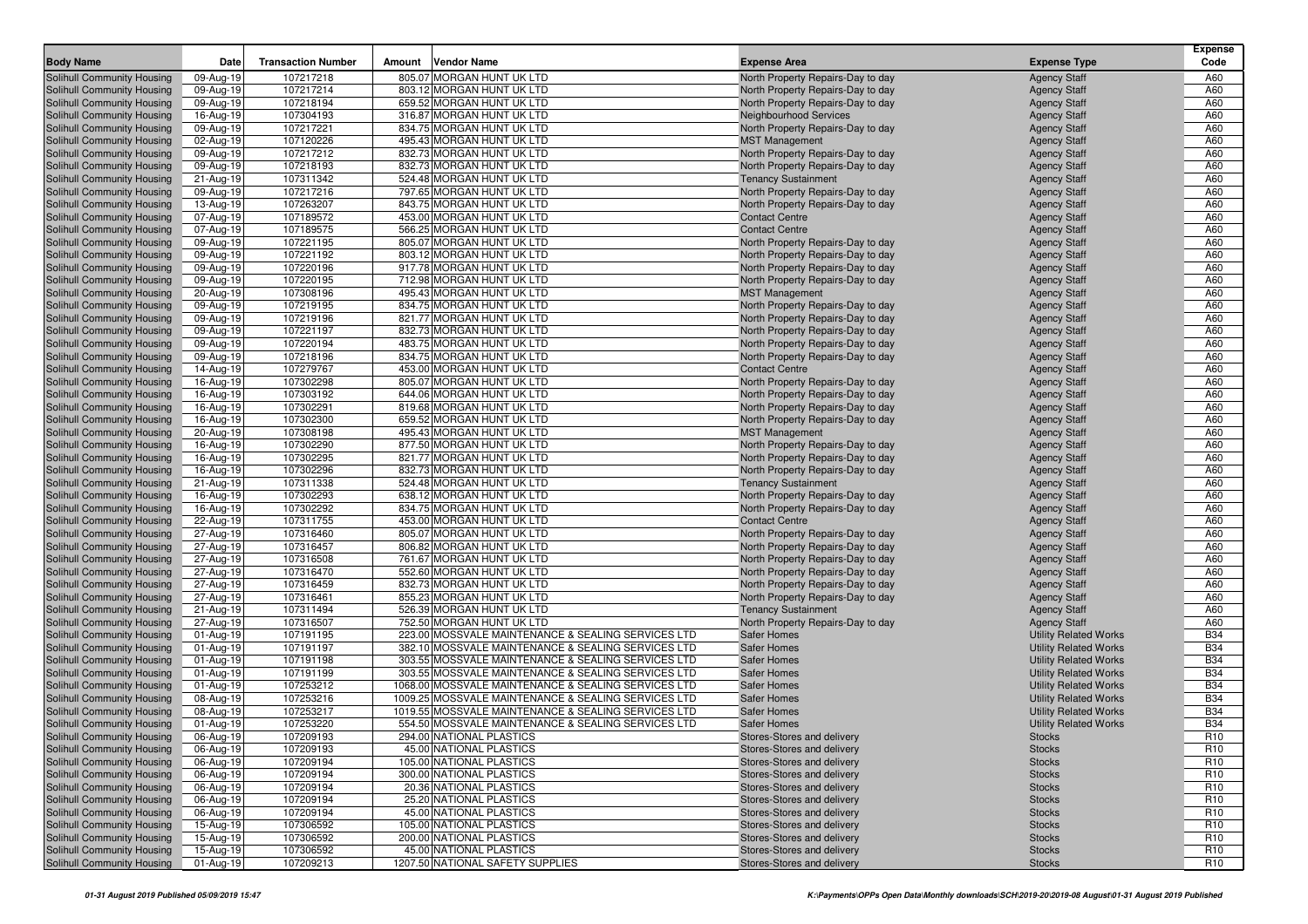| <b>Body Name</b>                                         | Date                   | <b>Transaction Number</b> | <b>Vendor Name</b><br>Amount                                    | <b>Expense Area</b>                                       | <b>Expense Type</b>                        | <b>Expense</b><br>Code             |
|----------------------------------------------------------|------------------------|---------------------------|-----------------------------------------------------------------|-----------------------------------------------------------|--------------------------------------------|------------------------------------|
| Solihull Community Housing                               | 01-Aug-19              | 107209213                 | 386.40 NATIONAL SAFETY SUPPLIES                                 | Stores-Stores and delivery                                | <b>Stocks</b>                              | R <sub>10</sub>                    |
| Solihull Community Housing                               | 01-Aug-19              | 107209213                 | 2242.50 NATIONAL SAFETY SUPPLIES                                | Stores-Stores and delivery                                | <b>Stocks</b>                              | R <sub>10</sub>                    |
| Solihull Community Housing                               | 01-Aug-19              | 107209213                 | 124.20 NATIONAL SAFETY SUPPLIES                                 | Stores-Stores and delivery                                | <b>Stocks</b>                              | R <sub>10</sub>                    |
| Solihull Community Housing                               | 01-Aug-19              | 107209213                 | 2915.25 NATIONAL SAFETY SUPPLIES                                | Stores-Stores and delivery                                | <b>Stocks</b>                              | R <sub>10</sub>                    |
| Solihull Community Housing                               | 01-Aug-19              | 107209213                 | 525.20 NATIONAL SAFETY SUPPLIES                                 | Stores-Stores and delivery                                | <b>Stocks</b>                              | R <sub>10</sub>                    |
| Solihull Community Housing                               | 01-Aug-19              | 107209213                 | 63.80 NATIONAL SAFETY SUPPLIES                                  | Stores-Stores and delivery                                | <b>Stocks</b>                              | R <sub>10</sub>                    |
| Solihull Community Housing                               | 01-Aug-19              | 107209213                 | 192.00 NATIONAL SAFETY SUPPLIES                                 | Stores-Stores and delivery                                | <b>Stocks</b>                              | R <sub>10</sub>                    |
| Solihull Community Housing                               | 01-Aug-19              | 107209213                 | 576.00 NATIONAL SAFETY SUPPLIES                                 | Stores-Stores and delivery                                | <b>Stocks</b>                              | R <sub>10</sub>                    |
| Solihull Community Housing                               | 01-Aug-19              | 107209213                 | 76.80 NATIONAL SAFETY SUPPLIES                                  | Stores-Stores and delivery                                | <b>Stocks</b>                              | R <sub>10</sub>                    |
| Solihull Community Housing                               | 01-Aug-19              | 107209214                 | 224.20 NATIONAL SAFETY SUPPLIES                                 | Stores-Stores and delivery                                | <b>Stocks</b>                              | R <sub>10</sub>                    |
| Solihull Community Housing                               | 01-Aug-19              | 107209214                 | 292.90 NATIONAL SAFETY SUPPLIES                                 | Stores-Stores and delivery                                | <b>Stocks</b>                              | R <sub>10</sub>                    |
| Solihull Community Housing                               | 01-Aug-19              | 107209214                 | 115.20 NATIONAL SAFETY SUPPLIES                                 | Stores-Stores and delivery                                | <b>Stocks</b>                              | R <sub>10</sub>                    |
| Solihull Community Housing                               | 01-Aug-19              | 107133247                 | 855.05 NATIONAL SAFETY SUPPLIES                                 | Stores-Stores and delivery                                | <b>Stocks</b>                              | R <sub>10</sub>                    |
| Solihull Community Housing                               | 01-Aug-19              | 107133247                 | 975.00 NATIONAL SAFETY SUPPLIES                                 | Stores-Stores and delivery                                | <b>Stocks</b>                              | R <sub>10</sub>                    |
| Solihull Community Housing                               | 01-Aug-19              | 107133247                 | 126.20 NATIONAL SAFETY SUPPLIES                                 | Stores-Stores and delivery                                | <b>Stocks</b>                              | R <sub>10</sub>                    |
| Solihull Community Housing                               | 01-Aug-19              | 107133247                 | 270.40 NATIONAL SAFETY SUPPLIES                                 | Stores-Stores and delivery                                | <b>Stocks</b>                              | R <sub>10</sub>                    |
| Solihull Community Housing                               | 01-Aug-19              | 107209215                 | 17.50 NATIONAL SAFETY SUPPLIES                                  | Stores-Stores and delivery                                | <b>Stocks</b>                              | R <sub>10</sub>                    |
| Solihull Community Housing                               | 01-Aug-19              | 107209215                 | 174.50 NATIONAL SAFETY SUPPLIES                                 | Stores-Stores and delivery                                | <b>Stocks</b>                              | R <sub>10</sub>                    |
| Solihull Community Housing                               | 01-Aug-19              | 107209215                 | 5.60 NATIONAL SAFETY SUPPLIES                                   | Stores-Stores and delivery                                | <b>Stocks</b>                              | R <sub>10</sub>                    |
| Solihull Community Housing                               | 01-Aug-19              | 107209215                 | 32.50 NATIONAL SAFETY SUPPLIES                                  | Stores-Stores and delivery                                | <b>Stocks</b>                              | R <sub>10</sub>                    |
| Solihull Community Housing                               | 01-Aug-19              | 107209215                 | 76.05 NATIONAL SAFETY SUPPLIES<br>5.10 NATIONAL SAFETY SUPPLIES | Stores-Stores and delivery                                | <b>Stocks</b>                              | R <sub>10</sub><br>R <sub>10</sub> |
| Solihull Community Housing<br>Solihull Community Housing | 02-Aug-19<br>02-Aug-19 | 107185208<br>107185208    | 65.00 NATIONAL SAFETY SUPPLIES                                  | Stores-Stores and delivery<br>Stores-Stores and delivery  | <b>Stocks</b><br><b>Stocks</b>             | R <sub>10</sub>                    |
| Solihull Community Housing                               | 02-Aug-19              | 107185208                 | 53.50 NATIONAL SAFETY SUPPLIES                                  | Stores-Stores and delivery                                | <b>Stocks</b>                              | R <sub>10</sub>                    |
| Solihull Community Housing                               | 02-Aug-19              | 107185208                 | 77.50 NATIONAL SAFETY SUPPLIES                                  | Stores-Stores and delivery                                | <b>Stocks</b>                              | R <sub>10</sub>                    |
| Solihull Community Housing                               | 02-Aug-19              | 107185208                 | 20.00 NATIONAL SAFETY SUPPLIES                                  | Stores-Stores and delivery                                | <b>Stocks</b>                              | R <sub>10</sub>                    |
| Solihull Community Housing                               | 06-Aug-19              | 107311776                 | 392.00 NATIONAL SAFETY SUPPLIES                                 | Stores-Stores and delivery                                | <b>Stocks</b>                              | R <sub>10</sub>                    |
| Solihull Community Housing                               | 06-Aug-19              | 107311776                 | 65.00 NATIONAL SAFETY SUPPLIES                                  | Stores-Stores and delivery                                | <b>Stocks</b>                              | R <sub>10</sub>                    |
| Solihull Community Housing                               | 20-Aug-19              | 107311777                 | 10.80 NATIONAL SAFETY SUPPLIES                                  | Stores-Stores and delivery                                | <b>Stocks</b>                              | R <sub>10</sub>                    |
| Solihull Community Housing                               | 20-Aug-19              | 107311777                 | 47.40 NATIONAL SAFETY SUPPLIES                                  | Stores-Stores and delivery                                | <b>Stocks</b>                              | R <sub>10</sub>                    |
| Solihull Community Housing                               | 20-Aug-19              | 107311777                 | 7.80 NATIONAL SAFETY SUPPLIES                                   | Stores-Stores and delivery                                | <b>Stocks</b>                              | R <sub>10</sub>                    |
| Solihull Community Housing                               | 20-Aug-19              | 107311777                 | 21.60 NATIONAL SAFETY SUPPLIES                                  | Stores-Stores and delivery                                | <b>Stocks</b>                              | R <sub>10</sub>                    |
| Solihull Community Housing                               | 20-Aug-19              | 107311777                 | 234.60 NATIONAL SAFETY SUPPLIES                                 | Stores-Stores and delivery                                | <b>Stocks</b>                              | R <sub>10</sub>                    |
| Solihull Community Housing                               | 20-Aug-19              | 107311777                 | 106.80 NATIONAL SAFETY SUPPLIES                                 | Stores-Stores and delivery                                | <b>Stocks</b>                              | R <sub>10</sub>                    |
| Solihull Community Housing                               | 01-Aug-19              | 107311621                 | 297.00 N-CAP FLOORING LTD                                       | North Property Repairs-Voids                              | Voids                                      | <b>B38</b>                         |
| Solihull Community Housing                               | 01-Aug-19              | 107311622                 | 670.80 N-CAP FLOORING LTD                                       | North Property Repairs-Day to day                         | <b>Internal Works</b>                      | <b>B31</b>                         |
| Solihull Community Housing                               | 01-Aug-19              | 107311623                 | 349.65 N-CAP FLOORING LTD                                       | North Property Repairs-Day to day                         | <b>Internal Works</b>                      | <b>B31</b>                         |
| Solihull Community Housing                               | 01-Aug-19              | 107311624                 | 369.08 N-CAP FLOORING LTD                                       | North Property Repairs-Day to day                         | <b>Internal Works</b>                      | <b>B31</b>                         |
| Solihull Community Housing                               | 01-Aug-19              | 107311625                 | 270.45 N-CAP FLOORING LTD                                       | North Property Repairs-Day to day                         | <b>Internal Works</b>                      | <b>B31</b>                         |
| Solihull Community Housing                               | 01-Aug-19              | 107311626                 | 310.08 N-CAP FLOORING LTD                                       | Public Sector - Minor Works                               | <b>Contractor Payments</b>                 | <b>B70</b>                         |
| Solihull Community Housing                               | 01-Aug-19              | 107253240                 | 264.48 N-CAP FLOORING LTD                                       | North Property Repairs-Day to day                         | <b>Internal Works</b>                      | <b>B31</b>                         |
| Solihull Community Housing                               | 01-Aug-19              | 107253241                 | 579.64 N-CAP FLOORING LTD                                       | North Property Repairs-Day to day                         | <b>Internal Works</b>                      | <b>B31</b>                         |
| Solihull Community Housing                               | 01-Aug-19              | 107253242                 | 288.48 N-CAP FLOORING LTD                                       | North Property Repairs-Voids                              | Voids                                      | <b>B38</b>                         |
| Solihull Community Housing                               | 02-Aug-19              | 107253243                 | 954.72 N-CAP FLOORING LTD                                       | North Property Repairs-Voids                              | Voids                                      | <b>B38</b>                         |
| Solihull Community Housing                               | 02-Aug-19              | 107253244                 | 288.48 N-CAP FLOORING LTD                                       | North Property Repairs-Voids                              | Voids                                      | <b>B38</b>                         |
| Solihull Community Housing                               | 05-Aug-19              | 107311627                 | 797.40 N-CAP FLOORING LTD                                       | North Property Repairs-Voids                              | Voids                                      | <b>B38</b>                         |
| Solihull Community Housing                               | 06-Aug-19              | 107311628                 | 240.48 N-CAP FLOORING LTD                                       | North Property Repairs-Day to day                         | <b>Internal Works</b>                      | <b>B31</b>                         |
| Solihull Community Housing                               | 06-Aug-19              | 107311630                 | 321.68 N-CAP FLOORING LTD                                       | North Property Repairs-Day to day                         | <b>Internal Works</b>                      | <b>B31</b>                         |
| Solihull Community Housing                               | 07-Aug-19              | 107311631                 | 238.68 N-CAP FLOORING LTD                                       | North Property Repairs-Voids                              | Voids                                      | <b>B38</b>                         |
| Solihull Community Housing                               | 08-Aug-19              | 107324194                 | 310.80 N-CAP FLOORING LTD                                       | North Property Repairs-Voids                              | Voids                                      | <b>B38</b>                         |
| Solihull Community Housing                               | 08-Aug-19              | 107311633                 | 210.42 N-CAP FLOORING LTD                                       | North Property Repairs-Voids                              | Voids                                      | <b>B38</b>                         |
| Solihull Community Housing                               | 12-Aug-19              | 107311634                 | 398.61 N-CAP FLOORING LTD                                       | North Property Repairs-Day to day                         | <b>Internal Works</b>                      | <b>B31</b>                         |
| Solihull Community Housing                               | 14-Aug-19              | 107311636                 | 1209.12 N-CAP FLOORING LTD                                      | North Property Repairs-Day to day                         | <b>Internal Works</b>                      | <b>B31</b>                         |
| Solihull Community Housing                               | 21-Aug-19              | 107311321                 | 1238.93 NEOPOST LTD                                             | <b>Endeavour House</b>                                    | Postages                                   | D <sub>21</sub>                    |
| Solihull Community Housing                               | 16-Aug-19              | 107305017                 | 335.50 NIYAA PEOPLE                                             | Business Support - MST Back Office Support                | <b>Agency Staff</b>                        | A60                                |
| Solihull Community Housing<br>Solihull Community Housing | 16-Aug-19<br>22-Aug-19 | 107305018<br>107312049    | 564.25 NIYAA PEOPLE<br>592.00 NIYAA PEOPLE                      | Business Support - MST Back Office Support                | <b>Agency Staff</b>                        | A60<br>A60                         |
| Solihull Community Housing                               | 22-Aug-19              | 107312044                 | 539.00 NIYAA PEOPLE                                             | North Property Repairs-Day to day<br><b>Better Places</b> | <b>Agency Staff</b><br><b>Agency Staff</b> | A60                                |
| Solihull Community Housing                               | 16-Aug-19              | 107305015                 | 388.88 NIYAA PEOPLE                                             | Business Support - MST Back Office Support                | <b>Agency Staff</b>                        | A60                                |
| Solihull Community Housing                               | 19-Aug-19              | 107306193                 | 383.50 NIYAA PEOPLE                                             | <b>Better Places</b>                                      | <b>Agency Staff</b>                        | A60                                |
| Solihull Community Housing                               | 22-Aug-19              | 107312048                 | 440.00 NIYAA PEOPLE                                             | North Property Repairs-Day to day                         | <b>Agency Staff</b>                        | A60                                |
| Solihull Community Housing                               | 16-Aug-19              | 107305016                 | 564.25 NIYAA PEOPLE                                             | Business Support - MST Back Office Support                | <b>Agency Staff</b>                        | A60                                |
| Solihull Community Housing                               | 22-Aug-19              | 107312053                 | 690.49 NIYAA PEOPLE                                             | North Property Repairs-Day to day                         | <b>Agency Staff</b>                        | A60                                |
|                                                          |                        |                           |                                                                 |                                                           |                                            |                                    |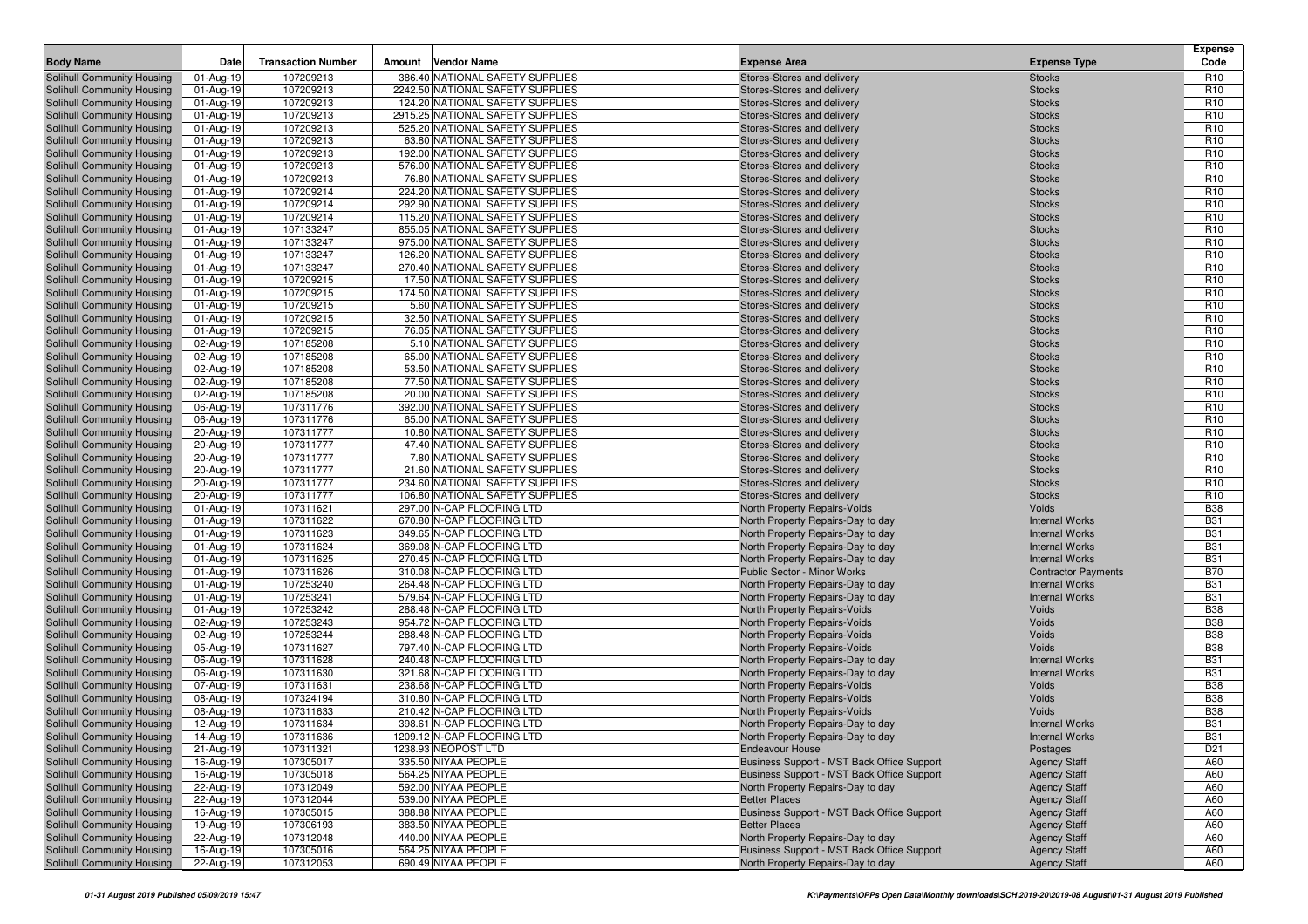| <b>Body Name</b>                                         |                         | <b>Transaction Number</b> |        | <b>Vendor Name</b>                                                                 |                                                                        |                                                          | <b>Expense</b><br>Code   |
|----------------------------------------------------------|-------------------------|---------------------------|--------|------------------------------------------------------------------------------------|------------------------------------------------------------------------|----------------------------------------------------------|--------------------------|
|                                                          | Date                    |                           | Amount |                                                                                    | <b>Expense Area</b>                                                    | <b>Expense Type</b>                                      |                          |
| Solihull Community Housing                               | 20-Aug-19               | 107307480                 |        | 352.36 NIYAA PEOPLE                                                                | Business Support - MST Back Office Support                             | <b>Agency Staff</b>                                      | A60                      |
| Solihull Community Housing                               | 20-Aug-19               | 107307480<br>107098233    |        | 181.39 NIYAA PEOPLE<br>592.00 NIYAA PEOPLE                                         | Business Support - MST Back Office Support                             | <b>Agency Staff</b>                                      | A60<br>A60               |
| Solihull Community Housing<br>Solihull Community Housing | 01-Aug-19<br>01-Aug-19  | 107103194                 |        | 626.17 NIYAA PEOPLE                                                                | North Property Repairs-Day to day<br><b>Executive Team Support</b>     | <b>Agency Staff</b><br><b>Agency Staff</b>               | A60                      |
| Solihull Community Housing                               | 12-Aug-19               | 107231205                 |        | 539.00 NIYAA PEOPLE                                                                | <b>Better Places</b>                                                   | <b>Agency Staff</b>                                      | A60                      |
| Solihull Community Housing                               | 22-Aug-19               | 107312051                 |        | 688.94 NIYAA PEOPLE                                                                | North Property Repairs-Day to day                                      | <b>Agency Staff</b>                                      | A60                      |
| Solihull Community Housing                               | 02-Aug-19               | 107124192                 |        | 501.50 NIYAA PEOPLE                                                                | North Property Repairs-Day to day                                      | <b>Agency Staff</b>                                      | A60                      |
| Solihull Community Housing                               | 12-Aug-19               | 107231202                 |        | 481.00 NIYAA PEOPLE                                                                | <b>Better Places</b>                                                   | <b>Agency Staff</b>                                      | A60                      |
| Solihull Community Housing                               | 12-Aug-19               | 107231203                 |        | 448.50 NIYAA PEOPLE                                                                | <b>Better Places</b>                                                   | <b>Agency Staff</b>                                      | A60                      |
| Solihull Community Housing                               | 22-Aug-19               | 107312050                 |        | 592.00 NIYAA PEOPLE                                                                | North Property Repairs-Day to day                                      | <b>Agency Staff</b>                                      | A60                      |
| Solihull Community Housing                               | 02-Aug-19               | 107132192                 |        | 688.94 NIYAA PEOPLE                                                                | North Property Repairs-Day to day                                      | <b>Agency Staff</b>                                      | A60                      |
| Solihull Community Housing                               | 02-Aug-19               | 107132193                 |        | 629.00 NIYAA PEOPLE                                                                | North Property Repairs-Day to day                                      | <b>Agency Staff</b>                                      | A60                      |
| Solihull Community Housing                               | 20-Aug-19               | 107307483                 |        | 481.00 NIYAA PEOPLE                                                                | <b>Better Places</b>                                                   | <b>Agency Staff</b>                                      | A60                      |
| Solihull Community Housing                               | 20-Aug-19               | 107307481                 |        | 533.00 NIYAA PEOPLE                                                                | <b>Better Places</b>                                                   | <b>Agency Staff</b>                                      | A60                      |
| Solihull Community Housing                               | 09-Aug-19               | 107222267                 |        | 592.00 NIYAA PEOPLE                                                                | North Property Repairs-Day to day                                      | <b>Agency Staff</b>                                      | A60                      |
| Solihull Community Housing                               | 09-Aug-19               | 107221198                 |        | 382.50 NIYAA PEOPLE                                                                | North Property Repairs-Day to day                                      | <b>Agency Staff</b>                                      | A60                      |
| Solihull Community Housing                               | 21-Aug-19               | 107311356                 |        | 558.60 NIYAA PEOPLE                                                                | North Property Repairs-Day to day                                      | <b>Agency Staff</b>                                      | A60                      |
| Solihull Community Housing                               | 09-Aug-19               | 107221200                 |        | 688.94 NIYAA PEOPLE                                                                | North Property Repairs-Day to day                                      | <b>Agency Staff</b>                                      | A60                      |
| Solihull Community Housing                               | 09-Aug-19               | 107221199                 |        | 646.00 NIYAA PEOPLE                                                                | North Property Repairs-Day to day                                      | <b>Agency Staff</b>                                      | A60                      |
| Solihull Community Housing                               | 21-Aug-19               | 107311355                 |        | 688.94 NIYAA PEOPLE                                                                | North Property Repairs-Day to day                                      | <b>Agency Staff</b>                                      | A60                      |
| Solihull Community Housing                               | 08-Aug-19               | 107196195                 |        | 629.00 NIYAA PEOPLE                                                                | <b>Executive Team Support</b>                                          | <b>Agency Staff</b>                                      | A60<br>A60               |
| Solihull Community Housing<br>Solihull Community Housing | 14-Aug-19<br>15-Aug-19  | 107281192<br>107288296    |        | 629.00 NIYAA PEOPLE<br>370.50 NIYAA PEOPLE                                         | <b>Executive Team Support</b><br><b>Better Places</b>                  | <b>Agency Staff</b><br><b>Agency Staff</b>               | A60                      |
| Solihull Community Housing                               | 15-Aug-19               | 107289193                 |        | 539.00 NIYAA PEOPLE                                                                | <b>Better Places</b>                                                   | <b>Agency Staff</b>                                      | A60                      |
| Solihull Community Housing                               | 22-Aug-19               | 107312046                 |        | 688.94 NIYAA PEOPLE                                                                | North Property Repairs-Day to day                                      | <b>Agency Staff</b>                                      | A60                      |
| Solihull Community Housing                               | 22-Aug-19               | 107312047                 |        | 497.25 NIYAA PEOPLE                                                                | North Property Repairs-Day to day                                      | <b>Agency Staff</b>                                      | A60                      |
| Solihull Community Housing                               | 16-Aug-19               | 107302301                 |        | 671.50 NIYAA PEOPLE                                                                | North Property Repairs-Day to day                                      | <b>Agency Staff</b>                                      | A60                      |
| Solihull Community Housing                               | 21-Aug-19               | 107311306                 |        | 508.58 NIYAA PEOPLE                                                                | <b>Executive Team Support</b>                                          | <b>Agency Staff</b>                                      | A60                      |
| Solihull Community Housing                               | 27-Aug-19               | 107316466                 |        | 501.50 NIYAA PEOPLE                                                                | North Property Repairs-Day to day                                      | <b>Agency Staff</b>                                      | A60                      |
| Solihull Community Housing                               | 21-Aug-19               | 107311332                 |        | 369.75 NIYAA PEOPLE                                                                | North Property Repairs-Day to day                                      | <b>Agency Staff</b>                                      | A60                      |
| Solihull Community Housing                               | 21-Aug-19               | 107311331                 |        | 360.00 NIYAA PEOPLE                                                                | North Property Repairs-Day to day                                      | <b>Agency Staff</b>                                      | A60                      |
| Solihull Community Housing                               | 21-Aug-19               | 107311330                 |        | 536.00 NIYAA PEOPLE                                                                | North Property Repairs-Day to day                                      | <b>Agency Staff</b>                                      | A60                      |
| Solihull Community Housing                               | 27-Aug-19               | 107316468                 |        | 688.94 NIYAA PEOPLE                                                                | North Property Repairs-Day to day                                      | <b>Agency Staff</b>                                      | A60                      |
| Solihull Community Housing                               | 29-Aug-19               | 107326925                 |        | 526.50 NIYAA PEOPLE                                                                | <b>Better Places</b>                                                   | <b>Agency Staff</b>                                      | A60                      |
| Solihull Community Housing                               | 29-Aug-19               | 107326927                 |        | 431.20 NIYAA PEOPLE                                                                | <b>Better Places</b>                                                   | <b>Agency Staff</b>                                      | A60                      |
| Solihull Community Housing                               | 28-Aug-19               | 107322300                 |        | 621.92 NIYAA PEOPLE                                                                | <b>Executive Team Support</b>                                          | <b>Agency Staff</b>                                      | A60                      |
| Solihull Community Housing                               | 28-Aug-19               | 107323261                 |        | 279.30 NIYAA PEOPLE                                                                | North Property Repairs-Day to day                                      | <b>Agency Staff</b>                                      | A60                      |
| Solihull Community Housing                               | 02-Aug-19               | 107120224                 |        | 598.38 NPOWER                                                                      | Private Sector Leasing (Former)                                        | Electricity                                              | <b>B11</b><br><b>B33</b> |
| Solihull Community Housing<br>Solihull Community Housing | 01-Aug-19<br>01-Aug-19  | 107253223<br>107253224    |        | 570.42 OAKLEAF COMMERCIAL SERVICES LTD<br>570.42 OAKLEAF COMMERCIAL SERVICES LTD   | North Property Repairs-Day to day<br>North Property Repairs-Day to day | <b>External Structures</b><br><b>External Structures</b> | <b>B33</b>               |
| Solihull Community Housing                               | 01-Aug-19               | 107253226                 |        | 250.45 OAKLEAF COMMERCIAL SERVICES LTD                                             | North Property Repairs-Day to day                                      | <b>Internal Works</b>                                    | <b>B31</b>               |
| Solihull Community Housing                               | 01-Aug-19               | 107253228                 |        | 268.28 OAKLEAF COMMERCIAL SERVICES LTD                                             | North Property Repairs-Day to day                                      | <b>Internal Works</b>                                    | <b>B31</b>               |
| Solihull Community Housing                               | 01-Aug-19               | 107253229                 |        | 268.28 OAKLEAF COMMERCIAL SERVICES LTD                                             | North Property Repairs-Day to day                                      | <b>Internal Works</b>                                    | <b>B31</b>               |
| Solihull Community Housing                               | 01-Aug-19               | 107253236                 |        | 764.00 OAKLEAF COMMERCIAL SERVICES LTD                                             | North Property Repairs-Voids                                           | Voids                                                    | <b>B38</b>               |
| Solihull Community Housing                               | 01-Aug-19               | 107199193                 |        | 4442.26 OAKLEAF COMMERCIAL SERVICES LTD                                            | Low Rise window Replacement                                            | <b>Contractor Payments</b>                               | <b>B70</b>               |
| Solihull Community Housing                               | 01-Aug-19               | 107199193                 |        | 4654.87 OAKLEAF COMMERCIAL SERVICES LTD                                            | Low Rise window Replacement                                            | <b>Contractor Payments</b>                               | <b>B70</b>               |
| Solihull Community Housing                               | 01-Aug-19               | 107199193                 |        | 2832.03 OAKLEAF COMMERCIAL SERVICES LTD                                            | Low Rise window Replacement                                            | <b>Contractor Payments</b>                               | <b>B70</b>               |
| Solihull Community Housing                               | 01-Aug-19               | 107199193                 |        | 2832.03 OAKLEAF COMMERCIAL SERVICES LTD                                            | Low Rise window Replacement                                            | <b>Contractor Payments</b>                               | <b>B70</b>               |
| Solihull Community Housing                               | 01-Aug-19               | 107199193                 |        | 4654.87 OAKLEAF COMMERCIAL SERVICES LTD                                            | Low Rise window Replacement                                            | <b>Contractor Payments</b>                               | <b>B70</b>               |
| Solihull Community Housing                               | 01-Aug-19               | 107199193                 |        | 4224.34 OAKLEAF COMMERCIAL SERVICES LTD                                            | Low Rise window Replacement                                            | <b>Contractor Payments</b>                               | <b>B70</b>               |
| Solihull Community Housing                               | 01-Aug-19               | 107199193                 |        | 4224.34 OAKLEAF COMMERCIAL SERVICES LTD                                            | Low Rise window Replacement                                            | <b>Contractor Payments</b>                               | <b>B70</b>               |
| Solihull Community Housing                               | 01-Aug-19               | 107199193                 |        | 4224.34 OAKLEAF COMMERCIAL SERVICES LTD                                            | Low Rise window Replacement                                            | <b>Contractor Payments</b>                               | <b>B70</b>               |
| <b>Solihull Community Housing</b>                        | $\overline{01-Aug}$ -19 | 107199193                 |        | 2606.58 OAKLEAF COMMERCIAL SERVICES LTD                                            | Low Rise window Replacement                                            | <b>Contractor Payments</b>                               | <b>B70</b>               |
| Solihull Community Housing                               | 01-Aug-19               | 107199193                 |        | 2213.68 OAKLEAF COMMERCIAL SERVICES LTD                                            | Low Rise window Replacement                                            | <b>Contractor Payments</b>                               | <b>B70</b>               |
| Solihull Community Housing                               | 01-Aug-19               | 107199193                 |        | 3873.02 OAKLEAF COMMERCIAL SERVICES LTD                                            | Low Rise window Replacement                                            | <b>Contractor Payments</b>                               | <b>B70</b>               |
| Solihull Community Housing<br>Solihull Community Housing | 01-Aug-19<br>01-Aug-19  | 107199193<br>107199193    |        | 3995.48 OAKLEAF COMMERCIAL SERVICES LTD<br>3995.48 OAKLEAF COMMERCIAL SERVICES LTD | Low Rise window Replacement<br>Low Rise window Replacement             | <b>Contractor Payments</b><br><b>Contractor Payments</b> | <b>B70</b><br><b>B70</b> |
| Solihull Community Housing                               | 01-Aug-19               | 107199193                 |        | 5397.75 OAKLEAF COMMERCIAL SERVICES LTD                                            | Low Rise window Replacement                                            | <b>Contractor Payments</b>                               | <b>B70</b>               |
| Solihull Community Housing                               | 01-Aug-19               | 107199193                 |        | 5322.98 OAKLEAF COMMERCIAL SERVICES LTD                                            | Low Rise window Replacement                                            | <b>Contractor Payments</b>                               | <b>B70</b>               |
| Solihull Community Housing                               | 12-Aug-19               | 107229222                 |        | 2549.16 OFFICE DEPOT UK LTD                                                        | <b>Endeavour House</b>                                                 | Stationery                                               | D <sub>25</sub>          |
| Solihull Community Housing                               | 12-Aug-19               | 107229222                 |        | -1705.56 OFFICE DEPOT UK LTD                                                       | <b>Endeavour House</b>                                                 | Stationery                                               | D <sub>25</sub>          |
| Solihull Community Housing                               | 21-Aug-19               | 107311300                 |        | 837.90 OLIVE BRANCH KITCHEN                                                        | <b>Endeavour House</b>                                                 | <b>Catering Provisions</b>                               | D75                      |
| Solihull Community Housing                               | 01-Aug-19               | 107109192                 |        | 622.60 OLIVE BRANCH KITCHEN                                                        | <b>Endeavour House</b>                                                 | <b>Catering Provisions</b>                               | D75                      |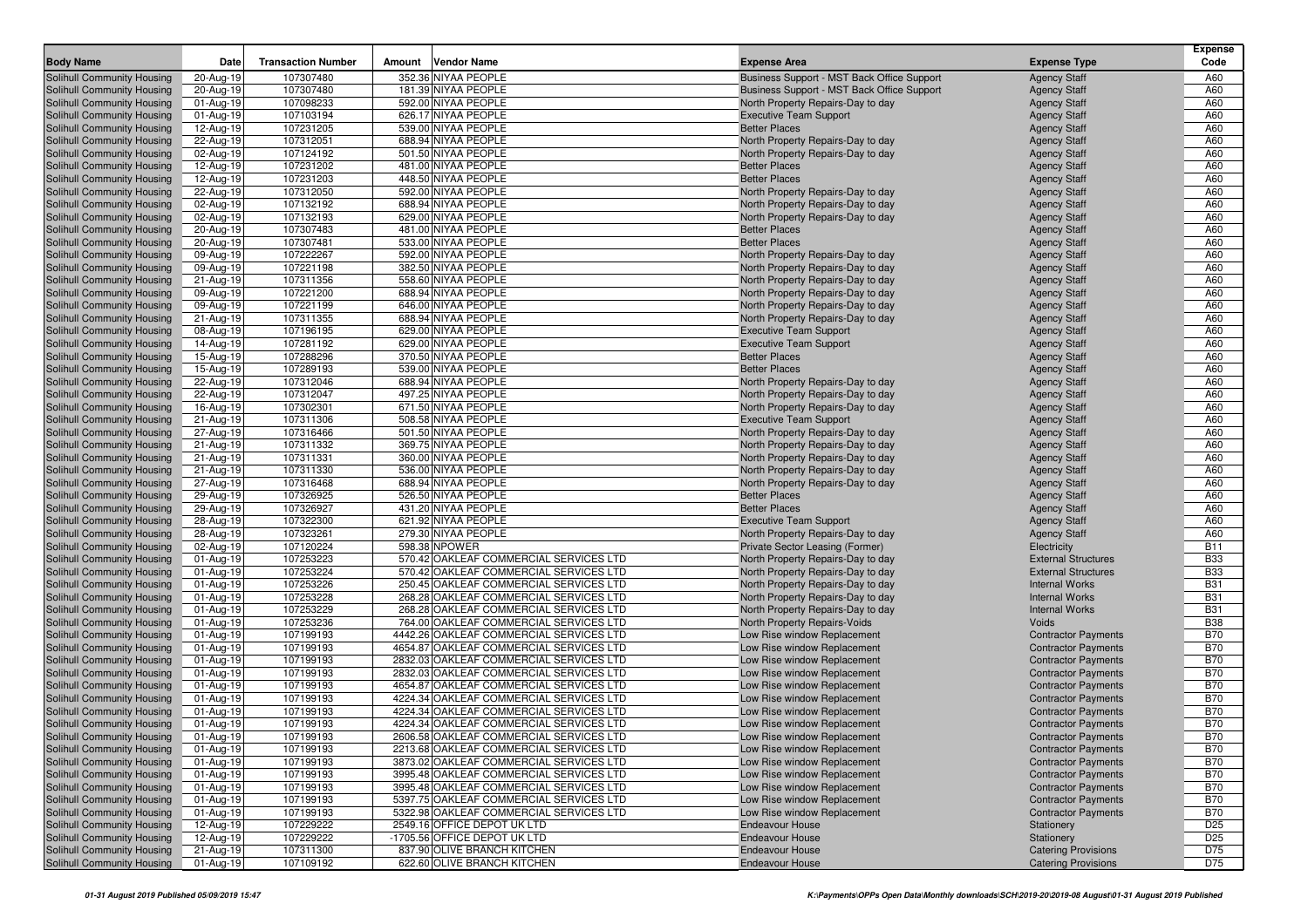|                                                          |                        |                           |            |                                                                                                 |                                                              |                                                          | <b>Expense</b>           |
|----------------------------------------------------------|------------------------|---------------------------|------------|-------------------------------------------------------------------------------------------------|--------------------------------------------------------------|----------------------------------------------------------|--------------------------|
| <b>Body Name</b>                                         | Date                   | <b>Transaction Number</b> | Amount     | <b>Vendor Name</b>                                                                              | <b>Expense Area</b>                                          | <b>Expense Type</b>                                      | Code                     |
| Solihull Community Housing                               | 12-Aug-19              | 107229192                 |            | 1147.00 OMFAX SYSTEMS LTD                                                                       | <b>IT Services</b>                                           | <b>ICT Software</b>                                      | D31                      |
| Solihull Community Housing                               | 06-Aug-19              | 107173196                 |            | 777.40 ORBIS PROTECT LIMITED                                                                    | Ipswich House                                                | Cleaning                                                 | <b>B50</b>               |
| Solihull Community Housing                               | 01-Aug-19              | 107165211                 |            | 280.92 ORBIS PROTECT LIMITED                                                                    | North Property Repairs-Voids                                 | Voids                                                    | <b>B38</b>               |
| Solihull Community Housing                               | 01-Aug-19              | 107165218                 |            | 269.70 ORBIS PROTECT LIMITED                                                                    | North Property Repairs-Voids                                 | Voids                                                    | <b>B38</b>               |
| Solihull Community Housing                               | 01-Aug-19              | 107165222                 |            | 419.79 ORBIS PROTECT LIMITED                                                                    | North Property Repairs-Voids                                 | Voids                                                    | <b>B38</b>               |
| Solihull Community Housing                               | 01-Aug-19              | 107165223                 |            | 219.20 ORBIS PROTECT LIMITED                                                                    | North Property Repairs-Voids                                 | Voids                                                    | <b>B38</b>               |
| Solihull Community Housing                               | 01-Aug-19              | 107165226                 |            | 450.65 ORBIS PROTECT LIMITED                                                                    | North Property Repairs-Voids                                 | Voids                                                    | <b>B38</b>               |
| Solihull Community Housing                               | 01-Aug-19              | 107165230                 |            | 358.07 ORBIS PROTECT LIMITED                                                                    | North Property Repairs-Voids                                 | Voids                                                    | <b>B38</b>               |
| Solihull Community Housing                               | 01-Aug-19              | 107165238                 |            | 315.24 ORBIS PROTECT LIMITED                                                                    | North Property Repairs-Voids                                 | Voids                                                    | <b>B38</b>               |
| Solihull Community Housing                               | 01-Aug-19              | 107165253                 |            | 481.51 ORBIS PROTECT LIMITED                                                                    | North Property Repairs-Voids                                 | Voids                                                    | <b>B38</b>               |
| Solihull Community Housing                               | 01-Aug-19              | 107165254                 |            | 332.74 ORBIS PROTECT LIMITED                                                                    | North Property Repairs-Voids                                 | Voids                                                    | <b>B38</b>               |
| Solihull Community Housing                               | 01-Aug-19              | 107165255                 |            | 292.84 ORBIS PROTECT LIMITED                                                                    | North Property Repairs-Voids                                 | Voids                                                    | <b>B38</b>               |
| Solihull Community Housing                               | 01-Aug-19              | 107165256                 |            | 450.65 ORBIS PROTECT LIMITED                                                                    | North Property Repairs-Voids                                 | Voids                                                    | <b>B38</b>               |
| Solihull Community Housing                               | 01-Aug-19              | 107165265                 |            | 358.07 ORBIS PROTECT LIMITED                                                                    | <b>North Property Repairs-Voids</b>                          | Voids                                                    | <b>B38</b>               |
| Solihull Community Housing                               | 01-Aug-19              | 107165270                 |            | 265.49 ORBIS PROTECT LIMITED                                                                    | North Property Repairs-Voids                                 | Voids                                                    | <b>B38</b>               |
| Solihull Community Housing                               | 01-Aug-19              | 107165272                 |            | 342.64 ORBIS PROTECT LIMITED                                                                    | North Property Repairs-Voids                                 | Voids                                                    | <b>B38</b>               |
| Solihull Community Housing                               | 01-Aug-19              | 107165299                 |            | 450.65 ORBIS PROTECT LIMITED                                                                    | North Property Repairs-Voids                                 | Voids                                                    | <b>B38</b>               |
| Solihull Community Housing                               | 01-Aug-19              | 107165316                 |            | 428.78 ORBIS PROTECT LIMITED                                                                    | North Property Repairs-Voids                                 | Voids                                                    | <b>B38</b>               |
| Solihull Community Housing                               | 01-Aug-19              | 107165327                 |            | 444.71 ORBIS PROTECT LIMITED                                                                    | North Property Repairs-Voids                                 | Voids                                                    | <b>B38</b><br><b>B38</b> |
| Solihull Community Housing                               | 01-Aug-19              | 107165331                 |            | 311.59 ORBIS PROTECT LIMITED                                                                    | North Property Repairs-Voids                                 | Voids                                                    |                          |
| Solihull Community Housing                               | 01-Aug-19              | 107165333                 |            | 358.07 ORBIS PROTECT LIMITED<br>350.44 ORBIS PROTECT LIMITED                                    | North Property Repairs-Voids                                 | Voids                                                    | <b>B38</b>               |
| Solihull Community Housing<br>Solihull Community Housing | 01-Aug-19<br>01-Aug-19 | 107165352<br>107165353    |            | 296.35 ORBIS PROTECT LIMITED                                                                    | North Property Repairs-Voids<br>North Property Repairs-Voids | Voids<br>Voids                                           | <b>B38</b><br><b>B38</b> |
| Solihull Community Housing                               | 01-Aug-19              | 107165366                 |            | 759.25 ORBIS PROTECT LIMITED                                                                    | North Property Repairs-Voids                                 | Voids                                                    | <b>B38</b>               |
| Solihull Community Housing                               | 01-Aug-19              | 107165371                 |            | 362.61 ORBIS PROTECT LIMITED                                                                    | North Property Repairs-Voids                                 | Voids                                                    | <b>B38</b>               |
| Solihull Community Housing                               | 01-Aug-19              | 107165376                 |            | 241.19 ORBIS PROTECT LIMITED                                                                    | North Property Repairs-Voids                                 | Voids                                                    | <b>B38</b>               |
| Solihull Community Housing                               | 01-Aug-19              | 107165384                 |            | 759.25 ORBIS PROTECT LIMITED                                                                    | North Property Repairs-Voids                                 | Voids                                                    | <b>B38</b>               |
| Solihull Community Housing                               | 01-Aug-19              | 107165397                 |            | 239.42 ORBIS PROTECT LIMITED                                                                    | North Property Repairs-Voids                                 | Voids                                                    | <b>B38</b>               |
| Solihull Community Housing                               | 01-Aug-19              | 107165399                 |            | 417.23 ORBIS PROTECT LIMITED                                                                    | North Property Repairs-Voids                                 | Voids                                                    | <b>B38</b>               |
| Solihull Community Housing                               | 05-Aug-19              | 107147212                 |            | 2760.00 ORBIS PROTECT LIMITED                                                                   | <b>Contact Centre</b>                                        | <b>Other Fees &amp; Charges</b>                          | D <sub>59</sub>          |
| Solihull Community Housing                               | 08-Aug-19              | 107202192                 |            | 49473.12 P3 PEOPLE POTENTIAL POSSIBILITIES                                                      | Ipswich House                                                | <b>Other Contracted Services</b>                         | E90                      |
| Solihull Community Housing                               | 08-Aug-19              | 107202192                 |            | 10909.60 P3 PEOPLE POTENTIAL POSSIBILITIES                                                      | Private Sector Leasing (Former)                              | <b>Other Contracted Services</b>                         | E90                      |
| Solihull Community Housing                               | 08-Aug-19              | 107202192                 |            | -24736.56 P3 PEOPLE POTENTIAL POSSIBILITIES                                                     | Ipswich House                                                | <b>Other Contracted Services</b>                         | E90                      |
| Solihull Community Housing                               | 08-Aug-19              | 107202192                 |            | -5454.80 P3 PEOPLE POTENTIAL POSSIBILITIES                                                      | Private Sector Leasing (Former)                              | <b>Other Contracted Services</b>                         | E90                      |
| Solihull Community Housing                               | 01-Aug-19              | 107133252                 |            | 7156.42 PACE PETROLEUM LTD                                                                      | Stores-Stores and delivery                                   | <b>Stocks</b>                                            | R <sub>10</sub>          |
| Solihull Community Housing                               | 19-Aug-19              | 107306623                 |            | 1336.49 PAKAWASTE LTD                                                                           | Stores-Stores and delivery                                   | <b>Waste Disposal</b>                                    | E20                      |
| Solihull Community Housing                               | 08-Aug-19              | 107196196                 |            | 875.00 PARTRIDGE HOMES                                                                          | <b>Syrian Family Properties</b>                              | Rents                                                    | <b>B22</b>               |
| Solihull Community Housing                               | 14-Aug-19              | 107279209                 |            | 391.20 PENNINGTON CHOICE LTD                                                                    | <b>Energy Performance Certificates</b>                       | Other Fees & Charges                                     | D <sub>59</sub>          |
| Solihull Community Housing                               | 14-Aug-19              | 107279208                 |            | 1643.04 PENNINGTON CHOICE LTD                                                                   | <b>Energy Performance Certificates</b>                       | Other Fees & Charges                                     | D <sub>59</sub>          |
| Solihull Community Housing                               | 19-Aug-19              | 107306195                 |            | 292.40 PICTURE TEAM                                                                             | <b>Communications Team</b>                                   | <b>Other Communication Costs</b>                         | D49                      |
| Solihull Community Housing                               | 22-Aug-19              | 107312008                 |            | 250.00 POOTLEPRESS                                                                              | Training                                                     | Training                                                 | A80                      |
| Solihull Community Housing                               | 12-Aug-19              | 107231212                 | 389.37 PPL |                                                                                                 | <b>Endeavour House</b>                                       | <b>Other Premises Costs</b>                              | <b>B90</b>               |
| Solihull Community Housing                               | 12-Aug-19              | 107231212                 | 352.90 PPL |                                                                                                 | Business Support - MST Back Office Support                   | <b>Other Premises Costs</b>                              | <b>B90</b>               |
| Solihull Community Housing                               | 01-Aug-19              | 107199195                 |            | 5587.40 R S MILLER ROOFING (WOLVERHAMPTON) LTD                                                  | <b>Pitched Re-roofing</b>                                    | <b>Contractor Payments</b>                               | <b>B70</b>               |
| Solihull Community Housing                               | 01-Aug-19              | 107199195                 |            | 5436.00 R S MILLER ROOFING (WOLVERHAMPTON) LTD                                                  | <b>Pitched Re-roofing</b>                                    | <b>Contractor Payments</b>                               | <b>B70</b>               |
| Solihull Community Housing                               | 01-Aug-19              | 107199195                 |            | 3340.00 R S MILLER ROOFING (WOLVERHAMPTON) LTD<br>3340.00 R S MILLER ROOFING(WOLVERHAMPTON) LTD | <b>Pitched Re-roofing</b>                                    | <b>Contractor Payments</b>                               | <b>B70</b><br><b>B70</b> |
| Solihull Community Housing<br>Solihull Community Housing | 01-Aug-19<br>01-Aug-19 | 107199195<br>107199195    |            | 3340.00 R S MILLER ROOFING (WOLVERHAMPTON) LTD                                                  | <b>Pitched Re-roofing</b><br><b>Pitched Re-roofing</b>       | <b>Contractor Payments</b><br><b>Contractor Payments</b> | <b>B70</b>               |
| Solihull Community Housing                               | 01-Aug-19              | 107199195                 |            | 3340.00 R S MILLER ROOFING (WOLVERHAMPTON) LTD                                                  | <b>Pitched Re-roofing</b>                                    | <b>Contractor Payments</b>                               | <b>B70</b>               |
| Solihull Community Housing                               | 01-Aug-19              | 107199195                 |            | 3340.00 R S MILLER ROOFING(WOLVERHAMPTON) LTD                                                   | <b>Pitched Re-roofing</b>                                    | <b>Contractor Payments</b>                               | <b>B70</b>               |
| Solihull Community Housing                               | 01-Aug-19              | 107199195                 |            | 3340.00 R S MILLER ROOFING(WOLVERHAMPTON) LTD                                                   | <b>Pitched Re-roofing</b>                                    | <b>Contractor Payments</b>                               | <b>B70</b>               |
| Solihull Community Housing                               | 01-Aug-19              | 107199195                 |            | 5427.00 R S MILLER ROOFING(WOLVERHAMPTON) LTD                                                   | <b>Pitched Re-roofing</b>                                    | <b>Contractor Payments</b>                               | <b>B70</b>               |
| Solihull Community Housing                               | 01-Aug-19              | 107199195                 |            | 5427.00 R S MILLER ROOFING (WOLVERHAMPTON) LTD                                                  | Pitched Re-roofing                                           | <b>Contractor Payments</b>                               | <b>B70</b>               |
| Solihull Community Housing                               | 16-Aug-19              | 107303193                 |            | 650.00 REDACTED PERSONAL INFORMATION                                                            | Private Sector Leasing (Former)                              | Rents                                                    | <b>B22</b>               |
| Solihull Community Housing                               | 08-Aug-19              | 107196207                 |            | 973.41 REDACTED PERSONAL INFORMATION                                                            | Housing Aid and Homelessness                                 | <b>Tenant Medicals</b>                                   | D63                      |
| Solihull Community Housing                               | 16-Aug-19              | 107304192                 |            | 3900.00 REDACTED PERSONAL INFORMATION                                                           | Private Sector Leasing (Former)                              | Rents                                                    | <b>B22</b>               |
| Solihull Community Housing                               | 02-Aug-19              | 107120238                 |            | 4499.94 REDACTED PERSONAL INFORMATION                                                           | Private Sector Leasing (Former)                              | Rents                                                    | <b>B22</b>               |
| Solihull Community Housing                               | 06-Aug-19              | 107159212                 |            | 3544.68 REDACTED PERSONAL INFORMATION                                                           | Private Sector Leasing (Former)                              | Rents                                                    | <b>B22</b>               |
| Solihull Community Housing                               | 23-Aug-19              | 107313831                 |            | 3750.00 REDACTED PERSONAL INFORMATION                                                           | <b>Syrian Family Properties</b>                              | Rents                                                    | <b>B22</b>               |
| Solihull Community Housing                               | 01-Aug-19              | 107107194                 |            | 870.00 REDACTED PERSONAL INFORMATION                                                            | Private Sector - Disabled Facilities Grants                  | <b>Contractor Payments</b>                               | <b>B70</b>               |
| Solihull Community Housing                               | 06-Aug-19              | 107164216                 |            | 10000.00 REDACTED PERSONAL INFORMATION                                                          | Private Sector - Disabled Facilities Grants                  | <b>Contractor Payments</b>                               | <b>B70</b>               |
| Solihull Community Housing                               | 29-Aug-19              | 107326930                 |            | 10000.00 REDACTED PERSONAL INFORMATION                                                          | Private Sector - Disabled Facilities Grants                  | <b>Contractor Payments</b>                               | <b>B70</b>               |
| Solihull Community Housing                               | 06-Aug-19              | 107164218                 |            | 10000.00 REDACTED PERSONAL INFORMATION                                                          | Private Sector - Disabled Facilities Grants                  | <b>Contractor Payments</b>                               | <b>B70</b>               |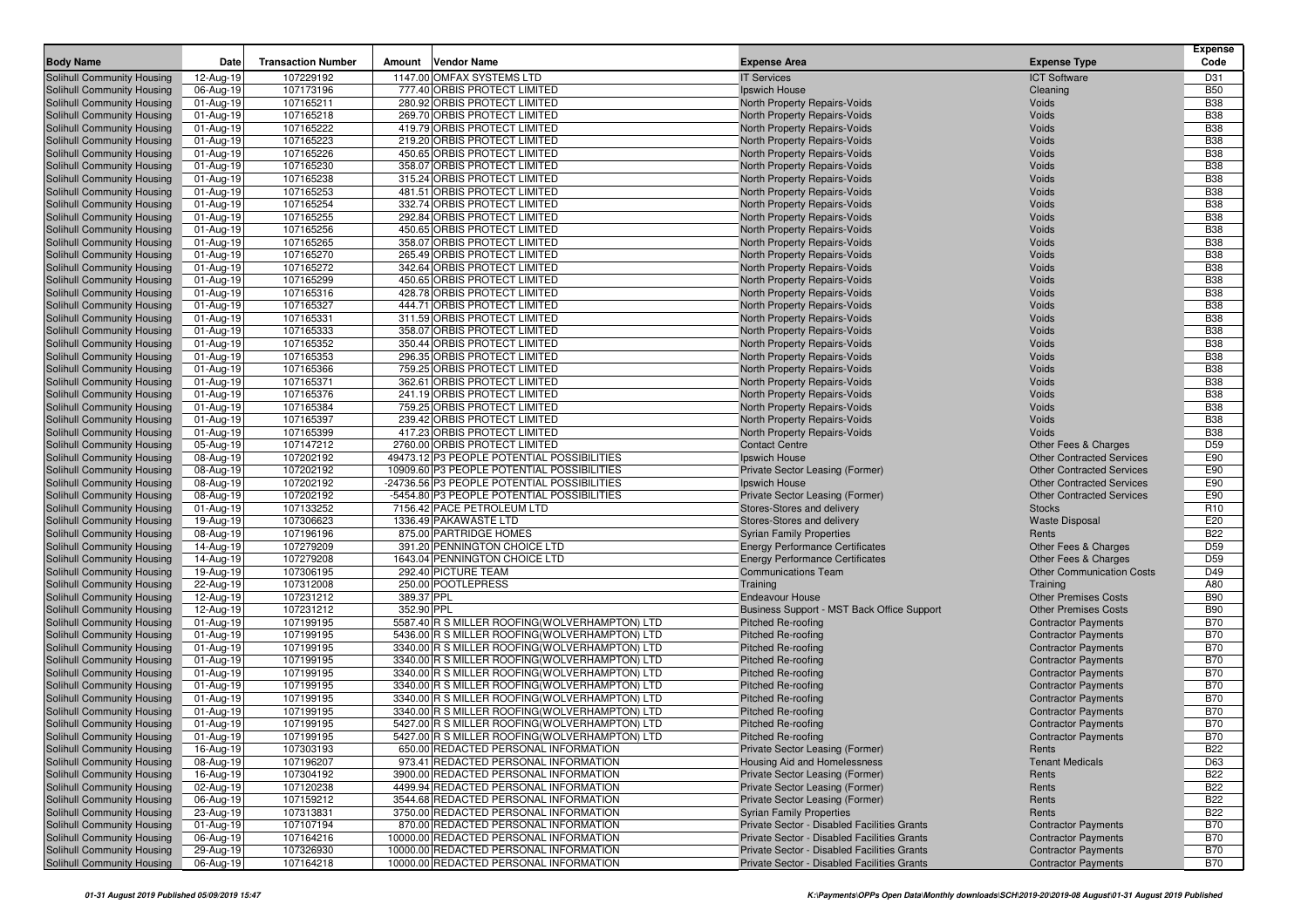|                                                          |                        |                           |                            |                                                                                                  |                                                                    |                                              | Expense                  |
|----------------------------------------------------------|------------------------|---------------------------|----------------------------|--------------------------------------------------------------------------------------------------|--------------------------------------------------------------------|----------------------------------------------|--------------------------|
| <b>Body Name</b>                                         | Date                   | <b>Transaction Number</b> | Amount                     | <b>Vendor Name</b>                                                                               | <b>Expense Area</b>                                                | <b>Expense Type</b>                          | Code                     |
| <b>Solihull Community Housing</b>                        | 28-Aug-19              | 107323265                 |                            | 7000.00 REDACTED PERSONAL INFORMATION                                                            | Private Sector - Disabled Facilities Grants                        | <b>Contractor Payments</b>                   | <b>B70</b>               |
| Solihull Community Housing                               | 12-Aug-19              | 107236192                 | 522.21 REED                |                                                                                                  | <b>Contact Centre</b>                                              | <b>Agency Staff</b>                          | A60                      |
| Solihull Community Housing                               | 13-Aug-19              | 107263210                 | 5250.00 REED               |                                                                                                  | Procurement                                                        | <b>Agency Staff</b>                          | A60<br>A60               |
| Solihull Community Housing<br>Solihull Community Housing | 05-Aug-19<br>05-Aug-19 | 107140196<br>107140197    | 492.79 REED<br>558.98 REED |                                                                                                  | <b>Contact Centre</b><br><b>Contact Centre</b>                     | <b>Agency Staff</b>                          | A60                      |
| Solihull Community Housing                               | 22-Aug-19              | 107311751                 | 555.30 REED                |                                                                                                  | <b>Contact Centre</b>                                              | <b>Agency Staff</b><br><b>Agency Staff</b>   | A60                      |
| Solihull Community Housing                               | 22-Aug-19              | 107311753                 | 345.69 REED                |                                                                                                  | <b>Contact Centre</b>                                              | <b>Agency Staff</b>                          | A60                      |
| Solihull Community Housing                               | 19-Aug-19              | 107306443                 | 345.69 REED                |                                                                                                  | <b>Contact Centre</b>                                              | <b>Agency Staff</b>                          | A60                      |
| Solihull Community Housing                               | 19-Aug-19              | 107306442                 | 441.30 REED                |                                                                                                  | <b>Contact Centre</b>                                              | <b>Agency Staff</b>                          | A60                      |
| Solihull Community Housing                               | 27-Aug-19              | 107316454                 | 500.14 REED                |                                                                                                  | <b>Contact Centre</b>                                              | <b>Agency Staff</b>                          | A60                      |
| Solihull Community Housing                               | 01-Aug-19              | 107113205                 |                            | 2310.00 RESOURCE PRINT SOLUTIONS                                                                 | <b>Central Administration</b>                                      | <b>Conference Costs</b>                      | D <sub>56</sub>          |
| Solihull Community Housing                               | 05-Aug-19              | 107140200                 |                            | 305.00 RESOURCE PRINT SOLUTIONS                                                                  | <b>Communications Team</b>                                         | Printing                                     | D80                      |
| Solihull Community Housing                               | 20-Aug-19              | 107308199                 |                            | 1136.00 RESOURCE PRINT SOLUTIONS                                                                 | <b>Communications Team</b>                                         | Printing                                     | D80                      |
| Solihull Community Housing                               | 05-Aug-19              | 107140195                 |                            | 1725.00 RESOURCING GROUP                                                                         | <b>MST Management</b>                                              | <b>Agency Staff</b>                          | A60                      |
| Solihull Community Housing                               | 01-Aug-19              | 107099322                 |                            | 1036.00 RESOURCING GROUP                                                                         | Home Improvement Agency                                            | <b>Agency Staff</b>                          | A60                      |
| Solihull Community Housing                               | 01-Aug-19              | 107107196                 |                            | 1036.00 RESOURCING GROUP                                                                         | Home Improvement Agency                                            | <b>Agency Staff</b>                          | A60                      |
| Solihull Community Housing                               | 01-Aug-19              | 107099327                 |                            | 889.00 RESOURCING GROUP                                                                          | Home Improvement Agency                                            | <b>Agency Staff</b>                          | A60                      |
| <b>Solihull Community Housing</b>                        | 05-Aug-19              | 107140199                 |                            | 1350.50 RESOURCING GROUP                                                                         | <b>MST Management</b>                                              | <b>Agency Staff</b>                          | A60                      |
| Solihull Community Housing                               | 08-Aug-19              | 107195193                 |                            | 1036.00 RESOURCING GROUP                                                                         | Home Improvement Agency                                            | <b>Agency Staff</b>                          | A60                      |
| Solihull Community Housing                               | 08-Aug-19              | 107196193                 |                            | 647.88 RESOURCING GROUP                                                                          | <b>MST Management</b>                                              | <b>Agency Staff</b>                          | A60                      |
| Solihull Community Housing                               | 08-Aug-19              | 107196192                 |                            | 1380.00 RESOURCING GROUP                                                                         | <b>MST Management</b>                                              | <b>Agency Staff</b>                          | A60                      |
| Solihull Community Housing                               | 15-Aug-19              | 107289381                 |                            | 1725.00 RESOURCING GROUP                                                                         | <b>MST Management</b>                                              | <b>Agency Staff</b>                          | A60                      |
| Solihull Community Housing                               | 13-Aug-19              | 107263212                 | 1700.00 RG+P               |                                                                                                  | New Build - Richmond Road                                          | <b>Contractor Payments</b>                   | <b>B70</b>               |
| Solihull Community Housing                               | 01-Aug-19              | 107109193                 |                            | 1082.67 ROYAL MAIL                                                                               | <b>Endeavour House</b>                                             | Postages                                     | D <sub>21</sub>          |
| Solihull Community Housing                               | 09-Aug-19              | 107222266                 |                            | 1292.83 ROYAL MAIL                                                                               | <b>Endeavour House</b>                                             | Postages                                     | D <sub>21</sub>          |
| Solihull Community Housing                               | 23-Aug-19              | 107312645                 |                            | 600.00 SELLICK PARTNERSHIP LTD                                                                   | <b>Tenancy Sustainment</b>                                         | <b>Agency Staff</b>                          | A60                      |
| Solihull Community Housing<br>Solihull Community Housing | 16-Aug-19              | 107304201<br>107189554    |                            | 305.00 SEVERN TRENT WATER LTD<br>353.51 SEVERN TRENT WATER LTD                                   | Private Sector Leasing (Former)<br>Private Sector Leasing (Former) | Water<br>Water                               | <b>B12</b><br><b>B12</b> |
| Solihull Community Housing                               | 07-Aug-19<br>16-Aug-19 | 107304200                 |                            | 296.93 SEVERN TRENT WATER LTD                                                                    | Private Sector Leasing (Former)                                    | Water                                        | <b>B12</b>               |
| Solihull Community Housing                               | 19-Aug-19              | 107306624                 |                            | 4000.00 SHAW TRUST                                                                               | Training                                                           | Training                                     | A80                      |
| Solihull Community Housing                               | 13-Aug-19              | 107263248                 |                            | 3750.00 SINGLETON CLAMP & PARTNERS LTD                                                           | <b>Feasibility Works</b>                                           | <b>Contractor Payments</b>                   | <b>B70</b>               |
| Solihull Community Housing                               | 06-Aug-19              | 107159210                 |                            | 313.00 SOLIHULL COMMUNITY HOUSING                                                                | Homelessness                                                       | Electricity                                  | <b>B11</b>               |
| Solihull Community Housing                               | 06-Aug-19              | 107159210                 |                            | 50.00 SOLIHULL COMMUNITY HOUSING                                                                 | Private Sector Leasing (Former)                                    | <b>Other Works</b>                           | <b>B32</b>               |
| Solihull Community Housing                               | 30-Aug-19              | 107327396                 |                            | 18.00 SOLIHULL COMMUNITY HOUSING                                                                 | <b>Tenancy Sustainment</b>                                         | <b>Professional Fees</b>                     | D <sub>50</sub>          |
| Solihull Community Housing                               | 30-Aug-19              | 107327396                 |                            | 35.83 SOLIHULL COMMUNITY HOUSING                                                                 | Housing Aid and Homelessness                                       | <b>B&amp;B Accommodation</b>                 | <b>B23</b>               |
| Solihull Community Housing                               | 30-Aug-19              | 107327396                 |                            | 53.75 SOLIHULL COMMUNITY HOUSING                                                                 | <b>Safer Homes</b>                                                 | <b>Utility Related Works</b>                 | <b>B34</b>               |
| Solihull Community Housing                               | 30-Aug-19              | 107327396                 |                            | 91.18 SOLIHULL COMMUNITY HOUSING                                                                 | <b>Better Places</b>                                               | <b>Materials</b>                             | D <sub>13</sub>          |
| Solihull Community Housing                               | 30-Aug-19              | 107327396                 |                            | 9.52 SOLIHULL COMMUNITY HOUSING                                                                  | Business Support - MST Back Office Support                         | <b>Professional Fees</b>                     | D <sub>50</sub>          |
| Solihull Community Housing                               | 30-Aug-19              | 107327396                 |                            | 7.08 SOLIHULL COMMUNITY HOUSING                                                                  | Client - Fleet Management                                          | Tools                                        | D <sub>16</sub>          |
| Solihull Community Housing                               | 30-Aug-19              | 107327396                 |                            | 60.00 SOLIHULL COMMUNITY HOUSING                                                                 | North Property Repairs-Day to day                                  | Tools                                        | D <sub>16</sub>          |
| Solihull Community Housing                               | 30-Aug-19              | 107327396                 |                            | 10.00 SOLIHULL COMMUNITY HOUSING                                                                 | North Property Repairs-Voids                                       | Electricity                                  | <b>B11</b>               |
| Solihull Community Housing                               | 30-Aug-19              | 107327396                 |                            | 16.99 SOLIHULL COMMUNITY HOUSING                                                                 | Low Rise - Envelope Programme                                      | <b>Contractor Payments</b>                   | <b>B70</b>               |
| Solihull Community Housing                               | 16-Aug-19              | 107305013                 |                            | 5070.87 SOLIHULL MBC                                                                             | Home Improvement Agency                                            | Head Office: Charges                         | H <sub>10</sub>          |
| Solihull Community Housing                               | 16-Aug-19              | 107304202                 |                            | 1156860.00 SOLIHULL METROPOLITAN BOROUGH COUNCIL                                                 | <b>SMBC Support Services</b>                                       | <b>Support Service Costs</b>                 | D <sub>14</sub>          |
| Solihull Community Housing                               | 16-Aug-19              | 107304202                 |                            | 14170.00 SOLIHULL METROPOLITAN BOROUGH COUNCIL                                                   | 137-139 Warwick Rd (Social Rent)                                   | Head Office: Charges                         | H <sub>10</sub>          |
| Solihull Community Housing                               | 16-Aug-19              | 107304202                 |                            | 5250.00 SOLIHULL METROPOLITAN BOROUGH COUNCIL                                                    | <b>Masons Close</b>                                                | Head Office: Charges<br>Head Office: Charges | H <sub>10</sub>          |
| Solihull Community Housing<br>Solihull Community Housing | 16-Aug-19<br>16-Aug-19 | 107304202<br>107304202    |                            | 13360.00 SOLIHULL METROPOLITAN BOROUGH COUNCIL<br>32660.00 SOLIHULL METROPOLITAN BOROUGH COUNCIL | <b>Communications Team</b><br><b>IT Strategy</b>                   | <b>ICT General</b>                           | H <sub>10</sub><br>D30   |
| Solihull Community Housing                               | 09-Aug-19              | 107219193                 |                            | 400000.01 SOLIHULL METROPOLITAN BOROUGH COUNCIL                                                  | <b>Central Administration</b>                                      | Employee Insurance                           | A92                      |
| Solihull Community Housing                               | 07-Aug-19              | 107189556                 |                            | 50400.00 SOLIHULL METROPOLITAN BOROUGH COUNCIL                                                   | <b>Endeavour House</b>                                             | <b>NNDR</b>                                  | <b>B20</b>               |
| Solihull Community Housing                               | 01-Aug-19              | 107112193                 |                            | 2455.00 SOLIHULL METROPOLITAN BOROUGH COUNCIL                                                    | <b>Crabtree Hall</b>                                               | <b>NNDR</b>                                  | <b>B20</b>               |
| Solihull Community Housing                               | 01-Aug-19              | 107112194                 |                            | 4124.20 SOLIHULL METROPOLITAN BOROUGH COUNCIL                                                    | <b>Auckland Hall</b>                                               | <b>NNDR</b>                                  | <b>B20</b>               |
| Solihull Community Housing                               | $\overline{01-Aug-19}$ | 107112194                 |                            | -2062.00 SOLIHULL METROPOLITAN BOROUGH COUNCIL                                                   | <b>Auckland Hall</b>                                               | <b>NNDR</b>                                  | <b>B20</b>               |
| <b>Solihull Community Housing</b>                        | 01-Aug-19              | 107112192                 |                            | 7242.25 SOLIHULL METROPOLITAN BOROUGH COUNCIL                                                    | Kingshurst Office                                                  | <b>NNDR</b>                                  | <b>B20</b>               |
| Solihull Community Housing                               | 01-Aug-19              | 107113193                 |                            | 40824.00 SOLIHULL METROPOLITAN BOROUGH COUNCIL                                                   | Business Support - MST Back Office Support                         | <b>NNDR</b>                                  | <b>B20</b>               |
| Solihull Community Housing                               | 01-Aug-19              | 107112195                 |                            | 2086.75 SOLIHULL METROPOLITAN BOROUGH COUNCIL                                                    | Whar Hall Farm Community Hall                                      | <b>NNDR</b>                                  | <b>B20</b>               |
| Solihull Community Housing                               | 01-Aug-19              | 107113192                 |                            | 17185.00 SOLIHULL METROPOLITAN BOROUGH COUNCIL                                                   | <b>Frontline Offices</b>                                           | <b>NNDR</b>                                  | <b>B20</b>               |
| Solihull Community Housing                               | 14-Aug-19              | 107280206                 |                            | 472.43 SPARK ENERGY SUPPLY LTD                                                                   | Homelessness                                                       | Electricity                                  | <b>B11</b>               |
| Solihull Community Housing                               | 01-Aug-19              | 107185211                 |                            | 2517.60 SUPRA UK LTD                                                                             | Stores-Stores and delivery                                         | <b>Stocks</b>                                | R <sub>10</sub>          |
| Solihull Community Housing                               | 27-Aug-19              | 107316210                 |                            | 2080.00 THE COLEBRIDGE TRUST                                                                     | <b>Auckland Hall</b>                                               | Other Income                                 | 190                      |
| Solihull Community Housing                               | 08-Aug-19              | 107197193                 |                            | 1073.00 THE OYSTER PARTNERSHIP LTD                                                               | <b>Housing Aid and Homelessness</b>                                | <b>Agency Staff</b>                          | A60                      |
| Solihull Community Housing                               | 28-Aug-19              | 107322348                 |                            | 1073.00 THE OYSTER PARTNERSHIP LTD                                                               | Housing Aid and Homelessness                                       | <b>Agency Staff</b>                          | A60                      |
| Solihull Community Housing                               | 15-Aug-19              | 107292194                 |                            | 825.00 TOUCHWOOD LETTINGS                                                                        | <b>Syrian Family Properties</b>                                    | Rents                                        | <b>B22</b>               |